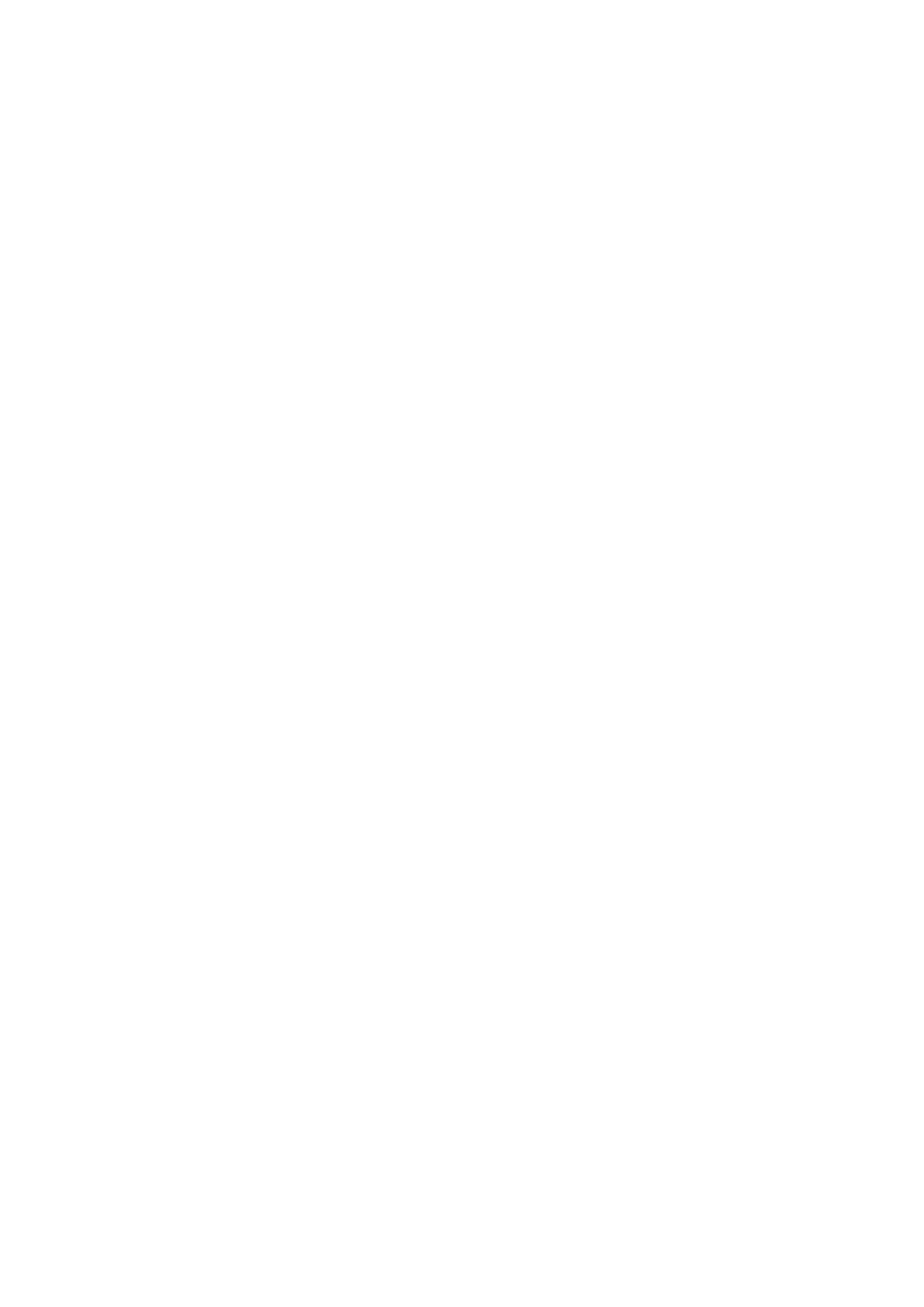# TABLE OF CONTENTS

|                | <b>HANDBOOK OVERVIEW</b>                                         | $\mathbf{1}$   |
|----------------|------------------------------------------------------------------|----------------|
|                | <b>PART A: PROTOCOLS EXTRACT</b>                                 | $\overline{2}$ |
| $1_{-}$        | <b>INTRODUCTION</b>                                              | $\overline{2}$ |
| 2.             | CODE OF CONDUCT                                                  | 3              |
| 3.             | <b>COMMUNICATIONS</b>                                            | 6              |
| 4.             | SECURITY AND INTEGRITY OF TEST MATERIALS                         | $\overline{7}$ |
| 5 <sub>1</sub> | STUDENT PARTICIPATION COHORTS                                    | 9              |
| 6.             | ADJUSTMENTS FOR STUDENTS WITH DISABILITY                         | 13             |
| $7^{\circ}$    | PREPARING STUDENTS FOR THE TEST                                  | 23             |
| 8.             | <b>ADMINISTERING THE TESTS</b>                                   | 24             |
| 9.             | <b>MARKING</b>                                                   | 33             |
|                | 10. BREACHES OF TEST PROTOCOLS                                   | 33             |
|                | 11. DEFINITIONS                                                  | 35             |
|                | 12. TEST ADMINISTRATION AUTHORITY CONTACT DETAILS                | 38             |
|                | <b>PART B: PREPARING FOR NAPLAN ONLINE</b>                       | 39             |
|                | SETTING UP YOUR SCHOOL ON THE PLATFORM                           | 40             |
|                | PREPARING FOR THE TESTS                                          | 42             |
|                | NAPLAN ONLINE PREPARATION                                        | 43             |
|                | <b>DELIVERING THE TESTS</b>                                      | 52             |
|                | AFTER THE TESTS                                                  | 58             |
|                | APPENDIX 1: DISABILITY ADJUSTMENT CODES (DAC)                    | 59             |
|                | <b>PART C: PRINCIPAL AND NAPLAN COODINATOR QUICK START GUIDE</b> | 61             |
|                | PART D: NAPLAN ONLINE OPERATIONAL INSTRUCTIONS                   | 62             |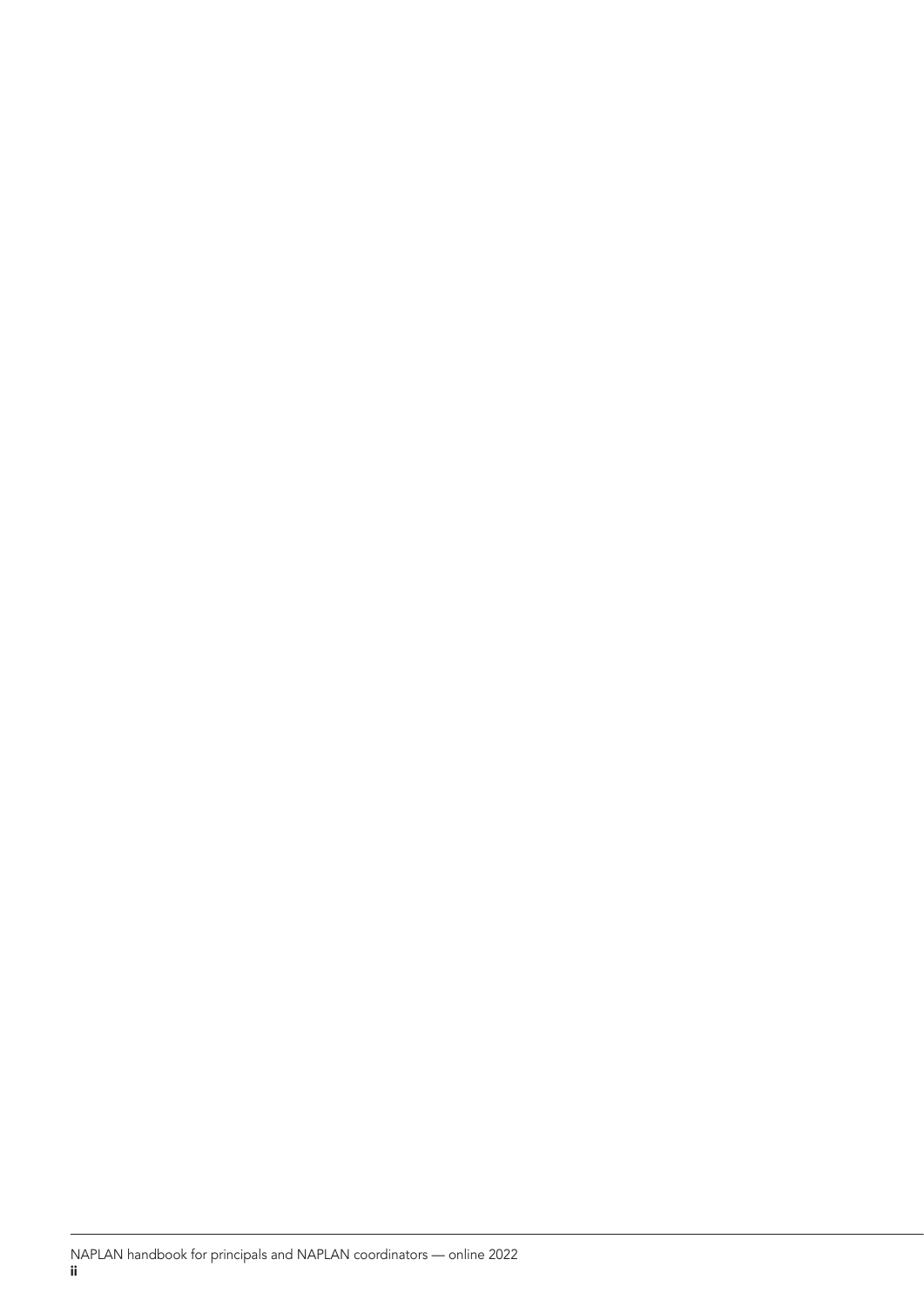# NAPLAN HANDBOOK FOR PRINCIPALS AND NAPLAN COORDINATORS – ONLINE

# HANDBOOK OVERVIEW

NAPLAN tests are held during May each year. The purpose of the *NAPLAN handbook for principals and NAPLAN coordinators — online* is to make sure that principals and their delegates, NAPLAN coordinators and school technical support officers, understand what is required to administer NAPLAN online.

The following organisations are involved in the NAPLAN tests:

- The Australian Curriculum, Assessment and Reporting Authority (ACARA) has responsibility for the development and central management of the National Assessment Program – Literacy and Numeracy (NAPLAN).
- **Education Services Australia** (ESA) manages the online national assessment platform on which the NAPLAN online tests are delivered.
- **The test administration authority** (TAA) in each state or territory is responsible for the administration of the tests in their jurisdiction. All states and territories administer the tests in accordance with nationally agreed protocols.

Principals have ultimate responsibility within their school for ensuring that the tests are appropriately administered. Principals are expected to ensure that all relevant information is conveyed in a timely manner to all staff members involved in the administration of NAPLAN at the school.

There are four parts to this handbook:

- Part A: Relevant sections of *NAPLAN national protocols for test administration online*, including the code of conduct. These protocols apply to all schools administering NAPLAN online.
- Part B: Describes the tasks for which school principals and their delegates are specifically responsible. Includes jurisdiction-specific information.
- **Part C:** Quick start quide which will support principals in accessing the platform.
- Part D: Operational instructions in the form of checklists and schedules.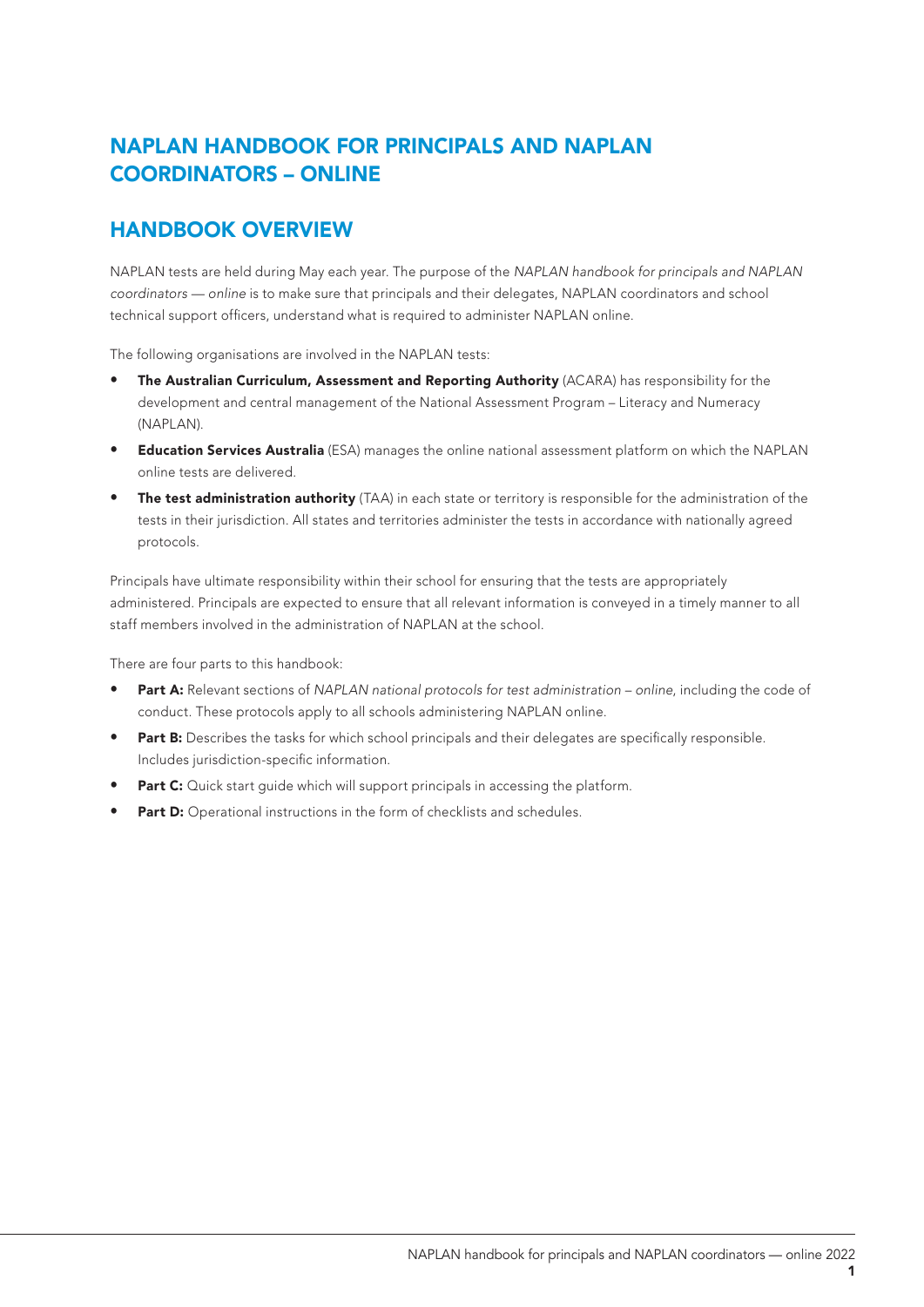# PART A: PROTOCOLS EXTRACT

# 1. INTRODUCTION

- 1.0.1 The Australian Curriculum, Assessment and Reporting Authority (ACARA) has responsibility for the development and central management of the National Assessment Program – Literacy and Numeracy (NAPLAN). The test administration authority (TAA) in each state or territory is responsible for the administration of the tests in their jurisdiction. All states and territories administer the tests in accordance with nationally agreed protocols. NAPLAN tests are held during May each year for students in Years 3, 5, 7 and 9.
- 1.0.2 The NAPLAN tests will fully transition from the paper mode to the online mode. It is a requirement that schools administer online tests. Education Services Australia (ESA) manages the online national assessment platform (the platform) on which the online NAPLAN tests are delivered.
- 1.0.3 The *NAPLAN national protocols for test administration online* (the protocols) provide detailed information on all aspects of the administration of the tests. Technical guidance on the use of the platform is provided separately in the *NAPLAN handbook for principals and NAPLAN coordinators – online* and *NAPLAN test administration handbook for teachers – online*.
- 1.0.4 The protocols set out the principles to manage security of the tests, the test environment and other relevant factors to ensure valid, reliable, nationally comparable results are obtained. These protocols specify security requirements and uniform processes and procedures to ensure students complete the tests under similar conditions. In cases where individual students require special arrangements to complete the tests, these arrangements are provided at the school in consultation with the school and the relevant TAA.
- 1.0.5 In order to maintain the integrity of the tests, the testing process and, ultimately, test results, these protocols must be followed. Breaches of the protocols and allegations of cheating or improper behaviour are taken very seriously, and substantiated cases of improper behaviour will be reported publicly in ACARA's annual test incident report. A code of conduct (section 2) is included in order to assist TAAs and schools in determining what are appropriate and inappropriate behaviours. Information on how breaches are dealt with is provided in section 10.
- 1.0.6 ACARA, in cooperation with states and territories, will continue to review the protocols to ensure that NAPLAN online tests are delivered in an appropriate and consistent manner across all states and territories.
- 1.0.7 These protocols are designed to apply to the majority of situations. However, the relevant TAA should be contacted for specific advice if it is apparent the protocols do not adequately provide guidance or if there are problems meeting the requirements in these protocols.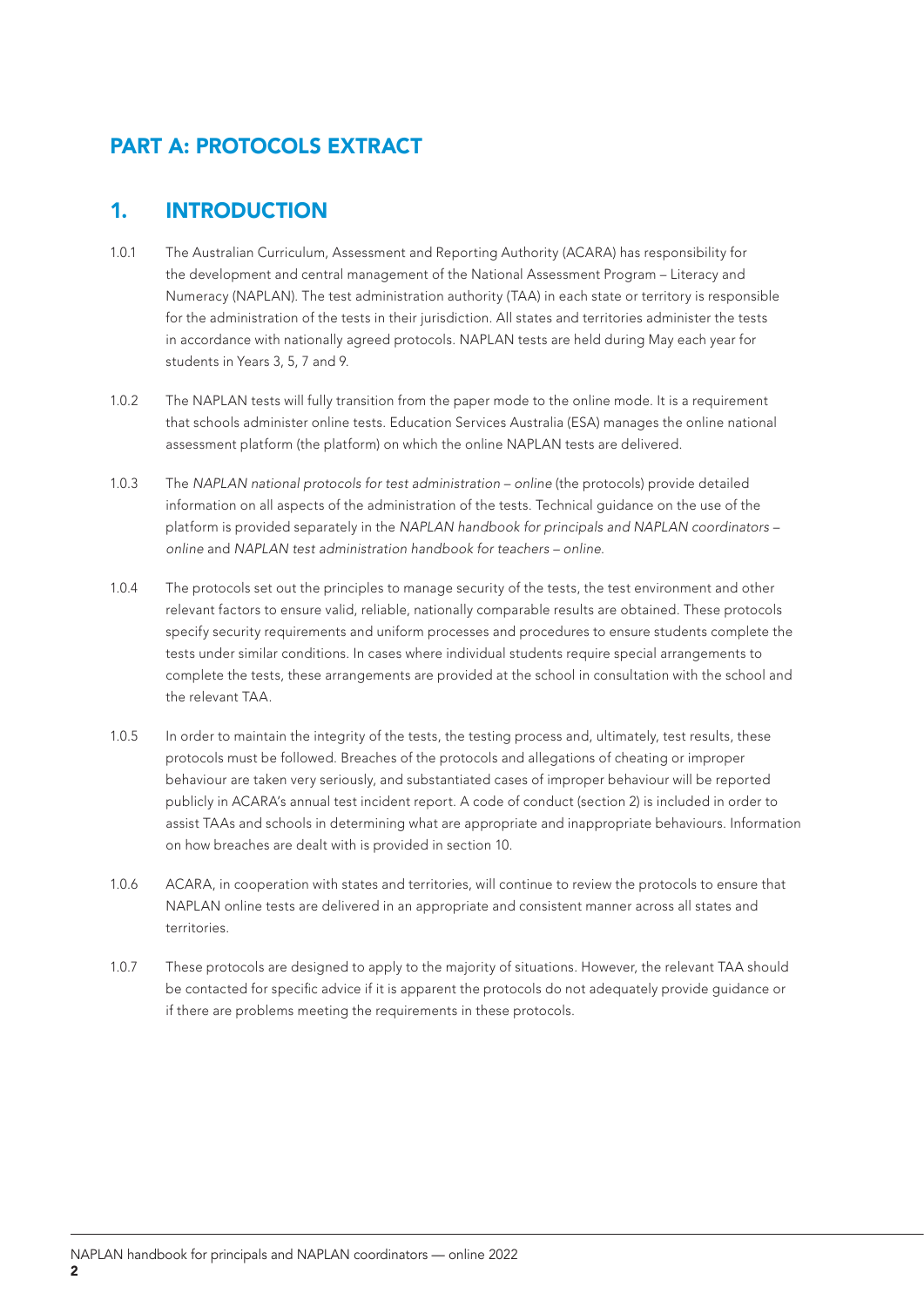# 2. CODE OF CONDUCT

- 2.0.1 The NAPLAN code of conduct is designed to uphold the integrity of the tests by outlining the fundamental principles upon which the test administration is based. Undermining test integrity by breaching these principles or the protocols will lead to an investigation and, if allegations are substantiated, to potentially serious consequences.
- 2.0.2 This code provides a summary of acceptable and unacceptable behaviours. At all times educators must ensure that tests are administered in a way that is fair and equitable for all students, in order to provide an accurate assessment of students' capabilities at the time of testing.

#### 2.1 Participation and accessibility

- 2.1.1 NAPLAN is a national assessment, and all eligible students are expected to participate. NAPLAN should be accessible to all eligible students to allow them to demonstrate their actual skills and knowledge.
- 2.1.2 Disability adjustments that are appropriate for students to access and participate in the tests should be granted.
- 2.1.3 It is unacceptable to exert influence on parents/carers to withdraw their children from testing.

#### 2.2 Test integrity

- 2.2.1 NAPLAN is primarily an assessment of learning, so the test environment must be tightly controlled to maintain test integrity. This includes the conduct of test administrators, support staff, and the presence of unauthorised teaching or support material.
- 2.2.2 The integrity of the tests must be maintained at all times; cheating is not permitted.
- 2.2.3 The test environment must neither advantage nor disadvantage any student.
- 2.2.4 Tests should be appropriately administered. In deciding what is appropriate, principals should take into consideration the time, location, supervision and technical support requirements, where applicable, for the test sessions.
- 2.2.5 Active supervision of students during the tests is required (see section 8.9.7).
- 2.2.6 Providing unauthorised assistance to students during the tests is not permitted.
- 2.2.7 Providing unauthorised additional time for the tests is not permitted.
- 2.2.8 Allowing students access to unauthorised materials and aids during the tests is not permitted.
- 2.2.9 Allowing students unauthorised internet access, beyond that necessary to access the tests, is not permitted.
- 2.2.10 Test administrators should ensure their actions before, during and after the tests do not unduly impact on students' results.
- 2.2.11 Any attempt by school staff to unfairly or dishonestly manipulate test results is not permitted.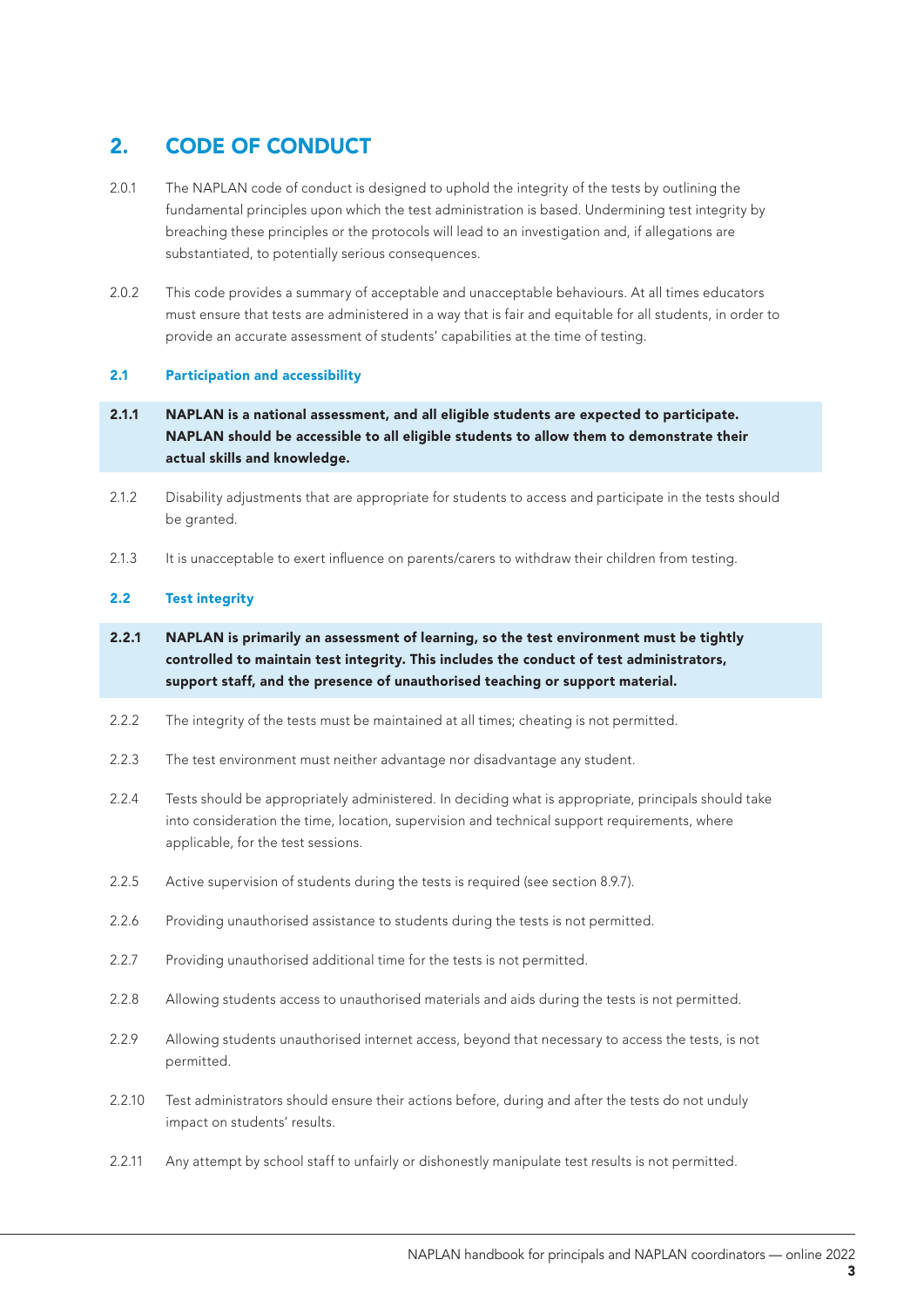2.2.12 Any attempt by any party to modify an answer after the test is completed by the student is not permitted.

#### 2.3 Test preparation

- 2.3.1 Schools and teachers should adopt appropriate test preparation strategies that familiarise students with the test process and question formats, but do not excessively rehearse students such that results reflect prepared work rather than students' own abilities.
- 2.3.2 The best preparation schools can provide for students is teaching the Australian Curriculum, as implemented in all states and territories.
- 2.3.3 Any actions that compromise the ability of students to produce results that reflect their own unrehearsed knowledge and skills are inappropriate.
- 2.3.4 The preparation of possible responses for any test is inappropriate.
- 2.3.5 Any attempt by students to gain an unfair advantage is inappropriate.
- 2.3.6 Principals must ensure all students are familiar with the functionality of the online NAPLAN tests and range of item types in each domain.
- 2.3.7 Principals must ensure that all students are familiar with the type of device that they will be using for NAPLAN. This includes external keyboards for tablets and headphones for items containing audio files. For more information about device requirements, please refer to resources available at www.assessform.edu.au

#### 2.4 Test security

- 2.4.1 The security of the tests is critical to ensure that students' individual results accurately reflect their abilities. Test materials must be kept secure to avoid any premature disclosure of content or unauthorised disclosure of test materials at any time.
- 2.4.2 The security and confidentiality of the test materials must be maintained from the time they are delivered to the school, generated or made accessible via the platform, to the end of the test security period (see section 8.5.3). Secure test materials are defined in section 11. Schools delivering tests via the low-bandwidth solutions are required to keep any records as directed by the TAA.
- 2.4.3 The content of NAPLAN tests must not be disclosed prior to or during the test security period. For more details on the post-security period use of test materials, see section 4.3.12.
- 2.4.4 Tests must not be conducted outside the secure school location unless prior permission has been granted by the TAA.
- 2.4.5 All secure test materials, including student session codes, must be secured and returned to NAPLAN coordinators immediately after each test session. Materials must not be left in the possession of test administrators, classrooms or other insecure storage areas.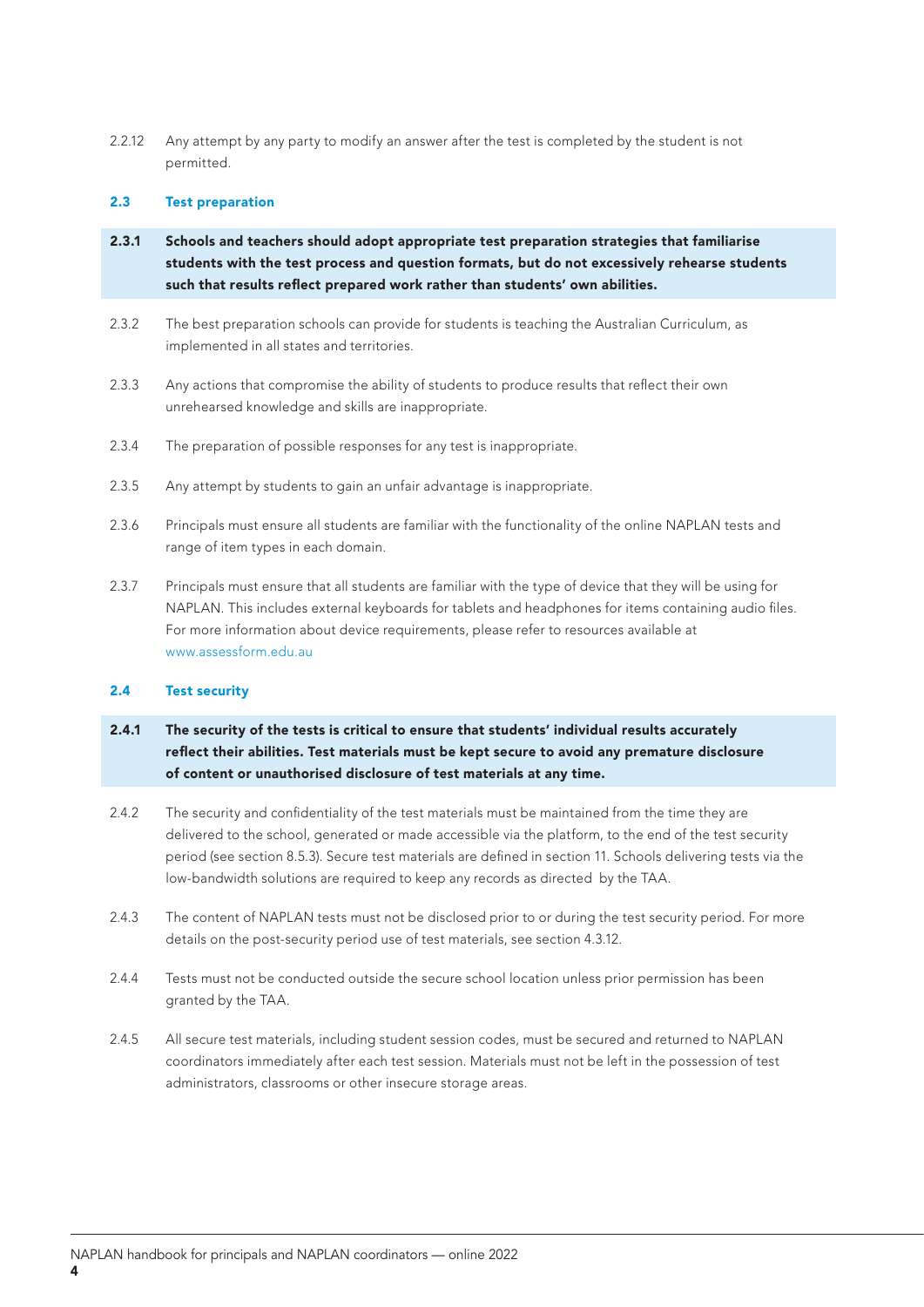- 2.4.6 Schools should ensure that students have logged out of test attempts at the completion of each test session and that students' test attempts are submitted at the completion of testing. Schools using a low-bandwidth application can expect finished test attempts to reconcile automatically when the test administrator finalises the test session, the NAPLAN coordinator next logs into the Remote application on their device, and internet connectivity is available.
- 2.4.7 Schools must not copy, store, transcribe or transmit tests or student responses, or cause responses to be recorded, except as outlined by these protocols.
- 2.4.8 If schools are provided with paper test materials then test security should be maintained in line with the *NAPLAN national protocols for test administration – alternative format (paper)*.

#### 2.5 Communication

#### 2.5.1 Effective communication at all levels is essential for the efficient and transparent delivery of the tests.

- 2.5.2 Principals and their delegates must read and understand the *NAPLAN handbook for principals and NAPLAN coordinators – online* and the relevant *NAPLAN test administration handbook for teachers – online.*
- 2.5.3 Failure to read or become aware of these protocols and documents is not a valid reason for breaching protocols.
- 2.5.4 Principals, NAPLAN coordinators and test administrators must adhere to the instructions outlined in the NAPLAN handbook for principals and NAPLAN coordinators — online and the NAPLAN test *administration handbook for teachers – online*. Principals should seek clarification from their TAA if unsure of any points.
- 2.5.5 Dishonest and inappropriate practices should be actively discouraged and will not be tolerated. Allegations of breaches of the *NAPLAN national protocols for test administration – online* should be reported promptly.
- 2.5.6 It is the responsibility of the principal to make parents and carers aware of the main aspects of the online testing program.

#### 2.6 Alternative format (paper) tests

- 2.6.1 2.6.1 Schools with an alternative curriculum recognised by the relevant state/territory authority, and in which digital technologies/tools are not introduced until Year 5 or above, may be permitted to undertake the NAPLAN tests in an alternative format (paper). Permission to use alternative format (paper) tests must be given by the relevant TAA. This does not alter existing arrangements made between a school and its TAA. This clause is not relevant to NSW schools.
- 2.6.2 All Year 3 students will complete the writing test on paper and the *NAPLAN national protocols for test administration – alternative format (paper)* will apply. Schools are not required to apply for alternative format (paper) tests for Year 3 writing.
- 2.6.3 Where a school is permitted, or directed, to use alternative format (paper) tests, these protocols as well as the *NAPLAN national protocols for test administration – alternative format (paper)* apply.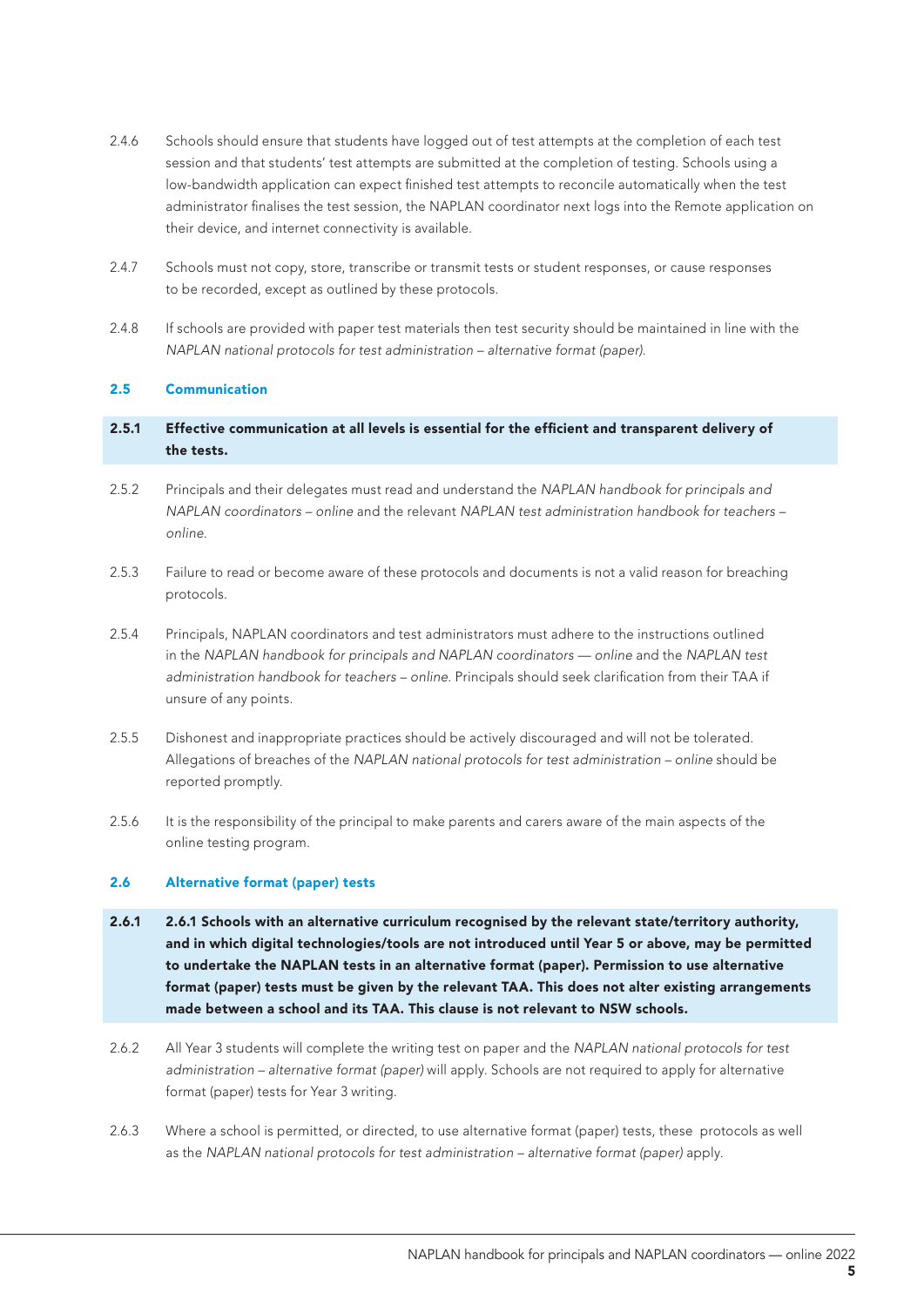# 3. COMMUNICATIONS

#### 3.1 Responsibilities of ACARA

#### 3.1.1 ACARA is responsible for:

- maintaining a website for NAPLAN information (www.nap.edu.au) with updates on all aspects of the national tests
- a communications strategy clearly outlining the respective roles played by ACARA and the TAAs. This includes communication to schools that will be made available to TAAs. Materials arising from this strategy that ACARA is responsible for will be made available on the National Assessment Program (NAP) website (www.nap.edu.au)
- maintaining these protocols, which is a key risk control and communication document for the NAPLAN program
- ensuring that minimum technical requirements for administering the online tests are communicated to TAAs and made available to schools on the NAP website (www.nap.edu.au)
- developing national communication messaging, to be adapted by TAAs for local dissemination.

#### 3.2 Responsibilities of test administration authorities (TAAs)

3.2.1 Content for this section can be found in the complete *NAPLAN national protocols for test administration – online*, on ACARA's NAP website www.nap.edu.au.

#### 3.3 Responsibilities of principals

- 3.3.1 Principals may delegate tasks to staff, but the responsibility remains with the principal.
- 3.3.2 Principals are required to:
	- ensure that parents/carers of students in Years 3, 5, 7 and 9 are fully informed about the program
	- discuss and plan for disability adjustments, withdrawals and exemptions
	- record on the platform: disability adjustment codes (DACs), withdrawals, exemptions, abandonments due to illness and injury, absences, refusals, students no longer enrolled, students taking the test in an alternative format
	- ensure that all relevant staff are aware of the scheduling and IT requirements (e.g. minimum technical specifications for devices, technical readiness requirements) during the online NAPLAN 9-day test window
	- ensure that all relevant staff are fully informed of their roles and responsibilities and test administration requirements
	- ensure that all staff are aware that they must maintain test security at all times
	- ensure that all students are familiar with the type of device that they will be using for NAPLAN. This includes external keyboards for tablets and headphones for audio items (if being used). For more information about device requirements, please refer to resources available at www.assessform.edu.au
	- ensure that NAPLAN student reports are delivered to parents/carers in a timely manner as prescribed by their TAA and/or jurisdiction after they are made available
	- be aware of any additional jurisdiction-specific responsibilities outlined in Part B of the *NAPLAN handbook for principals and NAPLAN coordinators – online*.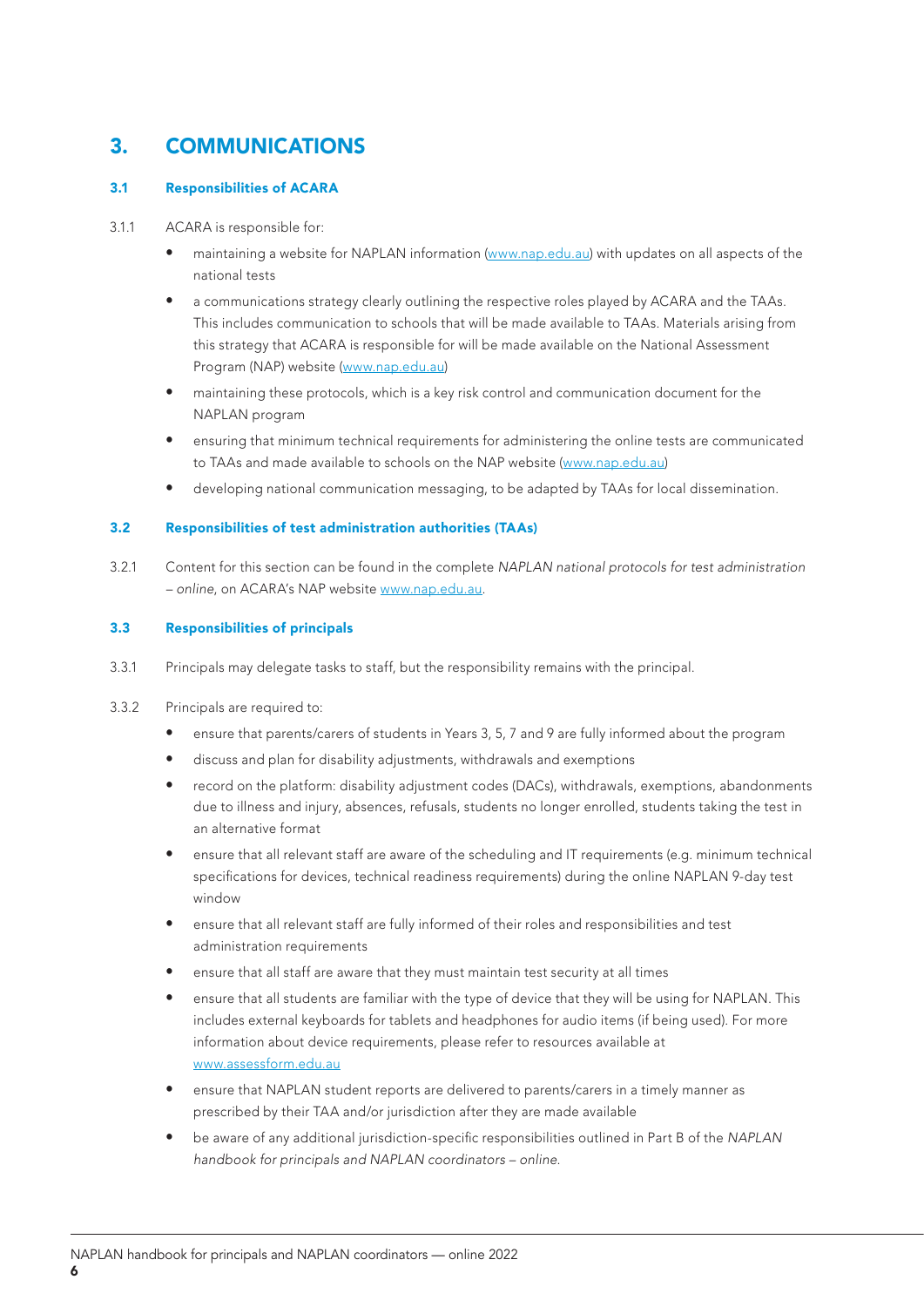- 3.3.3 Principals are responsible for ensuring that all students have access to the 'NAPLAN Online public demonstration site', or other equivalent means of familiarisation as advised by their TAA. Students must be given the opportunity to become familiar with the functionality of the online NAPLAN tests and range of item types in each domain before they sit the tests.
- 3.3.4 Principals are responsible for acknowledging, in a manner prescribed by their TAA, that they have read and understood the *NAPLAN handbook for principals and NAPLAN coordinators – online,* which includes the relevant sections of these protocols. This acknowledgement must be done by the principal and cannot be delegated.

# 4. SECURITY AND INTEGRITY OF TEST MATERIALS

#### 4.1 Responsibilities of test administration authorities (TAAs)

4.1.1 Content for this section can be found in the complete *NAPLAN national protocols for test administration – online*, on ACARA's NAP website www.nap.edu.au.

#### 4.2 Responsibilities of test administration authorities with contractors

4.2.1 Content for this section can be found in the complete *NAPLAN national protocols for test administration – online*, on ACARA's NAP website www.nap.edu.au.

#### 4.3 Responsibilities of principals

- 4.3.1 The procedures in this section must be followed for all test materials, including platform access materials, low-bandwidth solutions and all alternative format tests, in line with the definition of test material in Section 11.
- 4.3.2 The principal will receive account and log-in details for the platform prior to NAPLAN. The principal is responsible for creating accounts to provide access to the platform for school staff. The principal also retains overall responsibility for ensuring that only appropriate staff have access to the platform and that these staff understand the need to maintain security of test materials.
- 4.3.3 The principal is responsible for ensuring that test materials are appropriately secured.
- 4.3.4 The principal must notify the TAA immediately if test material security has been breached in any way. This obligation commences at the time access details for the platform or other test materials have been received in the school.
- 4.3.5 Test materials must be received in person by the principal or the principal's delegate(s) (someone who occupies a position of suitable responsibility, whom the principal nominates as an eligible person to accept the test material delivery). The principal is to ensure that the authorised person who receives the test materials signs for them and legibly records their name and the time the material arrives at the school. This information may be requested by the TAA. When a courier is used to deliver materials, materials must not be left unattended on school premises. If this occurs, the TAA must be notified immediately.
- 4.3.6 Where couriers cannot avoid making deliveries after school hours, the principal or the principal's delegate must take delivery of the test materials.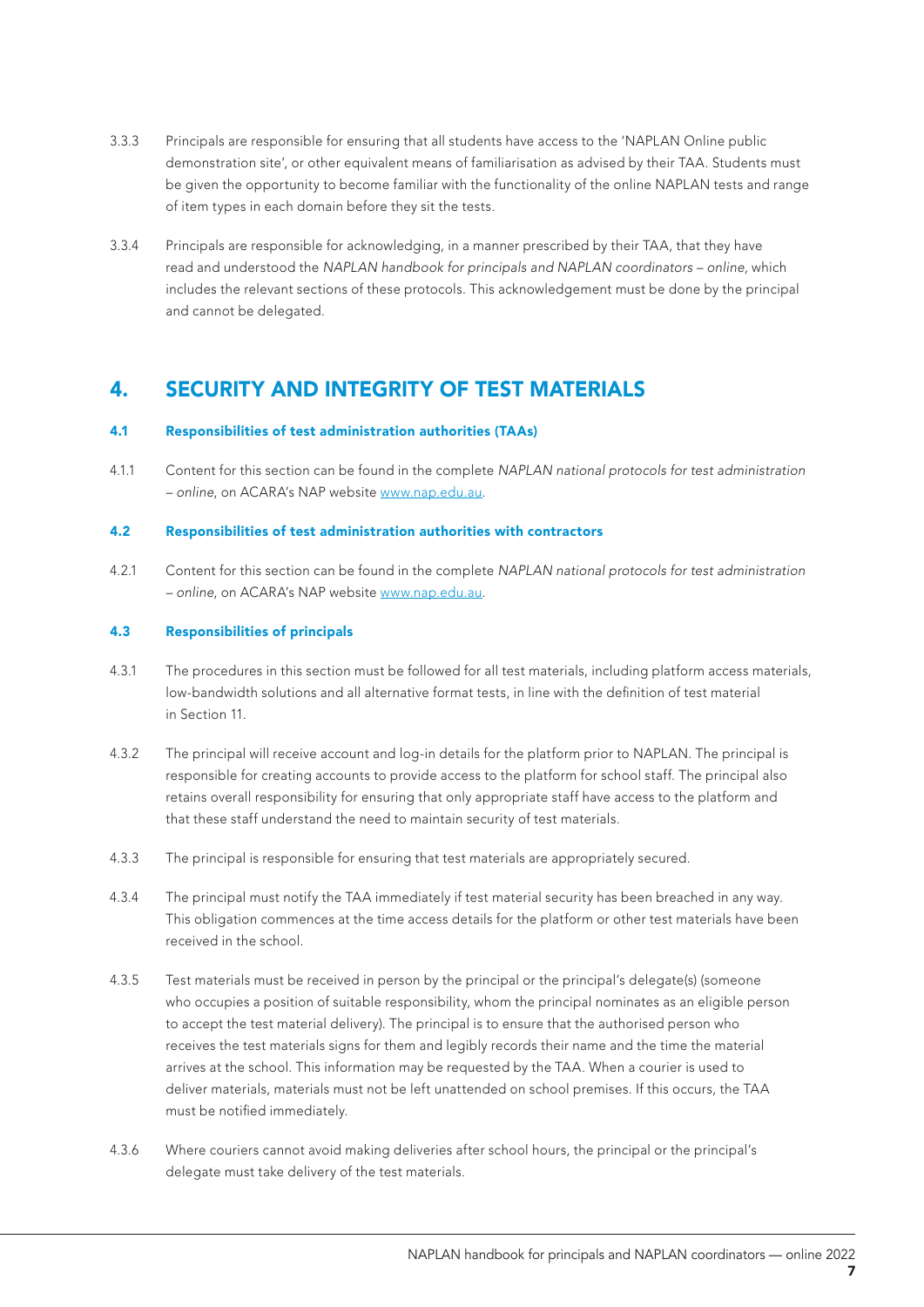- 4.3.7 The principal, or the principal's delegate who signs for the materials, is to ensure the contents of deliveries are correct as soon as possible after the receipt of the material. Packages containing test materials, such as Year 3 writing tests and secure login cards, must be checked for tampering.
- 4.3.8 In the event of incorrect/incomplete delivery or evidence of tampering or other compromise in security during transit, the relevant TAA must be notified immediately and any jurisdiction-specific process followed. Any additional test materials dispatched to schools will be forwarded using the same level of security as that used for the original dispatch.
- 4.3.9 The principal must ensure that teachers and students not involved in the tests do not have access to the test materials. Principals responsible for tests using low-bandwidth solutions need to ensure the security of the devices at all times until testing has concluded in their school, all test attempts have been reconciled and the Remote application on the device(s) reset. Between tests, devices need to be stored securely, in the same way as paper tests.
- 4.3.10 Videos and photographs
	- The principal must ensure that videos or photographs are not taken during test sessions, except as necessary for troubleshooting technical issues. This is to protect students from being distracted and to ensure the security of the test. Videos and photographs for media opportunities, including social media, must be taken outside the test sessions and must not show test materials.
	- In the event of a technical issue being experienced by a school (see section 8.12.4), the TAA may advise the principal or their delegate to take a video or photograph of a device or screen for the purpose of troubleshooting issues experienced.
- 4.3.11 The principal must ensure that test administrators are fully aware of test processes and are made familiar with information provided on test security. During the test security period, security protocols apply to all people present in classrooms and the school in general, including university students on practicum.
- 4.3.12 Post-security period use of test materials
	- The test materials referred to in this clause are all NAPLAN test materials from 2008 onwards and the exemplars in the student and school summary report (SSSR).
	- As used in this clause and clause 4.3.13, 'ICT platform' means any service or medium used for electronic communication, including (without limitation) websites, social media, mobile telephony, internet protocol television (IPTV), multimedia programs and apps, and any other relevant service or medium that comes into existence after the date of these protocols.
	- Principals (and their teaching staff) will have access to released NAPLAN test materials<sup>1</sup> for non-commercial educational use within their school after the test security period has ended. ACARA will provide schools with visibility of released items through the SSSR.
	- Principals (and their teaching staff) are not permitted to publicly release the NAPLAN test materials and the exemplars in the SSSR and must not upload the NAPLAN test materials and exemplars to any public ICT platform (that is, an ICT platform that is not password-protected).

<sup>&</sup>lt;sup>1</sup> Not all NAPLAN Online items will be released. ACARA will provide schools with visibility of released items through the student and school summary report (SSSR). Schools are permitted to use released items for educational purposes after the NAPLAN test security period.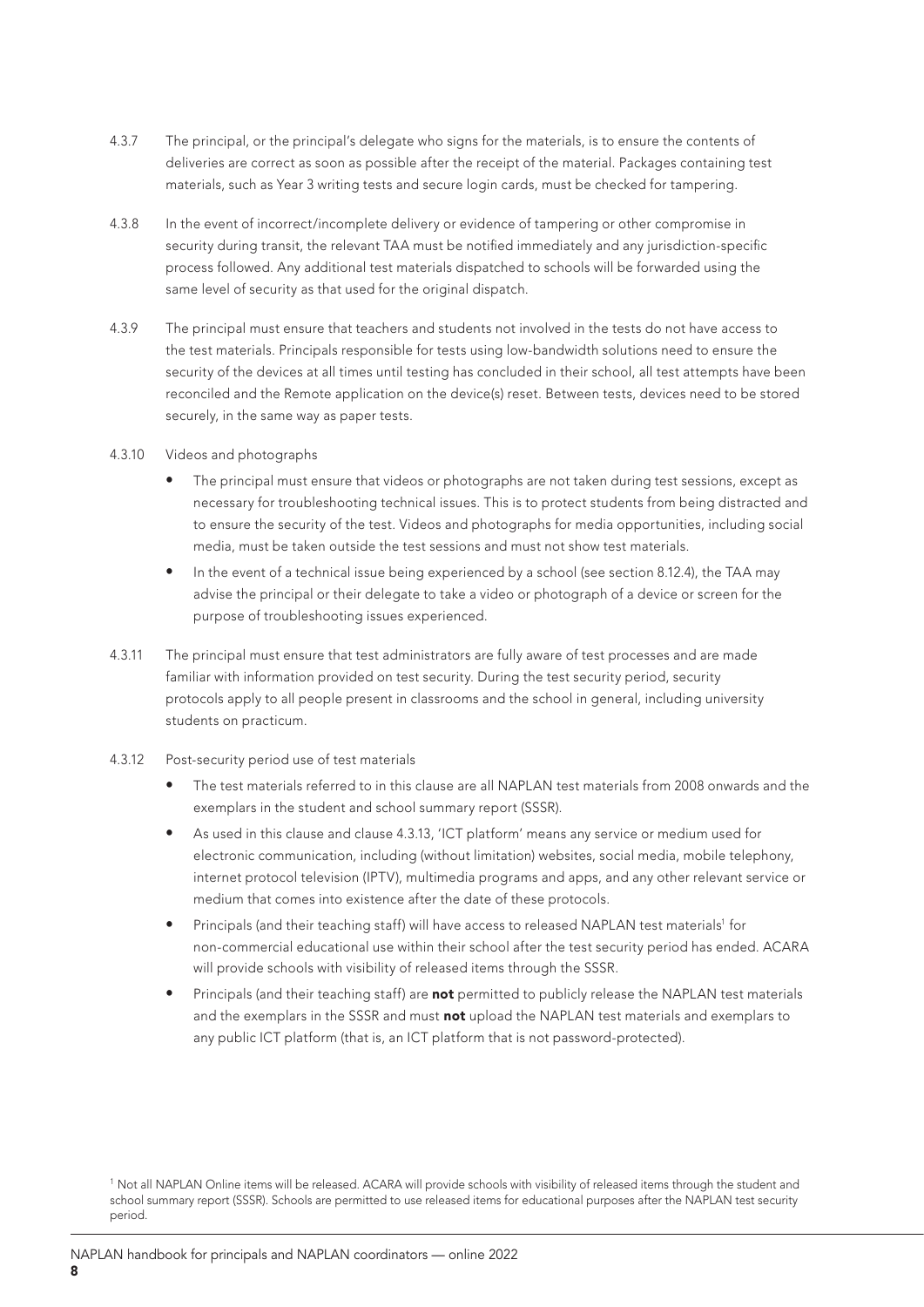- 4.3.13 Uploading previous NAPLAN paper tests to password-protected ICT platforms
	- Principals (and their teaching staff) may upload the 2008–2016 NAPLAN paper tests to their password-protected ICT platforms and are responsible for ensuring that any access to these papers is consistent with section 113P of the *Copyright Act 1968 (Cth).*
	- In relation to the 2017–2022 NAPLAN paper tests (noting that NAPLAN 2020 did not proceed), ACARA has not released these tests publicly. ACARA is banking these tests for future research and development activities.
	- Principals (and their teaching staff) are not permitted to upload the 2017-2022 NAPLAN paper tests to any ICT platform (including their password-protected ICT platforms) and are not permitted to provide the 2017–2022 NAPLAN paper tests or SSSR exemplars to parents/carers or members of the wider community, including the media, at any time.

# 5. STUDENT PARTICIPATION COHORTS

- 5.0.1 All students in Years 3, 5, 7 and 9 in each state and territory attending government and non-government schools are expected to participate in NAPLAN tests. Students in all other year levels do not participate in NAPLAN tests.
- 5.0.2 Students in ungraded classes, who are equivalent in age to students in Years 3, 5, 7 and 9, are expected to take the relevant year-level NAPLAN tests.
- 5.0.3 The participation status of some students may be changed either prior to testing or at the conclusion of testing, depending on the situation.

#### 5.1 Participating students

- 5.1.1 Participating students include:
	- students who attempt the test (and are not otherwise treated as absent because of abandonment due to illness or injury)
	- students who are exempt from testing
	- students who are present but do not respond to any items, e.g. refusals (see section 5.6).

#### 5.2 Exempt students

5.2.1 Students may be exempt from one or more of the tests (i.e. writing, reading, conventions of language, numeracy) on the grounds of English language proficiency or disability.

Criteria for exemption

- Students with a language background other than English, who arrived from overseas and have been attending school in Australia for less than a year before the test, should be given the opportunity to participate in testing, but may be exempt.
- Students with significant intellectual disability and/or students with significant coexisting conditions that severely limit their capacity to participate in the tests may be exempt from taking NAPLAN. This is decided after the principal, student and the relevant parent/carer have consulted with each other and agreed that the student is not able to access the tests even with adjustments.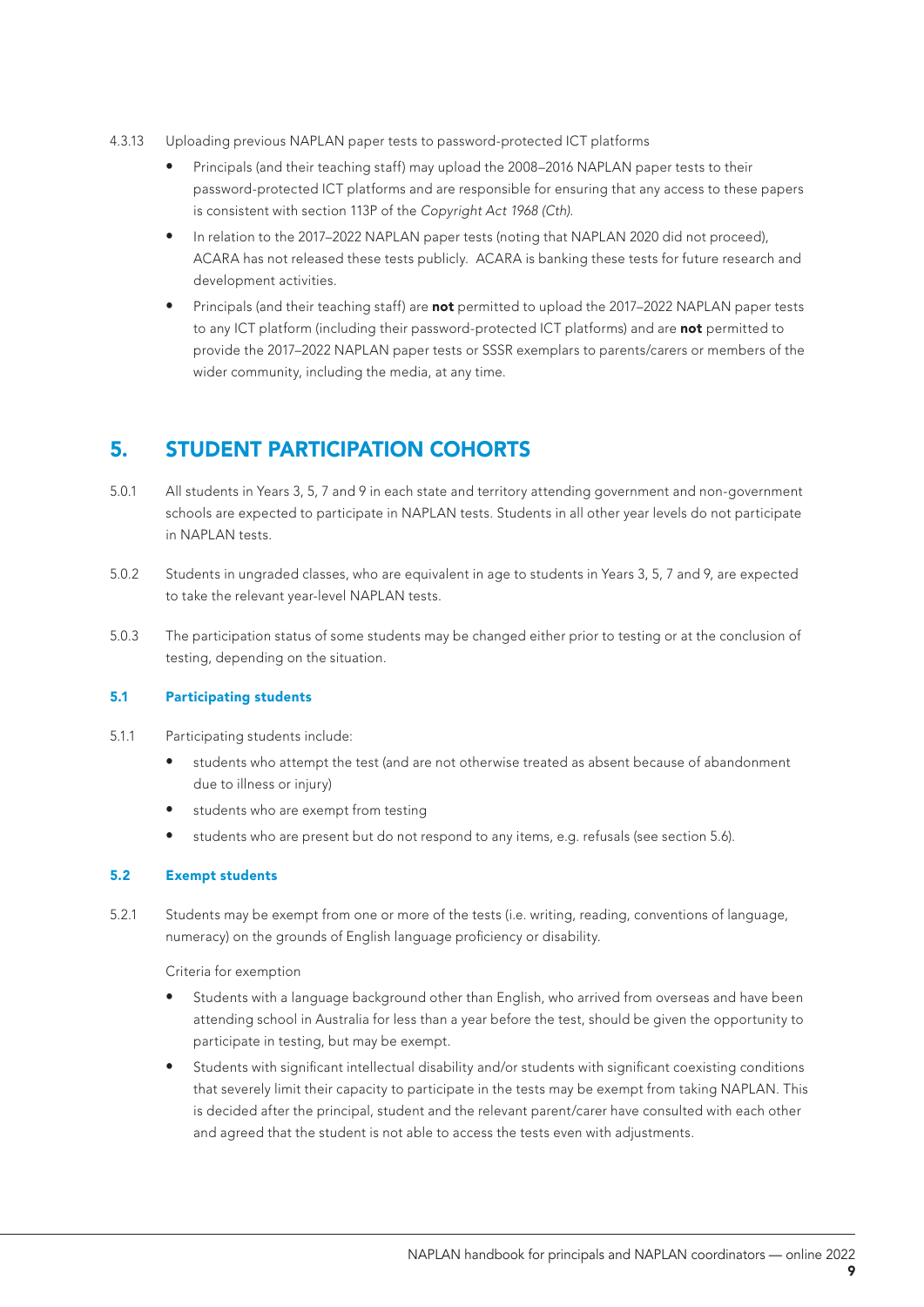5.2.2 Parent/carer signed consent for exemptions

Principals must obtain signed parent/carer consent for all exempt students prior to testing. Principals can expect information from TAAs on the preferred method for collecting and recording this information.

#### 5.2.3 Recording reason for exemption

The reason for exemption (English language proficiency or student with disability) must be recorded by the school. For students with disability, the level of adjustment reported for the Nationally Consistent Collection of Data on School Students with Disability (NCCD)<sup>2</sup> must be recorded. The NCCD identifies four levels of adjustment:

- support provided within quality differentiated teaching practice
- supplementary adjustments
- substantial adjustments
- extensive adjustments.

#### 5.2.4 Treatment of exempt students' data and results

- Students who qualify for exemption and do not submit a test attempted under test conditions are considered as participating students and are counted in the 'below minimum standard' calculations for reporting purposes in national and jurisdictional summary data. Results for exempt students are not included in school-level calculations of means.
- Students who meet the criteria for exemption, but who take any or all of the tests under test conditions and formally submit those tests, will be counted as assessed students with the score that they achieved.
- Exempt students who are absent at any time during the test window must still be recorded as exempt students, rather than absent students.
- The text that will appear on the individual student report for tests for which students are exempted will read: *Your child was exempt from this test and is considered not to have achieved the national minimum standard.*
- Where a student is exempted from all tests it is recommended that an individual student report not be issued.

#### 5.3 Withdrawn students

- 5.3.1 Criteria for withdrawal
	- Students may be withdrawn from the testing program by their parent/carer. This is a matter for consideration by individual parents/carers in consultation with their child's school. School staff must not influence parents to withdraw their child (see section 2.1.3). Withdrawals are intended to address issues such as religious beliefs and philosophical objections to testing.
- 5.3.2 Parent/carer signed consent for withdrawals
	- Principals must obtain signed parent/carer consent for all withdrawn students prior to testing. Principals can expect information from TAAs on the preferred method for collecting and recording this information.
- 5.3.3 Treatment of withdrawn students' data and results
	- Withdrawn students are not counted as part of the cohort of participating students.
	- Withdrawn students who are absent at any time during the test window must still be recorded as withdrawn students, rather than absent students.
- <sup>2</sup> www.nccd.edu.au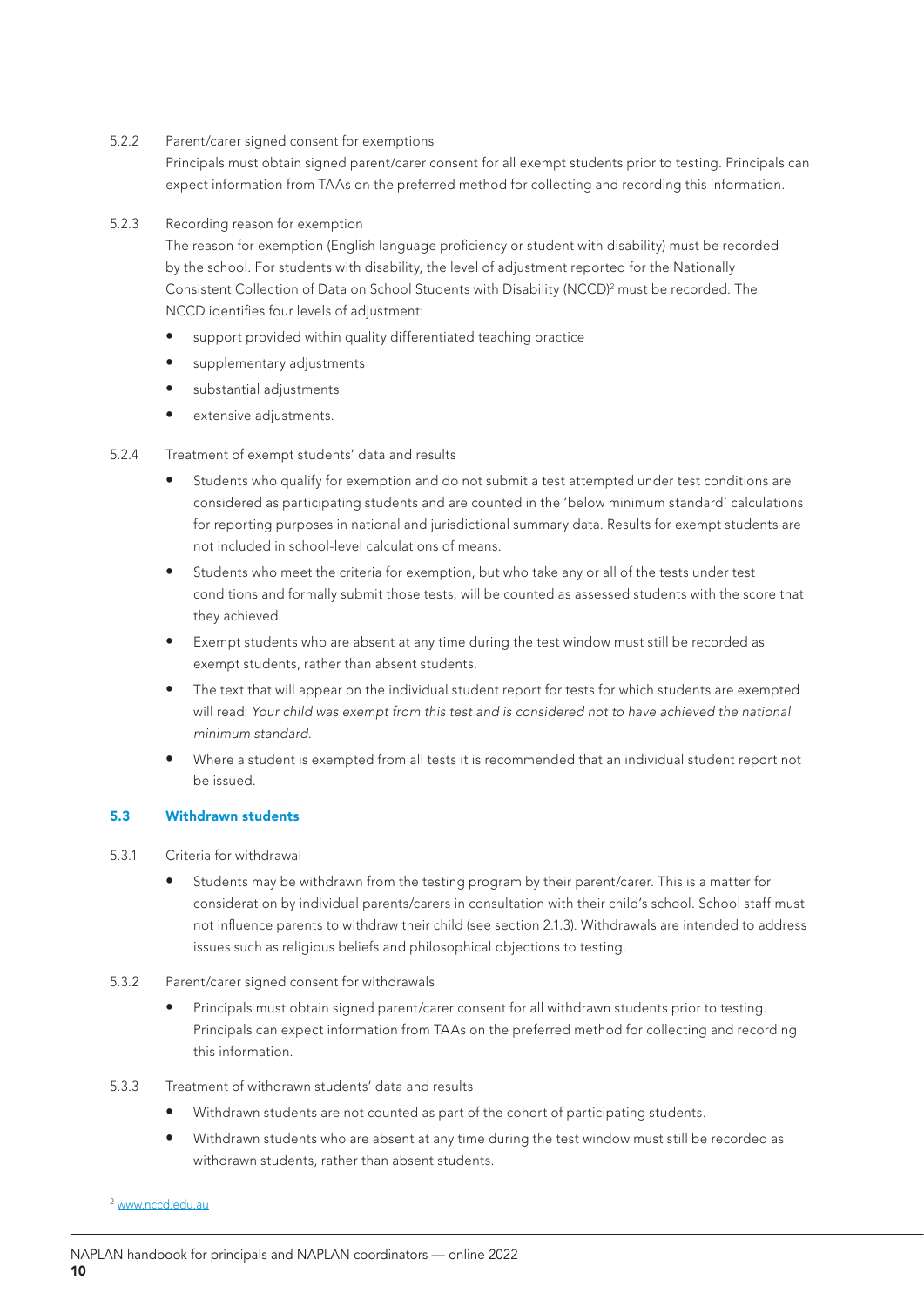- The text that will appear on the individual student report for tests for which students are withdrawn will read: *Your child was withdrawn from this test.*
- Where a student is withdrawn from all tests, it is recommended that an individual student report not be issued.

#### 5.4 Absent students

- 5.4.1 Students must be recorded as absent if:
	- they are not present at school when the test is administered and are unable to sit a test in a catch-up session during the test window or school's planned testing schedule; or
	- they are present at school but are unable to take a test as a result of an accident or mishap prior to the scheduled test session, preventing their participation, and are unable to sit a test in a catch-up session. If this occurs after they enter the test session, it is considered sanctioned abandonment (see section 5.5.1).
- 5.4.2 Students must not be recorded as absent if:
	- they are not present on a testing day, but consent has been received for them to be exempt or withdrawn (see section 5.2.4, Exempt students; section 5.3.3, Withdrawn students)
	- they are present for the tests, but do not attempt any part of the test (see section 5.6, Non-attempts and refusals).
- 5.4.3 Principals are encouraged to facilitate students' participation in the tests by holding a catch-up session for those students who were identified as absent on the day they were scheduled to do the test but return to school within the school's planned test schedule.
- 5.4.4 Treatment of absent students' data and results
	- Absent students are not counted as part of the cohort of participating students.
	- The text that will appear on the individual student report for tests for which students are absent will read: *Your child was absent from this test and no result has been recorded.*
	- Where a student is absent from all tests it is recommended that an individual student report be issued. TAAs can provide further advice on the issuing of reports to students who are absent from all tests

#### 5.5 Sanctioned abandonment

- 5.5.1 Abandonment of a test applies only where sanctioned and verified by the TAA and refers only to:
	- a student who has started a test but who abandons the test due to illness (i.e. a medical or social/ emotional condition) or injury
	- a student who cannot complete a rescheduled test following a postponement due to a technical disruption (see section 8.7) during the test window.
- 5.5.2 A student's participation status may only be recorded on the platform as 'Abandon (sanctioned)' after verification of the reason by the TAA.
- 5.5.3 Sanctioned abandonment does NOT apply to students who do not complete the test but are present for the entire test session, or who choose to leave the session without a sanctioned reason that is verified by the TAA; such students must be counted as participating with the score that they achieve (see section 5.6, Non-attempts and refusals, and section 8.11.7). These students are not permitted to complete a catch-up test or a rescheduled test.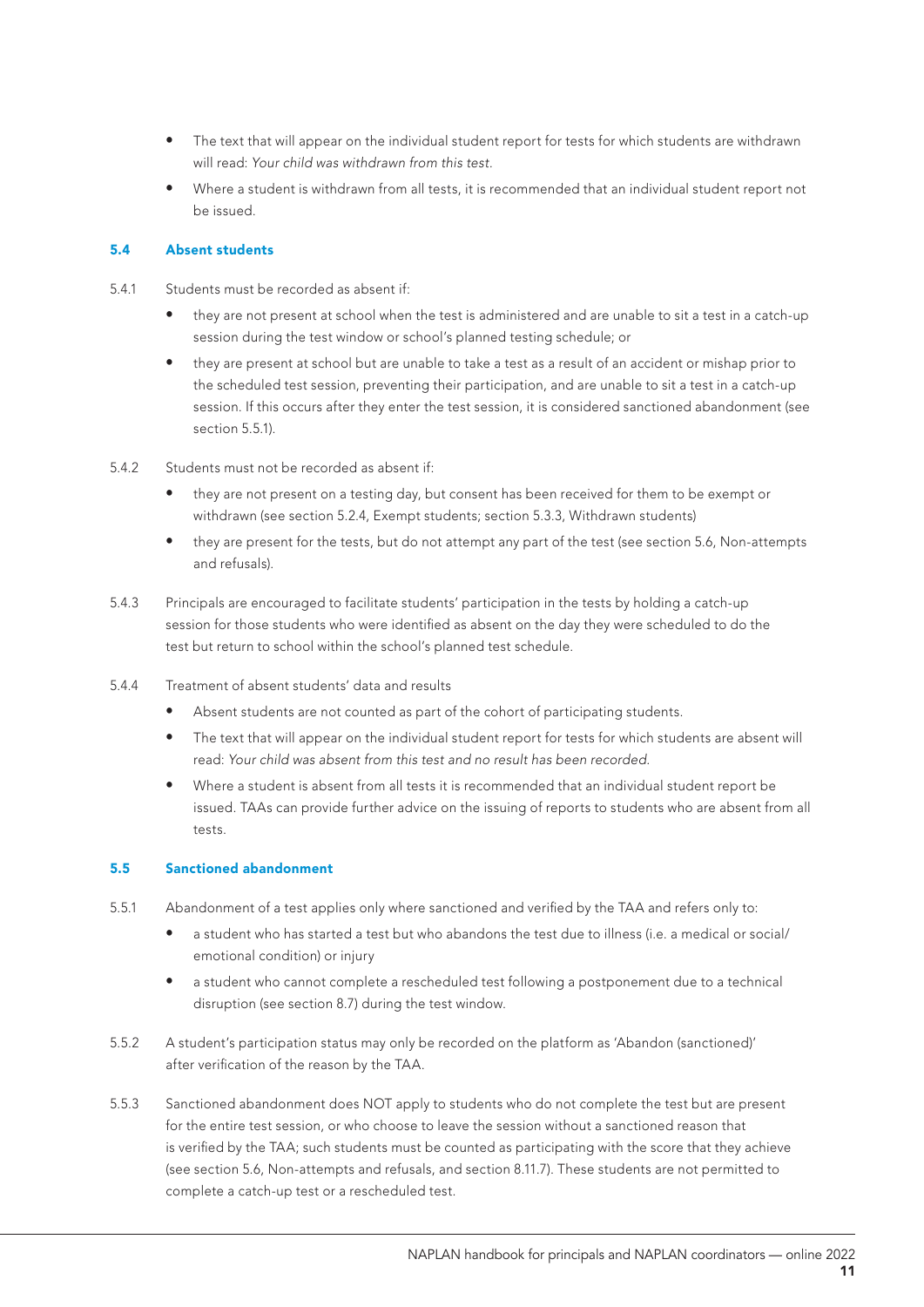- 5.5.4 All instances of students who have started a test but who then abandon the test due to illness or injury must be reported to the TAA as soon as practicable for advice on appropriate actions (see 8.11.5). The student may not complete the test in a catch-up session.
- 5.5.5 Treatment of students' results and data where abandonment applies
	- Reasons for abandonment must be recorded and sanctioned by the TAA to avoid the student being considered as participating. When abandonment is reported to and sanctioned by the TAA, students are not counted as part of the cohort of participating students.
	- Where the school fails to contact the TAA regarding a potential abandonment, the student will be considered as participating, with the mark based on any test items completed.
	- The text that will appear on the individual student report for tests which students have abandoned due to illness or injury will read: *Your child does not have a result for this test due to illness, injury or technical reason.*

#### 5.6 Non-attempts and refusals

- 5.6.1 Students who are in attendance at school for the test session but do not log into or do not attempt any part of a test, or who abandon the test session in a non-sanctioned manner, are considered participants and must not be marked as absent.
	- Students who do not log in must be recorded as refused.
	- Students who do log in but do not provide any responses must be recorded as present.
- 5.6.2 Treatment of students' results where the test is not attempted
	- Students without any responses and who are recorded as present receive a raw score of 0 and a corresponding scaled score.
	- Students with a participation status of refused do not receive a raw score or a pathway, but they will be assigned the lowest band.
	- The text that will appear on the individual student report for tests where a student is marked as refused will read: *Your child was present for this test but did not complete any part of the test.*

#### 5.7 International fee-paying students

- 5.7.1 International fee-paying students (defined as students holding a student visa under the *Education Services for Overseas Students Regulations 2001*) are encouraged to participate in NAPLAN tests to facilitate classroom and school-level learning outcomes; however, results are not recorded as part of jurisdictional data for public policy purposes.
- 5.7.2 International fee-paying students are not included in jurisdiction data sets but will receive a student report.

#### 5.8 Hosted and visiting students

5.8.1 Students are expected to undertake the tests at the school in which they are enrolled. If a student is away from their regular location (e.g. visiting interstate), it may be possible for the student to be given an opportunity to take the NAPLAN tests in a scheduled test session at a school in the student's temporary location. Principals are not required to offer a separate or catch-up session for these students. Principals should contact their relevant TAA for further information.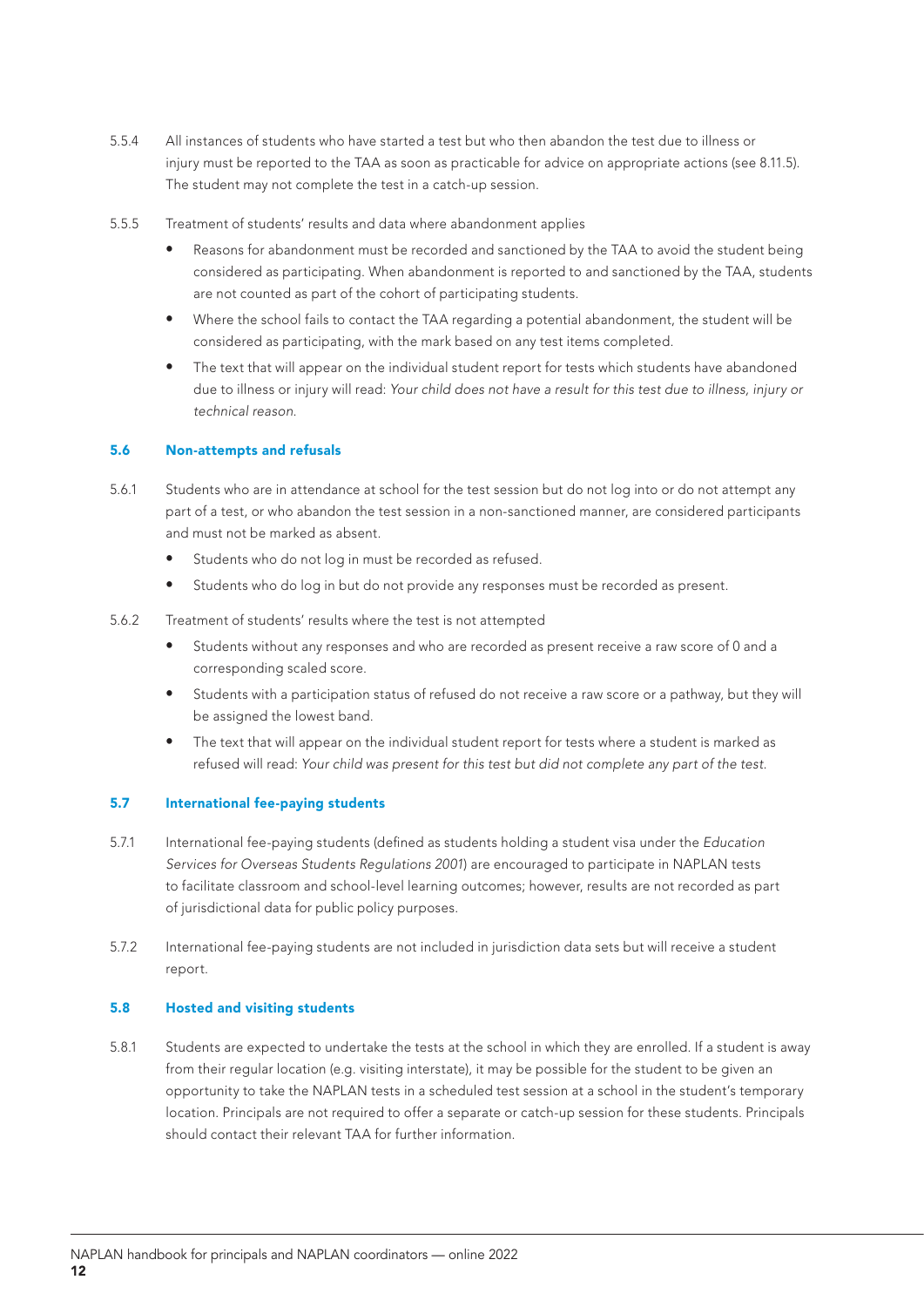- 5.8.2 Principals of host schools are encouraged to facilitate the participation of visiting students, where the student's regular location and the host school are delivering the same mode of testing. Host principals are responsible for ensuring that visiting students are familiar with the NAPLAN online platform prior to taking the tests.
- 5.8.3 Where a student is visiting, the principal at the host school is responsible for contacting their TAA to arrange for the test attempts completed by the visiting student to be transferred to their home school.
- 5.8.4 The student's results will be included in the data set for their enrolled school and state/territory.
- 5.8.5 The student will receive a student report through their own school.

## 6. ADJUSTMENTS FOR STUDENTS WITH DISABILITY

- 6.0.1 Student participation in NAPLAN is the joint responsibility of schools and TAAs, as outlined in these protocols.
- 6.0.2 Adjustments permitted in the tests are detailed in this section and apply only to students with disability as identified by the 4 NCCD categories: physical, cognitive, sensory, and social/emotional. Adjustments are permitted for students with disability to support their access to the tests and facilitate maximum participation. The adjustments accessed for NAPLAN should reflect those identified and documented in the student's personalised learning and support plan. For the NAPLAN program, disability is defined as per the Commonwealth *Disability Discrimination Act 1992*. 3
- 6.0.3 Students with disability are allowed access to their usual standard non-educational facilities and furniture that form part of their everyday assessment adjustments under the Disability Discrimination Act and the *Disability Standards for Education 2005*. Standard provisions and furniture may include, for example, usual medication, food or medical equipment.
- 6.0.4 Adjustments for students with disability are intended to enable access to the tests on an equivalent basis to students without disability.
- 6.0.5 Adjustments for students with disability for NAPLAN should be determined in line with these protocols on a case-by-case basis by the school together with the relevant TAA, the parent/carer and the student. Examples of the application of these adjustments can be found in a set of 'scenarios<sup>4</sup> published on the NAP website (www.nap.edu.au).

#### 6.1 Disability Discrimination Act and Disability Standards for Education

6.1.1 The Disability Standards for Education provide a framework to ensure that students with disability are able to access and participate in education on the same basis as students without disability and outline the obligations of school education providers under the Disability Discrimination Act.

<sup>3</sup> http://www.austlii.edu.au/au/legis/cth/consol\_act/dda1992264/

<sup>4</sup> www.nap.edu.au/naplan/school-support/adjustments-for-students-with-disability/disability-adjustments-scenarios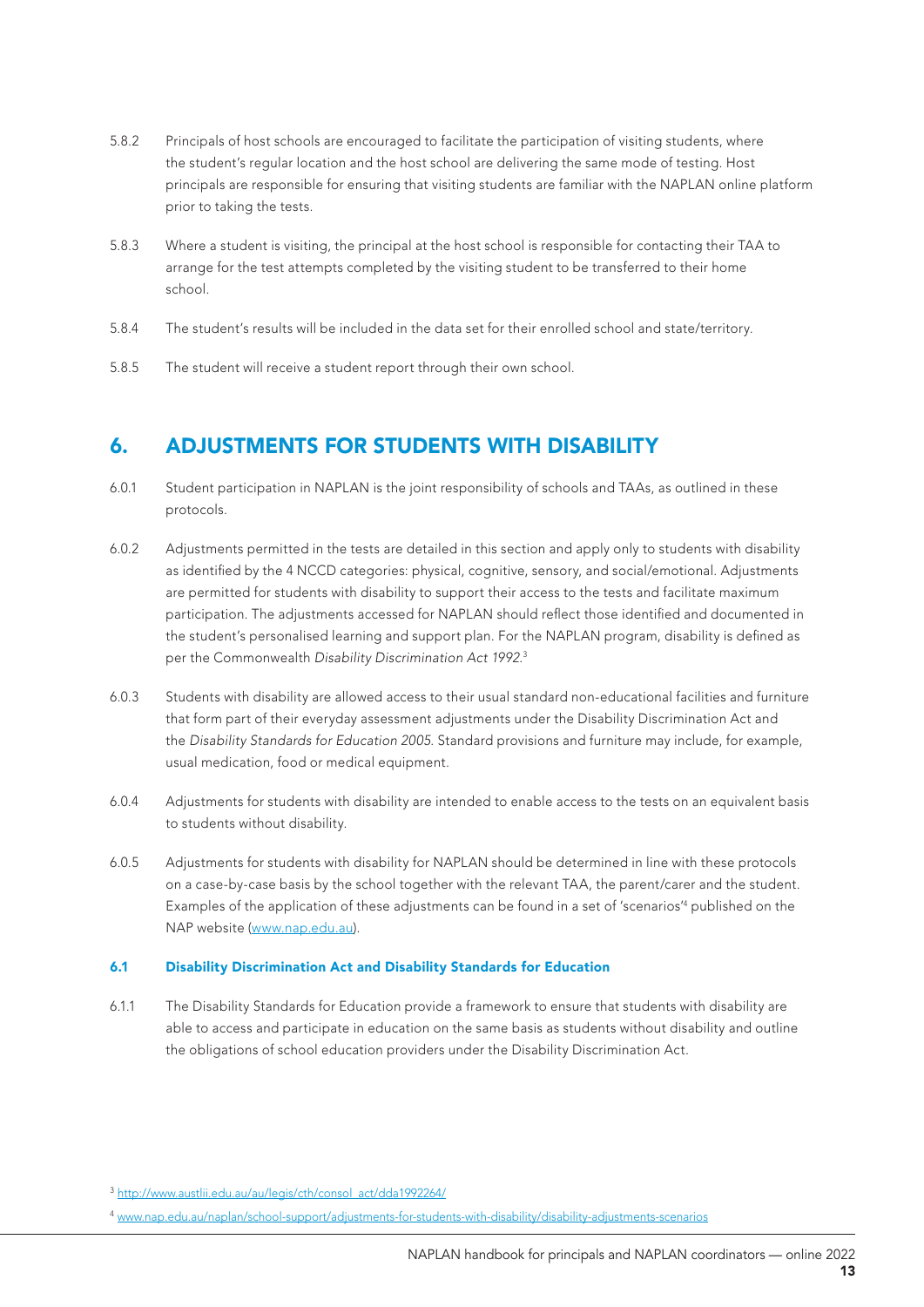- 6.1.2 The Disability Standards for Education outline an obligation for education providers to make reasonable adjustments where necessary to ensure the maximum participation of students with disability. The framework provides for:
	- consultation with the student (or an associate of the student)
	- consideration of whether an adjustment is necessary
	- identification of a reasonable adjustment if an adjustment is necessary
	- making the reasonable adjustment.
- 6.1.3 The term 'reasonable adjustment' is described as a measure or action taken to assist a student with disability to participate in education on the same basis as a student without disability. An adjustment is reasonable if it achieves this purpose while taking into account the student's learning needs and balancing the interests of all parties affected, including those of the student with the disability, the education provider, staff and other students.

#### 6.2 Test requirements, adjustments and student participation

- 6.2.1 Where disability impacts on access to and participation in the tests, reasonable adjustments may be granted to facilitate access to all or some of the tests.
- 6.2.2 Adjustments for students with disability are based on the following equity principles and are designed to maximise participation in the NAPLAN tests:
	- Adjustments should allow students with disability to access and participate in NAPLAN tests.
	- A student may have access to more than one adjustment in any one test and different adjustments may be appropriate for different tests.
	- Adjustments should reflect the kind of support and assistance identified and documented in the student's personalised learning and support plan, and normally required for assessment in the classroom. This will allow the student to demonstrate what they know and can do, noting that adjustments that are appropriate in a learning environment may not be appropriate in an assessment environment.
	- Adjustments should not compromise the ability to assess the underlying construct and skills that are the objects of the assessments (see section 6.2.4).
- 6.2.3 All disability adjustments that are available in the platform are available via the low-bandwidth solution.
- 6.2.4 The NAPLAN tests are designed to provide a summative, nationally comparable understanding of student performance in writing, reading, conventions of language and numeracy. The tests are not designed as formative tools, and adjustments appropriate for learning environments may not be appropriate for NAPLAN tests. Adjustments are not appropriate (even if they are usually provided for the student in their classroom) if they compromise a student's ability to demonstrate the following constructs and skills:
	- Writing: The NAPLAN writing tests assess a student's ability to convey thoughts, ideas and information through the independent construction of a text in Standard Australian English.
	- Reading: The NAPLAN reading tests assess the ability of students to independently make meaning from written Standard Australian English texts, including those with some visual elements. Reading the stimulus material and/or questions aloud to a student during the reading test is therefore not appropriate or permitted.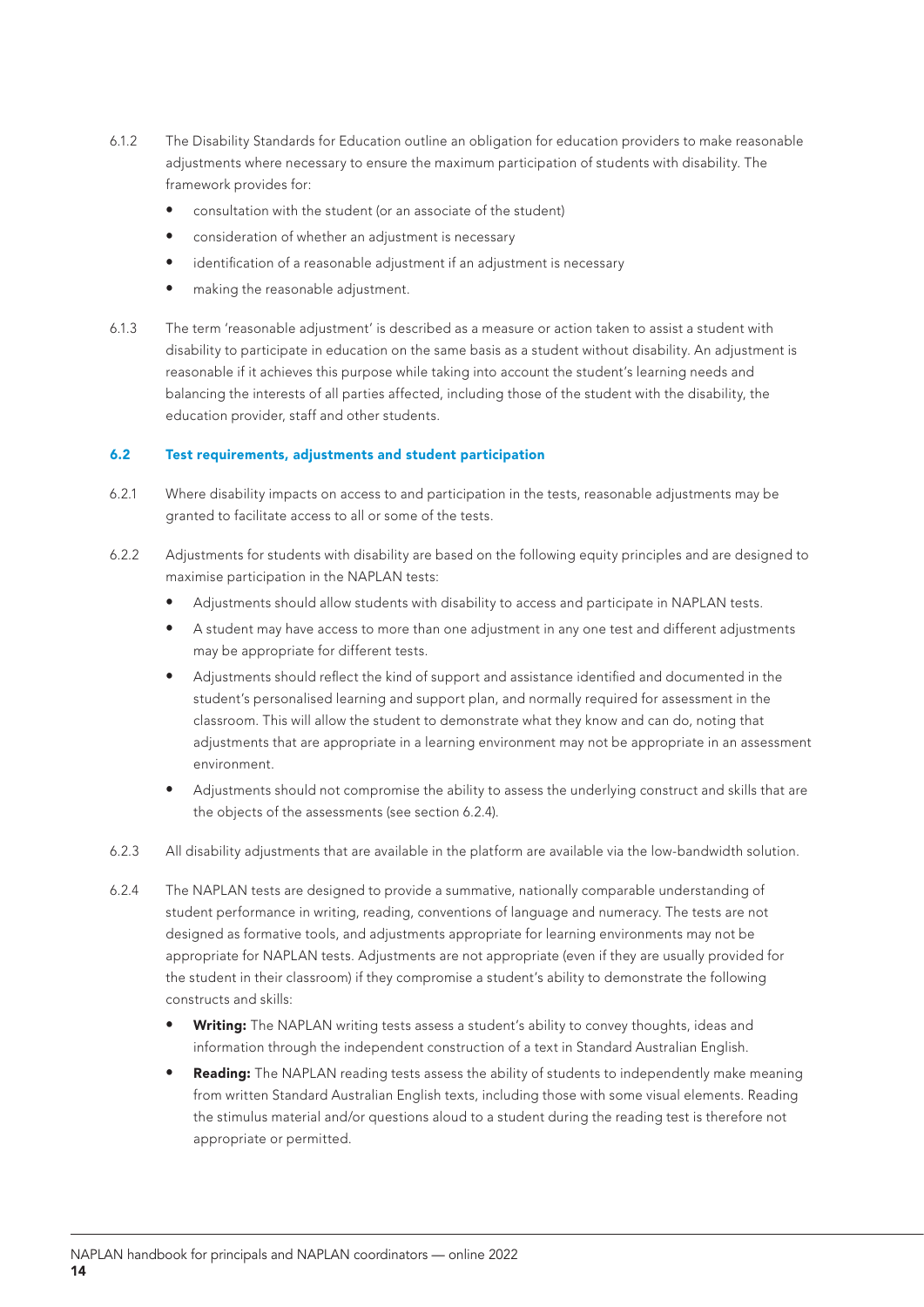- **Conventions of language:** The NAPLAN conventions of language tests assess a student's ability to independently recognise and use correct Standard Australian English grammar, punctuation and spelling in written contexts. Reading questions aloud to a student during the conventions of language test is therefore not appropriate or permitted.
- **Numeracy:** The NAPLAN numeracy tests assess students' knowledge of mathematics, their ability to independently apply that knowledge in context, and their ability to independently reason mathematically. Explaining questions or interpreting diagrams in the numeracy test is therefore not appropriate or permitted. Reading any words, numbers or symbols embedded within text is permitted, but not any numbers or symbols that are not embedded within text.

For information on appropriate and permitted behaviours, see section 8.9.11.

#### 6.3 Responsibilities of test administration authorities (TAAs)

- 6.3.1 Each TAA will:
	- comply with a consistent approach across all states and territories where students access any adjustments as set out in these protocols
	- provide test materials in an alternative format (see definition in section 11) for those students who meet the criteria.

#### 6.4 Responsibilities of principals

- 6.4.1 The principal must:
	- ensure documented plans and a range of strategies, including the student's personalised learning and support plan and the 'NAPLAN Online public demonstration site', have been used to identify adjustments required by students with disability and, where necessary, apply in writing to the relevant TAA for permission and/or alternative formats, according to the timelines set by the TAA
	- ensure that parents/carers and students are informed about, and have agreed to, the nature of the adjustment(s) the student will receive
	- document all adjustment arrangements and ensure DACs are entered on the platform, and keep a record of these for audit purposes
	- make arrangements at the school level to provide students with disability with the adjustments they require
	- comply with the TAA requirements for requesting and recording adjustments provided by the school
	- ensure that the test administrator supervising the test has a thorough understanding of the students' requirements, as well as protocols related to adjustments and their administration.
- 6.4.2 The types of adjustments that may be provided for online NAPLAN tests are described in sections 6.5 to 6.15. Principals are advised that this list is not exhaustive, and granting of a listed adjustment is not automatic. It is important to ensure that each application is assessed individually according to the relevant state/territory process and the student's needs.
- 6.4.3 The principal may consult the NAPLAN accessibility videos and the guidelines, *Guide for schools to assist students with disability to access NAPLAN online* (www.nap.edu.au/online-assessment/accessibility), for further advice.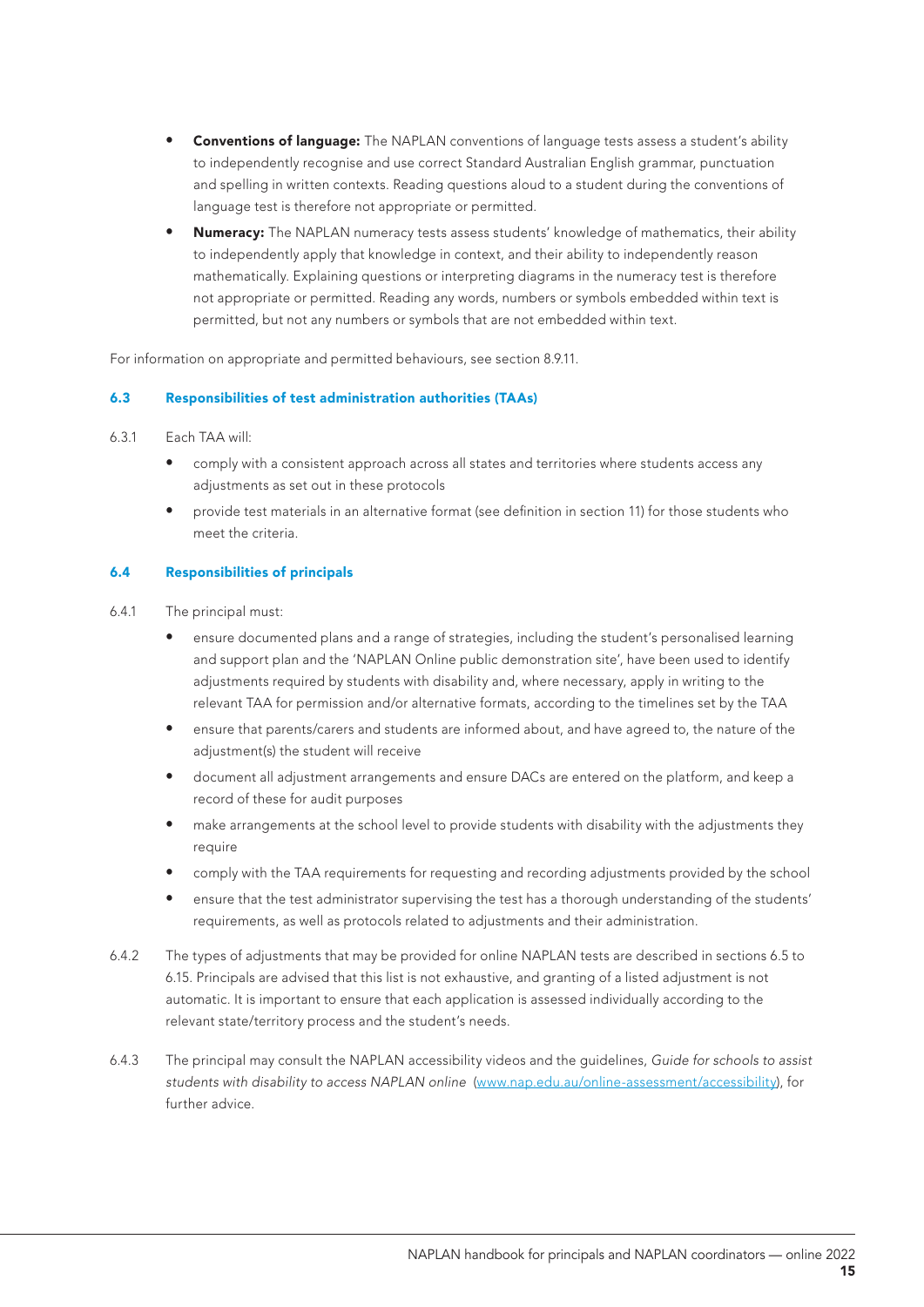#### 6.5 Approval of disability adjustments

6.5.1 Disability adjustments must be approved by TAAs or applied by the school in accordance with the terms of these protocols.

Common assessment principles and a commitment to upholding the integrity of the assessment environment must be adhered to when administering and overseeing the use of adjustments.

| <b>Adjustments requiring TAA approval</b> |                                                                                                           | Adjustments not requiring TAA approval (school<br>approval)                                                                                                                                                                                                                                                                                                                                                                                 |  |
|-------------------------------------------|-----------------------------------------------------------------------------------------------------------|---------------------------------------------------------------------------------------------------------------------------------------------------------------------------------------------------------------------------------------------------------------------------------------------------------------------------------------------------------------------------------------------------------------------------------------------|--|
| ٠                                         | Alternative test format material: braille, large print,<br>black and white hard copy, electronic PDF test | Alternative items - visual<br>٠<br>Alternative items – audio<br>٠                                                                                                                                                                                                                                                                                                                                                                           |  |
|                                           | Assistive technology that requires an unsecured<br>browser (e.g. colour contrast modification)            | Black text with blue background theme<br>$\bullet$<br>Black text with green background theme<br>$\bullet$<br>Black text with lilac background theme<br>$\bullet$                                                                                                                                                                                                                                                                            |  |
|                                           | Computer for writing (Year 3 only)                                                                        | Black text with white background theme<br>٠                                                                                                                                                                                                                                                                                                                                                                                                 |  |
| ٠                                         | Extra time – double the total test time                                                                   | Black text with yellow background theme<br>$\bullet$<br>Extra time - one minute for every two minutes of test<br>٠                                                                                                                                                                                                                                                                                                                          |  |
|                                           | Scribe (writing test only)                                                                                | time<br>Extra time – one minute for every three minutes of<br>٠<br>test time<br>Extra time – one minute for every six minutes of test<br>time<br>NAPLAN support person<br>٠<br>Oral/sign support<br>٠<br>Rest breaks<br>٠<br>Assistive technology that does not require the<br>$\bullet$<br>unsecured browser and is compatible with the test<br>construct (e.g. ergonomic mouse, bluetooth<br>headphones, classroom communication devices) |  |

#### 6.6 Braille (TAA-approval required)

- 6.6.1 There are currently technical limitations which prevent the tailored test design used for NAPLAN being implemented online for braille students. As such, braille students will continue to undertake NAPLAN using hard copy tests, as per previous years' arrangements. These will be the braille versions of the same tests used by schools with TAA permission to use alternative format (paper) tests (see section 2.6).
- 6.6.2 Braille test materials can be provided for students who use braille to access the curriculum. All test materials are produced in contracted single-line spaced braille. However, for students who lack proficiency or who are new braille users, the test materials can be provided in uncontracted or double-line spaced formats, on request.
- 6.6.3 Braille test materials will be provided for only those tests which are specified for a student by their school. For each test, the materials will include:
	- braille format of the test book and stimulus (where applicable)
	- a print transcript of the braille format of each braille test book and stimulus (where applicable).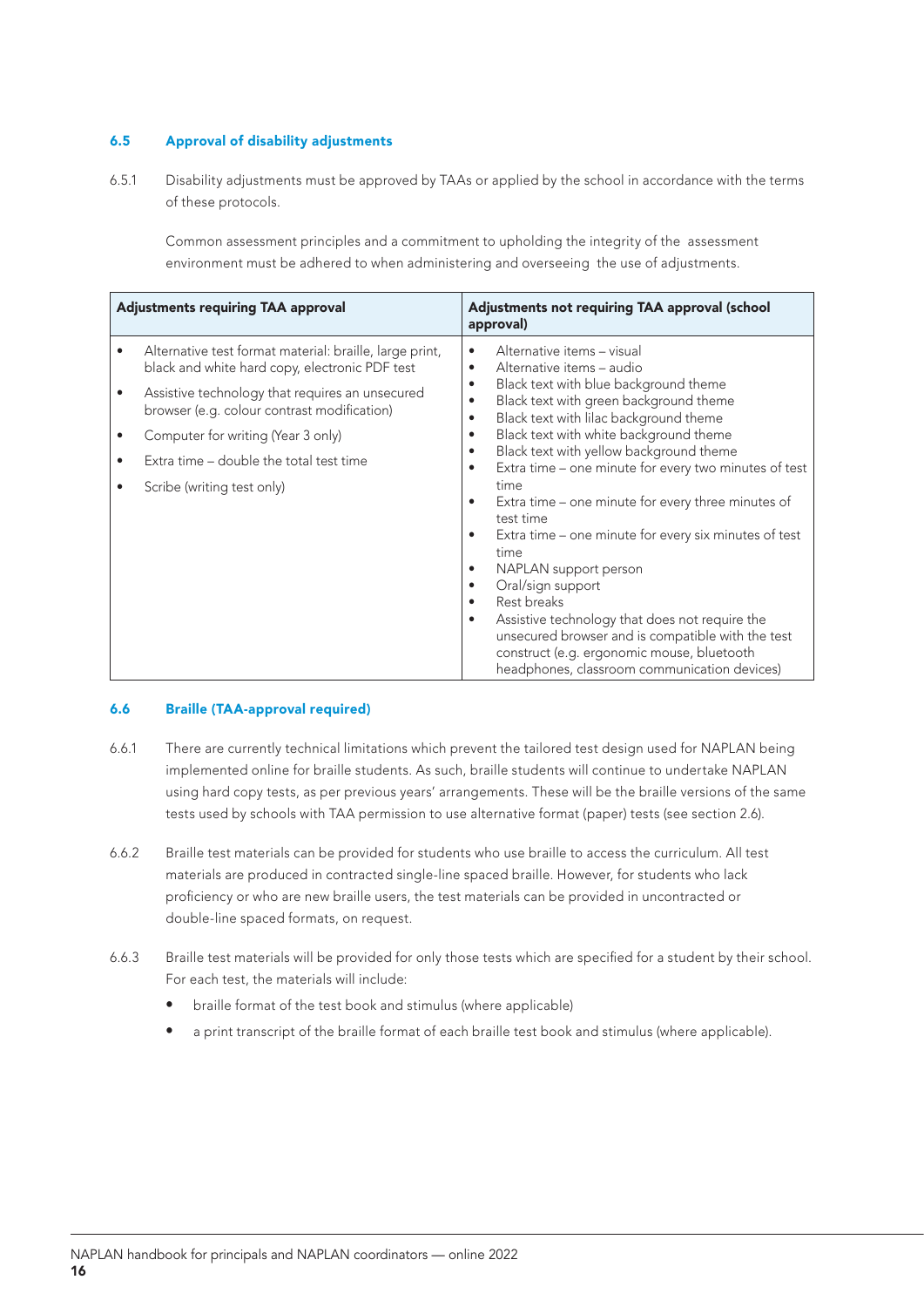- 6.6.4 Students completing the braille numeracy calculator-allowed test, who use standalone software and talking calculator options where answers are presented in an audible way, should access such devices via a headphone jack.
- 6.6.5 The logistics of using braille format warrant the provision of some extra time for all students accessing the test in this manner, regardless of their proficiency in this medium. For braille users, guidelines regarding the provision of extra time are as follows. Note that these times are a guide only. The allocation of extra time for a braille user should be decided on a case-by-case basis.

| <b>Writing</b>      | <b>Reading</b>      | <b>Conventions of language</b> | <b>Numeracy</b>     |
|---------------------|---------------------|--------------------------------|---------------------|
| 20 minutes per hour | 30 minutes per hour | 130 minutes per hour           | 40 minutes per hour |

- 6.6.6 Schools wishing to access braille test materials and the associated additional time adjustment for students must apply to their TAA in line with these protocols.
- 6.6.7 Completed braille tests must be returned in the manner prescribed by the TAA.

#### 6.7 Large print and alternative format (disability adjustment) tests (TAA approval required)

- 6.7.1 Students with disability who require large print should be encouraged to use the platform magnification as the default 'large print'. However, if students are unable to access the tests using adjustments in the platform, various formats of large print test books are available. These should be provided to the student in the same format that is generally used for their classroom assessments.
- 6.7.2 Large print materials must be ordered in advance through the TAA. The formats available are: A4, N18 font; A4, N24 font; A3, N18 font; A3, N24 font; A3, N36 font. Schools should ensure students have had the opportunity to practise using the zoom function in the 'NAPLAN Online public demonstration site' before ordering large print materials.
- 6.7.3 Students who have previously required other offline formats, namely hard copy black and white and electronic PDF test formats, should be encouraged to use the platform adjustments (see section 6.5.1) to access the online NAPLAN tests.

#### 6.8 Use of a scribe (writing test) (TAA approval required)

- 6.8.1 A scribe may be permitted to assist a student with disability to complete the writing test only. The role of a scribe is to provide access to the writing test, including logging into the test for a student, not to improve a student's performance in this test.
- 6.8.2 A scribe may be provided for a student with disability in the writing test who meets all of the following criteria:
	- has significant difficulty with the physical act of typing due to a disability (this does not refer to a student's difficulty processing what they want to type) or lacks fine motor control due to a disability, or experiences excessive fatigue of hands or upper limbs due to a disability; and
	- regularly works with a scribe in the classroom; and
	- would be unable to access the writing tests by any of the other adjustments available.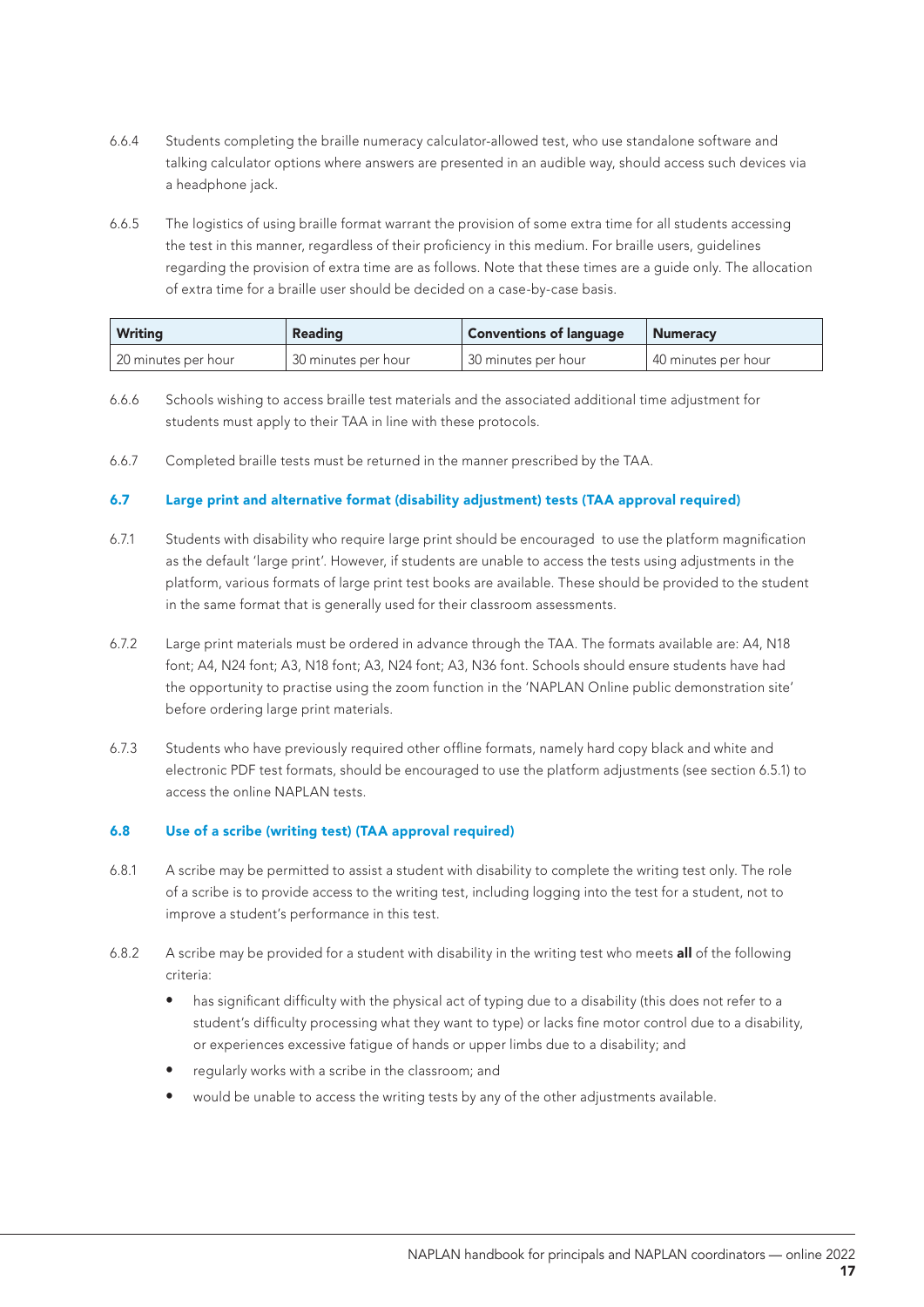- 6.8.3 Scribes are only appropriate for students with disability if using a scribe is regular literacy assessment practice and where other adjustments are not sufficient or available. Scribes are only appropriate for students whose disability physically impacts their ability to access a computer. Where appropriate, students should be encouraged to undertake the tests independently of a scribe using alternative adjustments.
- 6.8.4 A NAPLAN scribe:
	- must be officially and regularly engaged as a scribe by the school
	- must be familiar with, and agree to adhere to, the NAPLAN scribe rules prior to scribing the NAPLAN writing test for the student (section 6.8.9)
	- may be a teacher, teacher's aide, or other appropriate person. Another student or a parent/carer of the student must not act as their scribe. A scribe should, wherever possible, be familiar with the student in question.
- 6.8.5 A scribe may type a student's response.
- 6.8.6 A scribe is permitted for the writing test where the disability is of an enduring nature. A scribe is not permitted for a student who has a temporary injury (such as a broken arm) at the time of the writing test.
- 6.8.7 Students who use a scribe may be permitted the use of a NAPLAN support person for the other NAPLAN tests, if appropriate. Students should access an appropriate amount of extra time (see section 6.12).
- 6.8.8 In order to ensure national consistency in the use of scribes and to ensure that the results are not compromised, prior written permission to use a scribe must be sought and given by the respective TAA. Failure to do so may lead to results being invalidated.
- 6.8.9 Scribe rules
	- Test instructions should be delivered exactly as outlined in the *NAPLAN test administration handbook for teachers – online*.
	- The scribe may log into the test for the student.
	- The scribe must type the following words at the beginning of the document: *This student has approval for a scribe and all scribing rules are acknowledged.*
	- After allowing the student time to reflect and consider, the scribe will type as the student dictates and must not suggest ideas or words to use nor prompt the student in any other way. The student must be aware of the need to advise the scribe to add punctuation.
	- As the student dictates, the scribe will type word for word to reproduce the student's own language.
	- The scribe must type without inserting any punctuation except as and where dictated by the student.
	- The scribe must type all words in lower case except as and where dictated by the student.
	- The scribe must type all sentences in a block without inserting paragraph breaks, except as and where dictated by the student.
	- The student may read, or request the scribe to read, the text back throughout the test for the purpose of maintaining continuity. However, the scribe should not lead the student to re-read the scribed text.
	- A spelling test must be performed before the student can be given the scribed text to proofread and edit. At the completion of the writing test time, the test administrator will need to add an appropriate amount of time for the spelling test. A test administrator should use their professional judgement when adding time.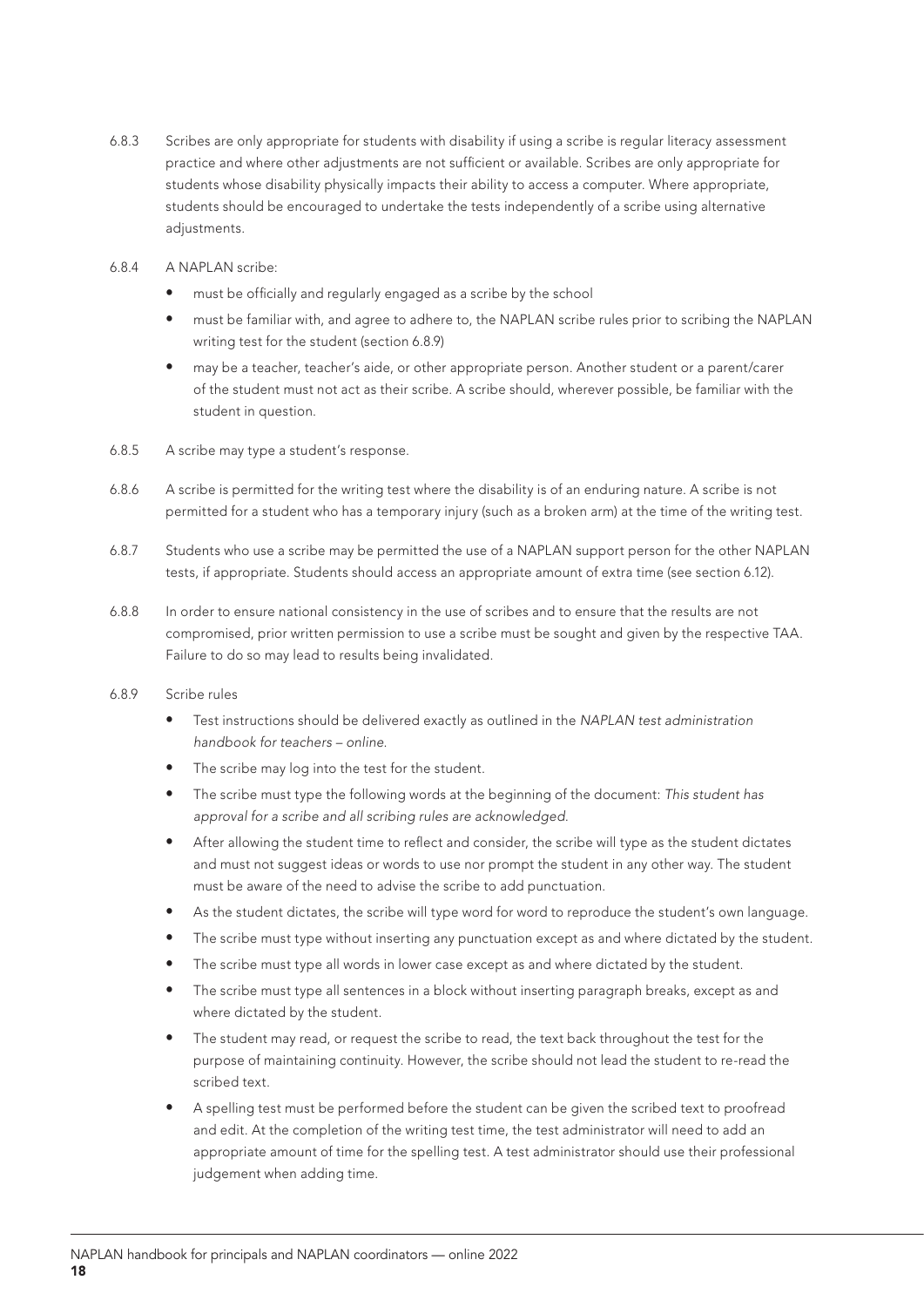- The scribe will select four (4) simple words, four (4) common words and four (4) difficult words that have been used in the scribed text and ask the student to orally spell each one. The scribe will record the student's oral spelling of each of these 12 words in a space below the scribed text.
- When completed, the scribe must ensure the student cannot see the scribed text by scrolling past it and showing the student only the 12 recorded spellings. The scribe must ask the student to check these words and indicate any change that the scribe should make.
- When the test is over, the scribe will type the selected words in brackets next to each of the words spelt by the student to avoid any confusion during the marking process.
- If necessary, the test administrator will add an appropriate amount of time for the student to edit their work. A test administrator should use their professional judgement when adding time. During the editing time, the scribed text is given to the student to proofread and to indicate where punctuation is to be placed, if not indicated by the student in their original dictation. The scribe will then type the capitals, full stops, paragraphs etc. into the scribed text as directed by the student.
- During this time the student may also indicate any changes or additions to the scribed text, and the scribe will type these where indicated by the student.
- Please note for Year 3 writing the *NAPLAN national protocols for test administration alternative format (paper)* scribe rules apply.

#### 6.9 Assistive technology (TAA approval required)

- 6.9.1 Advice on the use of assistive technologies should be sought from the TAA. Assistive technology that requires the use of an unsecured browser requires TAA approval.
- 6.9.2 Students can usually use assistive technologies that are compatible with the platform and the test construct (see section 6.2.4 for information on test constructs) without TAA approval. Refer to the TAA for advice.
- 6.9.3 Acceptable assistive technology includes access to:
	- customised pointing devices or keyboards
	- switch devices
	- screen magnification tools
	- assistive listening devices
	- text-to-speech software to access student responses in the numeracy test only (students using a text-to-speech software may need to be supported by a support person to ensure that the screen reader only reads allowable parts of the test)
	- a physical calculator for the calculator section of the numeracy test where students with disability cannot access the on-screen calculator
	- a device (computer or iPad) for the Year 3 writing test. Responses must be printed and returned for processing in the manner prescribed by the TAA.
- 6.9.4 Unacceptable aspects of assistive technology use include:
	- word prediction
	- spelling and grammar checking
	- text-to-speech software for writing, reading and conventions of language tests
	- calculator use during the non-calculator numeracy section.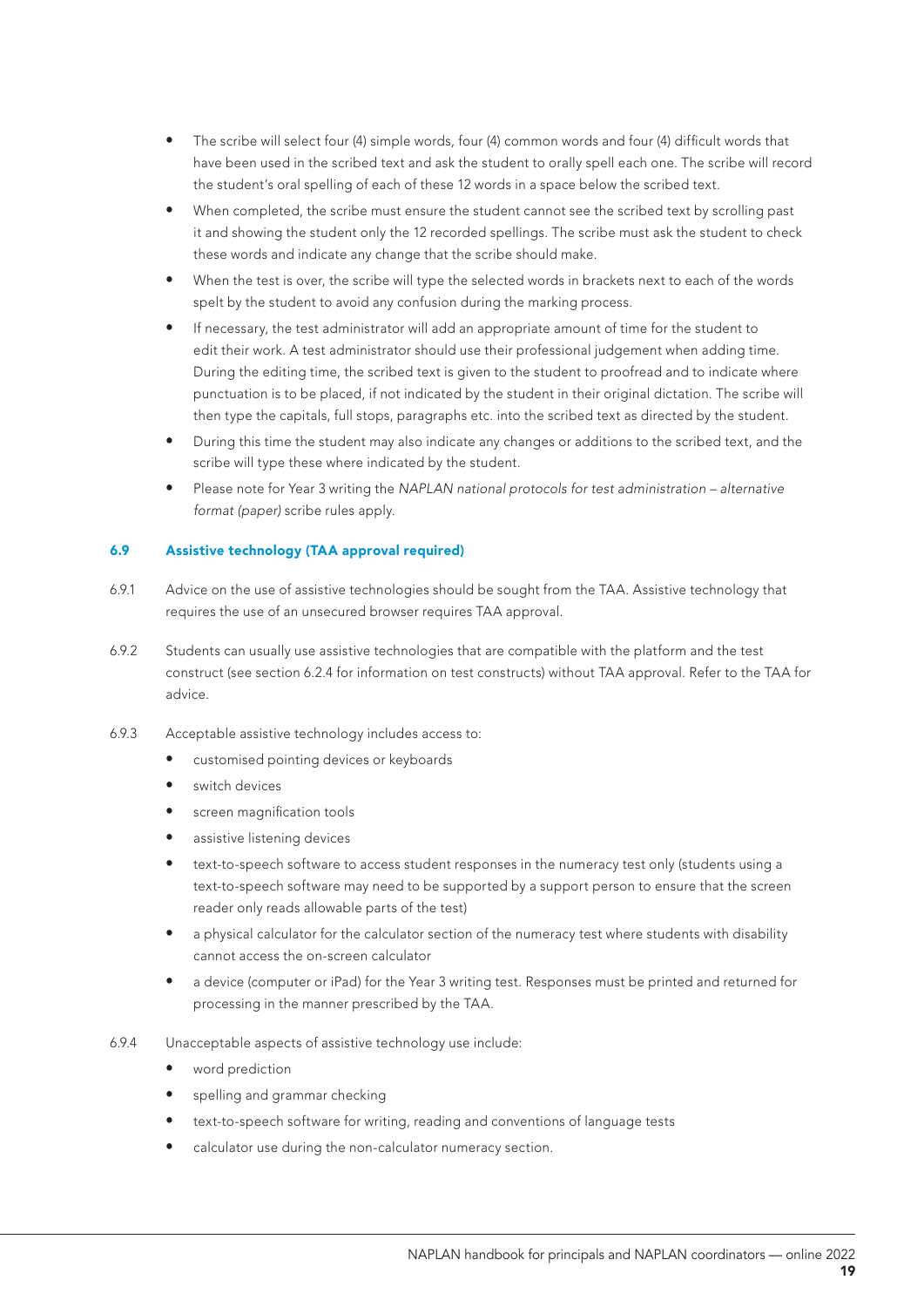- 6.9.5 Students accessing assistive technology are likely to need extra time. The allocation of extra time should be decided on a case-by-case basis. Refer to section 6.12 for more details on allocating extra time. If it is decided to allocate double time (only available for students using assistive technology), TAA approval is required. Refer to section 6.10 for more details on allocating double time.
- 6.9.6 Colour contrast modification

Students have the ability to control brightness and background colours, including inverting the colour theme BNW (black text with white background) to white text with black background, through the settings on their device. However, depending on the device, it may be necessary to use an unsecured browser.

#### 6.10 Extra time – double the total test time (TAA approval required)

- 6.10.1 Allowing a student double time requires TAA approval.
- 6.10.2 This adjustment is permitted only in exceptional circumstances, for example where a student has comorbid disabilities that do not prevent them from accessing the test but require a combination of adjustments that are each, in themselves, time-consuming. This adjustment is usually available only for students using assistive technology, and is therefore assigned in conjunction with the appropriate disability adjustment code.

#### 6.11 Use of a NAPLAN support person – non-writing domains (TAA approval not required)

- 6.11.1 A NAPLAN support person may be either a teacher or a person officially engaged by the school to carry out this function
- 6.11.2 A NAPLAN support person may:
	- be permitted for students with disability to assist with access to the reading, conventions of language and numeracy tests, e.g. by clicking on or dragging answers indicated by the student, or typing short responses or answers dictated by the student
	- provide access to the test by logging in for the student
	- read aloud only those elements of the test that can be read to all students (see section 8.9.11).
- 6.11.3 The role of NAPLAN support person is distinct and separate from the role of test administrator. See section 6.8 for information on supported access to the writing test.
- 6.11.4 A NAPLAN support person is permitted only for those students with disability (including a temporary disability such as a broken arm) who experience difficulty in using a computer (e.g., due to fine motor difficulty), or any other adjustments available, including students whose usual assistive technology is not compatible with the platform, or who usually use such a support person to participate in classroom assessments.
- 6.11.5 A NAPLAN support person is permitted to provide access to the tests only and must adhere to the relevant requirements outlined in sections 8.9 and 8.10, and may only provide the same access to test content that a test administrator can. Prompting, interpreting or paraphrasing etc. are practices that are strictly prohibited.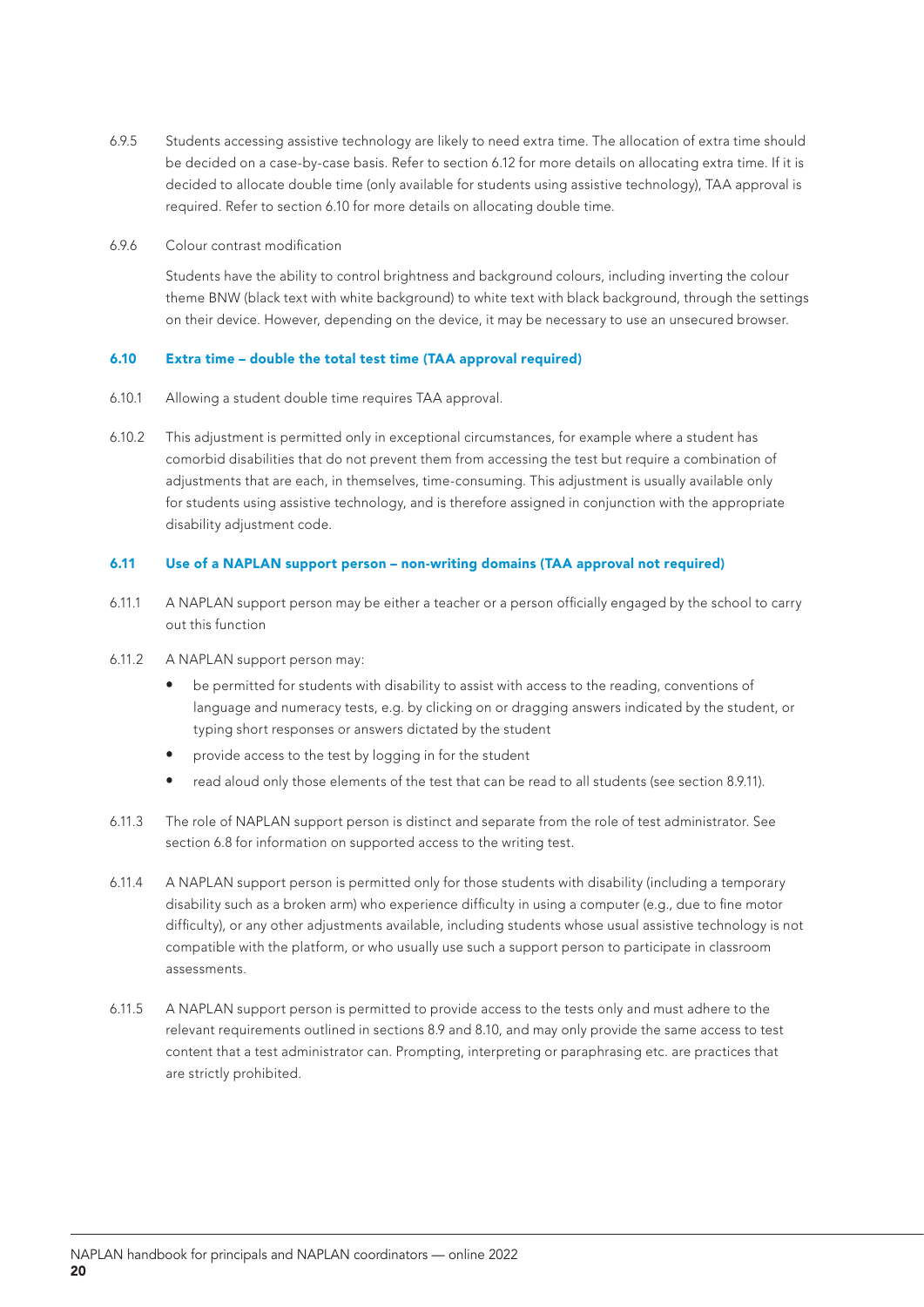- 6.11.6 Parents/carers and family members as a NAPLAN support person
	- If a parent/carer or family member has a child at a school at which they are regularly employed and/ or engaged by the school in the capacity of a support person, then they may be permitted to be a NAPLAN support person.
	- However, a NAPLAN support person cannot be the parent/carer or family member of any student in the class of students being tested.
	- If the parent/carer or family member is not employed by the school in a formal position, then they are not permitted to assist in the NAPLAN tests as a NAPLAN support person.
	- The principal's discretion and common sense should be applied, and the TAA should be consulted if necessary.

#### 6.12 Extra time and rest breaks (TAA approval not required)

- 6.12.1 Extra time may be provided for students with disability who usually require additional time to complete assessment tasks. Rest breaks may be provided for students with disabilities who need regular breaks when completing assessment tasks.
- 6.12.2 Extra time and rest breaks may also be provided for students with disability who are accessing assistive technology where the logistics of use increase time taken and/or physical effort to access test materials or interact with the platform.
- 6.12.3 Extra time and rest breaks are managed differently in the platform.
	- Extra time is added to a student's test in the platform prior to the test. The platform automatically allocates the extra time to the test.
	- Rest breaks must be managed manually by pausing the timer on the test.
- 6.12.4 Different options are available in the platform for adding extra time to a student's test.

| <b>Adjustments requiring TAA approval</b> |                                         | <b>Adjustments not requiring TAA approval</b> |                                                                                                                                                                                                   |
|-------------------------------------------|-----------------------------------------|-----------------------------------------------|---------------------------------------------------------------------------------------------------------------------------------------------------------------------------------------------------|
|                                           | Extra time – double the total test time |                                               | Extra time - one minute for every six minutes of test<br>time<br>Extra time - one minute for every three minutes of<br>test time<br>Extra time - one minute for every two minutes of test<br>time |

6.12.5 The table below shows the total test duration for each extra time scenario, based on the original (standard) test time.

| <b>Test duration (minutes)</b> |                                                                  |                                                                       |                                                                  |                                                                  |  |  |
|--------------------------------|------------------------------------------------------------------|-----------------------------------------------------------------------|------------------------------------------------------------------|------------------------------------------------------------------|--|--|
| Standard time                  | Extra time - one<br>minute for every six<br>minutes of test time | Extra time - one<br>minute for every<br>three minutes of test<br>time | Extra time - one<br>minute for every two<br>minutes of test time | Extra time - double<br>the total test time<br>(see section 6.10) |  |  |
| 40                             | 47                                                               | 53                                                                    | 60                                                               | 80                                                               |  |  |
| 42                             | 49                                                               | 56                                                                    | 63                                                               | 84                                                               |  |  |
| 45                             | 53                                                               | 60                                                                    | 68                                                               | 90                                                               |  |  |
| 50                             | 58                                                               | 66                                                                    | 75                                                               | 100                                                              |  |  |
| 65                             | 76                                                               | 87                                                                    | 97                                                               | 130                                                              |  |  |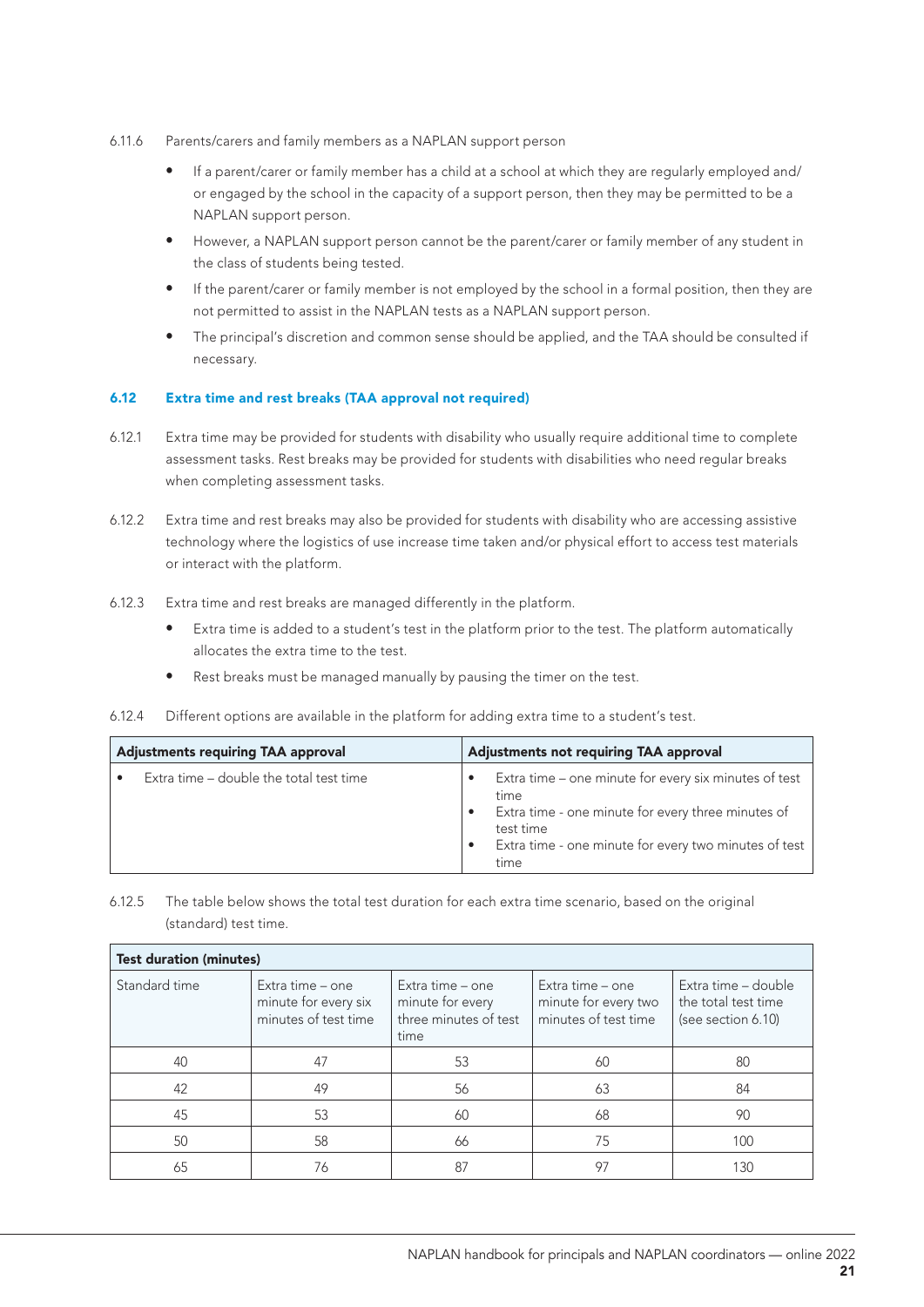- 6.12.6 It is recommended that no more than one minute of extra time for every 6 minutes of test time be granted. However, depending on the level of disability or logistics involved with the use of assistive technology, a longer time may be needed. In any case, the teacher and school are best placed to make a final decision based on the specific circumstances of the student in question, in line with TAA requirements.
- 6.12.7 Where relevant, rest breaks can be used as an alternative to extra time to avoid student fatigue, although there may be instances where both adjustments are necessary.
- 6.12.8 It is recommended that no more than 10 minutes of rest time per hour of test time be granted. However, if it is normal practice for the student to have more rest time in normal classroom assessments, additional time may be provided. The teacher and school are best placed to make a final decision based on the specific circumstances of the student in question, in line with TAA requirements.
- 6.12.9 The test administrator must pause the test when a rest break begins and resume it on completion of the rest break. During a rest break, the student must not have access to the working out paper, writing implements, device being used to take the test or text entry device.

Braille users: see section 6.6.5; Assistive technology users: see section 6.9.5.

#### 6.13 Oral/sign support (TAA approval not required)

6.13.1 Students who are deaf, have a hearing impairment or are hard of hearing may access oral or signed communication (e.g. Auslan). The support person must be a skilled and familiar communication partner with the student. A support person is permitted to read or sign the instructions in all tests. Signing is permitted only for those sections of the tests that can be read to all students (see section 8.9.11). Audio alternative items are available in the platform (see 6.14.1).

#### 6.14 Alternative items and colour themes (TAA approval not required)

- 6.14.1 Audio alternative items are assigned to a student in the platform prior to the test. Audio alternative items replace audio files for spelling with text passages for proofreading. The platform automatically provides the audio alternative items.
- 6.14.2 Visual alternative items are assigned to a student in the platform prior to the test. Visual alternative items simplify or enlarge images, where identified as necessary, including text within images, for easier viewing. The platform automatically provides visually accessible items.
- 6.14.3 Colour themes are assigned to a student in the platform prior to the test. Different colour themes are available in the platform for students who normally access their classroom assessments copied onto coloured paper or used with colour overlays. The available themes are:
	- black text with white background (this theme can be inverted to white text with black background on the student's device in system settings; however, depending on the device, it may be necessary to use an unsecured browser (see section 6.9.6)
	- black text with blue background
	- black text with lilac background
	- black text with green background
	- black text with yellow background.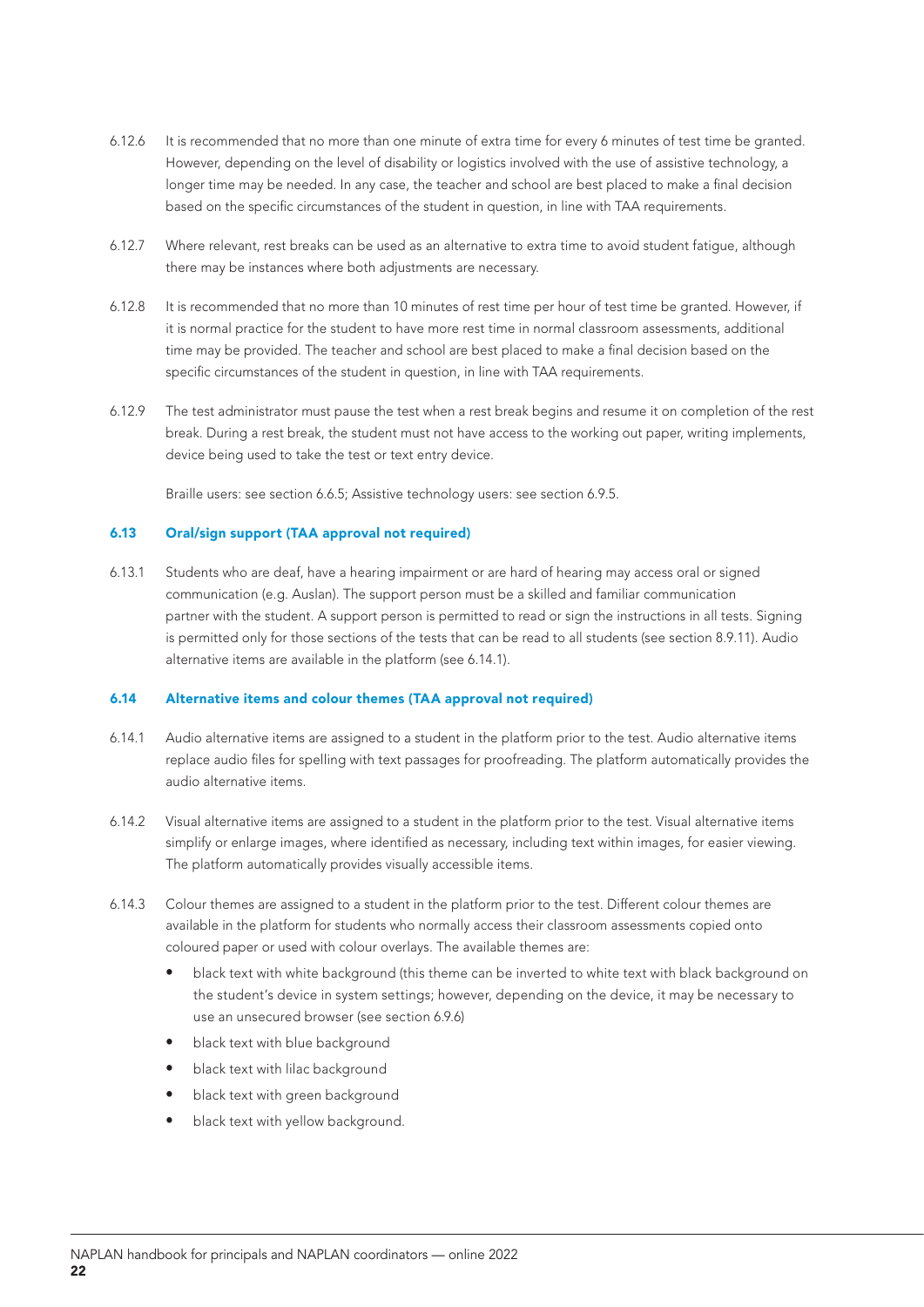#### 6.15 Temporary injuries

- 6.15.1 Where a temporary injury, which impacts on the student's ability to access the tests independently, has been sustained prior to the test, the school may make appropriate disability adjustments such as a rest break or a NAPLAN support person for the reading, conventions of language or numeracy tests.
- 6.15.2 A scribe is not permitted for students who have a temporary injury (such as a broken arm) at the time of the writing test. Students who are unfamiliar with using a scribe are likely to be disadvantaged during the test.
- 6.15.3 A doctor's certificate may be requested to support an application for adjustments for a student with a temporary injury. It is not appropriate to request adjustments where these are not warranted by the nature of the injury.
- 6.15.4 Where a student with temporary injuries is using an adjustment for classroom learning, schools must ensure that the appropriate approval for NAPLAN is obtained from their TAA (if required by these protocols).
- 6.15.5 If no available adjustment is appropriate to enable participation, the student must be marked absent from the test.

# 7. PREPARING STUDENTS FOR THE TEST

- 7.0.1 NAPLAN tests provide point-in-time information in relation to student performance. It is important that the results accurately reflect student ability. NAPLAN tests are not intended to be pass/fail type tests.
- 7.0.2 NAPLAN tests are intended to complement the existing range of school-based assessments. It is important that teachers ensure that students, while taking the NAPLAN tests seriously, are not overwhelmed by the experience. Students must be familiar with test format and response types, including technology-enhanced items that are a part of NAPLAN Online and the platform, but excessive practice is not recommended. Students must also be familiar with using the device which they will be using to undertake the tests.
- 7.0.3 The provision of broad and comprehensive teaching and learning programs aligned to the Australian Curriculum is the best preparation that schools can provide for their students. Therefore, excessive coaching and test preparation are inappropriate.

#### 7.1 Practice for the NAPLAN writing test

- 7.1.1 It is appropriate for students to gain experience in producing writing scripts on the same type of device they will be using for NAPLAN, including external keyboards for tablets, under timed test conditions using practice topics.
- 7.1.2 It is not appropriate for teachers to instruct students in the preparation of a common script for the purpose of reproducing it during the test. Where scripts from students at the same school are found to have significant commonalities such that they could be considered to be pre-prepared learned scripts, this may be considered a breach of protocol.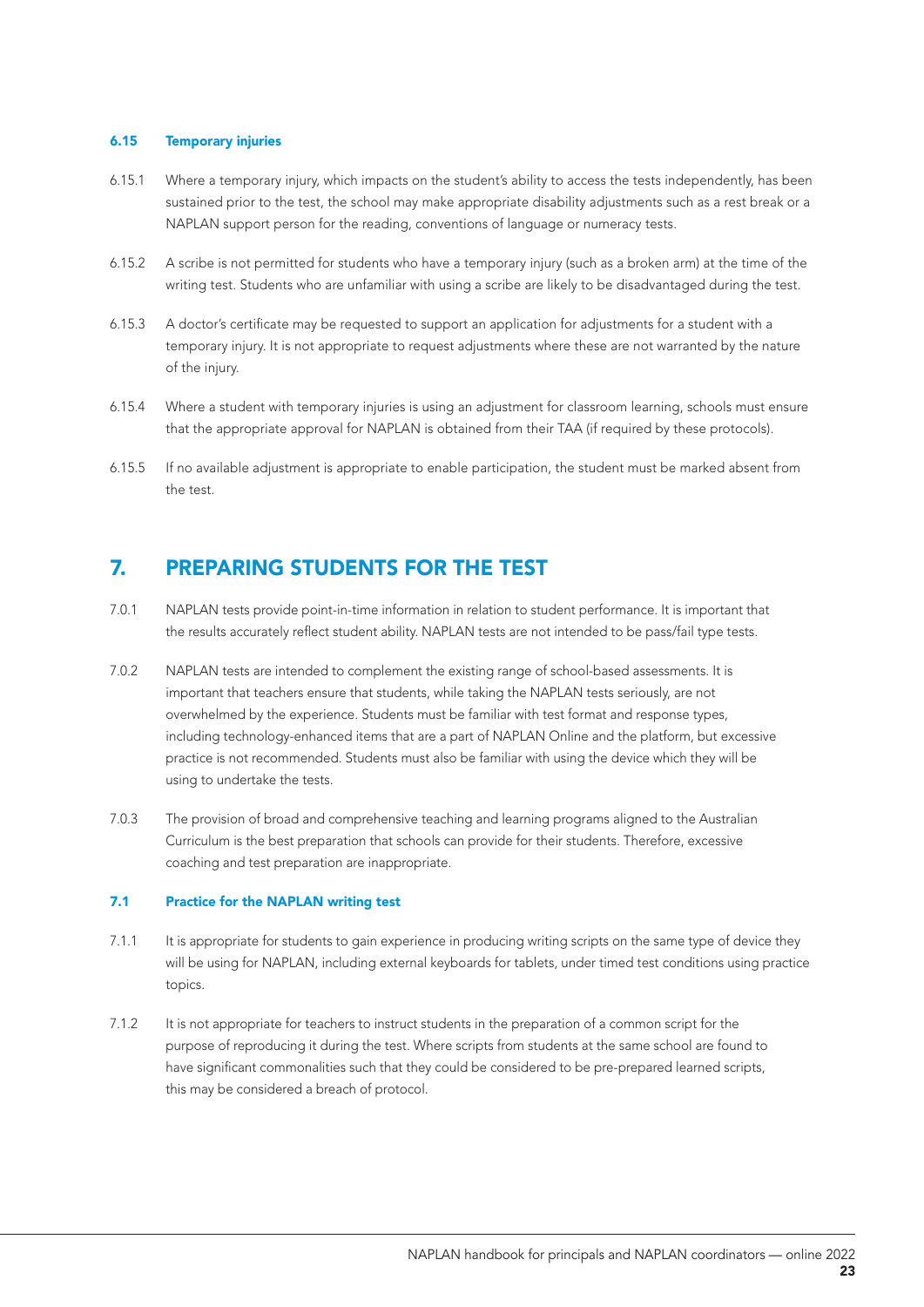#### 7.2 Practice for other NAPLAN tests

7.2.1 It is appropriate for students, particularly students participating in the NAPLAN tests for the first time, to be made familiar with the format, language, response types and time constraints of the reading, conventions of language and numeracy tests before they take the tests. Students should understand that they must complete the tests without communicating with other students and without teacher assistance (except where adjustments for students with disability are deemed necessary).

#### 7.3 Familiarisation with online NAPLAN tests

- 7.3.1 Principals must ensure all students are familiar with the functionality of the online NAPLAN tests and range of item types in each domain. Principals can use the 'NAPLAN Online public demonstration site' for this purpose or equivalent method as advised by the TAA. Guidance on how to understand branching messages and how to assist students in managing test times are available in the *NAPLAN test administration handbook for teachers - online*. Demonstration tests will be available to low-bandwidth schools for download.
- 7.3.2 Host principals are also responsible for ensuring that visiting students are familiar with the NAPLAN platform prior to taking the tests (see section 5.8.2 on hosted and visiting students).

### 8. ADMINISTERING THE TESTS

#### 8.1 Responsibilities of test administration authorities (TAAs)

8.1.1 Content for this section can be found in the complete *NAPLAN national protocols for test administration – online*, on ACARA's NAP website www.nap.edu.au.

#### 8.2 Responsibilities of principals

- 8.2.1 Principals have overall responsibility for ensuring that these protocols are followed in their school, including when they have delegated duties and system access for test administration. This includes ensuring that IT requirements are met (e.g. minimum technical specifications for devices and technical readiness requirements, as well as monitoring the progress and submission of all NAPLAN test attempts within their school within the online NAPLAN 9-day test window).
- 8.2.2 Principals are responsible for the administration of arrangements for students undertaking catch-up and rescheduled tests (see definitions in section 11) and the conditions under which they are taken.

#### 8.3 Students registered for non-school-based locations

- 8.3.1 Arrangements for the administration of the tests for students who do not normally attend a regular school location will vary in accordance with the legislation, regulations and policies in each of the states and territories. These protocols do not override existing state and territory requirements, and may not reflect or apply to all situations.
- 8.3.2 In accordance with jurisdiction-specific legislation or policy, TAAs must ensure that students registered for non-school-based education are able to participate in the tests. Where participation in the tests can only occur in non-school locations, TAAs must ensure that measures are in place to assure the security of the tests. Where this is not possible, students cannot sit the test online.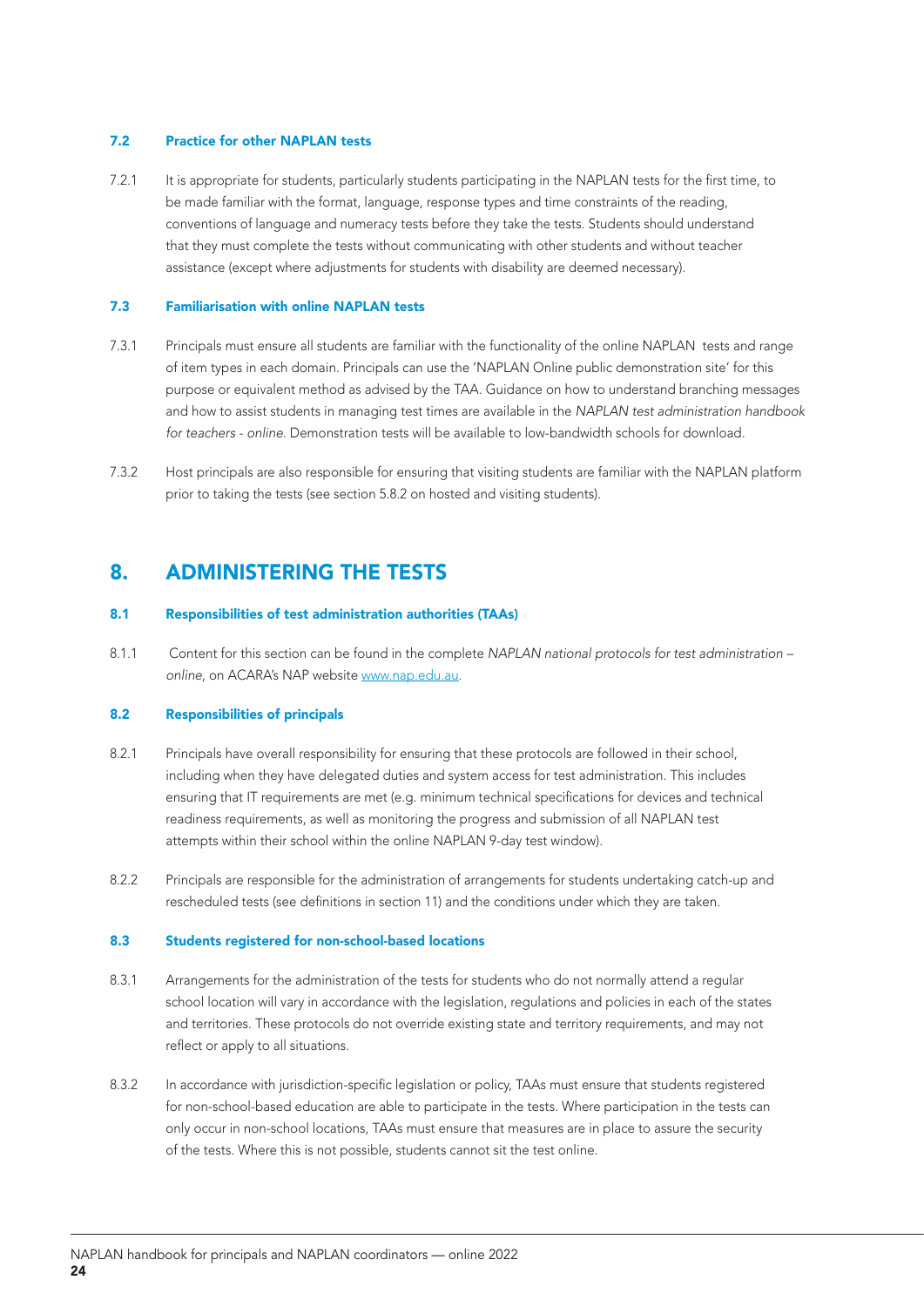8.3.3 Schools with students registered in non-school-based locations who are unable to attend a centralised testing location or local school to complete NAPLAN should contact their TAA to arrange alternative access. Schools are not permitted to add student/s to the platform if the student/s is unable to attend a centralised testing location or school to complete NAPLAN. Schools must contact their TAA concerning the enrolment of these students.

#### 8.4 Test durations

| 8.4.1<br>The following table shows the duration of each online test: |  |
|----------------------------------------------------------------------|--|
|----------------------------------------------------------------------|--|

| <b>Writing</b>         | <b>Reading</b> | <b>Conventions of language</b> | <b>Numeracy</b> |
|------------------------|----------------|--------------------------------|-----------------|
| Year 3: 40 min (paper) | Year 3: 45 min | Year 3: 45 min                 | Year 3: 45 min  |
| Year 5: 42 min         | Year 5: 50 min | Year 5: 45 min                 | Year 5: 50 min  |
| Year 7: 42 min         | Year 7: 65 min | Year 7: 45 min                 | Year 7: 65 min  |
| Year $9:42$ min        | Year 9: 65 min | Year $9:45$ min                | Year 9: 65 min  |

#### 8.5 Test sequence by domain

- 8.5.1 Tests will not be available before the start of the NAPLAN test window. The NAPLAN test window starts on Tuesday 10 May 2022 and finishes on Friday 20 May 2022. The test security period extends for 2 weeks past the end of the test window and finishes on Friday 3 June 2022.
- 8.5.2 Domains other than writing must be tested in the following sequence:

Reading  $\rightarrow$  Conventions of language  $\rightarrow$  Numeracy (R-CoL-N)

#### Writing:

- All year 3 students sit the writing test on day 1. It is recommended year 3 writing tests be completed by all classes at the same time in the morning.
- Year 5 students sit the writing test on day 1, with day 2 only used where there are technical/logistical limitations.
- Year 7 and 9 students sit the writing test on day 2, with day 3 only used where there are technical/ logistical limitations.
- Year 7 and 9 students can sit domains other than writing on day 1, following the test sequence above.

Catch-up sessions are test sessions made available for students who were identified by the school they are enrolled in as absent for their scheduled NAPLAN test (see section 5.4). Catch-up sessions for whole classes should follow the usual test sequence. Individual catch-up tests should, if possible, also follow the test sequence. They are not available for students who have already logged into a session and started a test nor to visiting students attending a host school.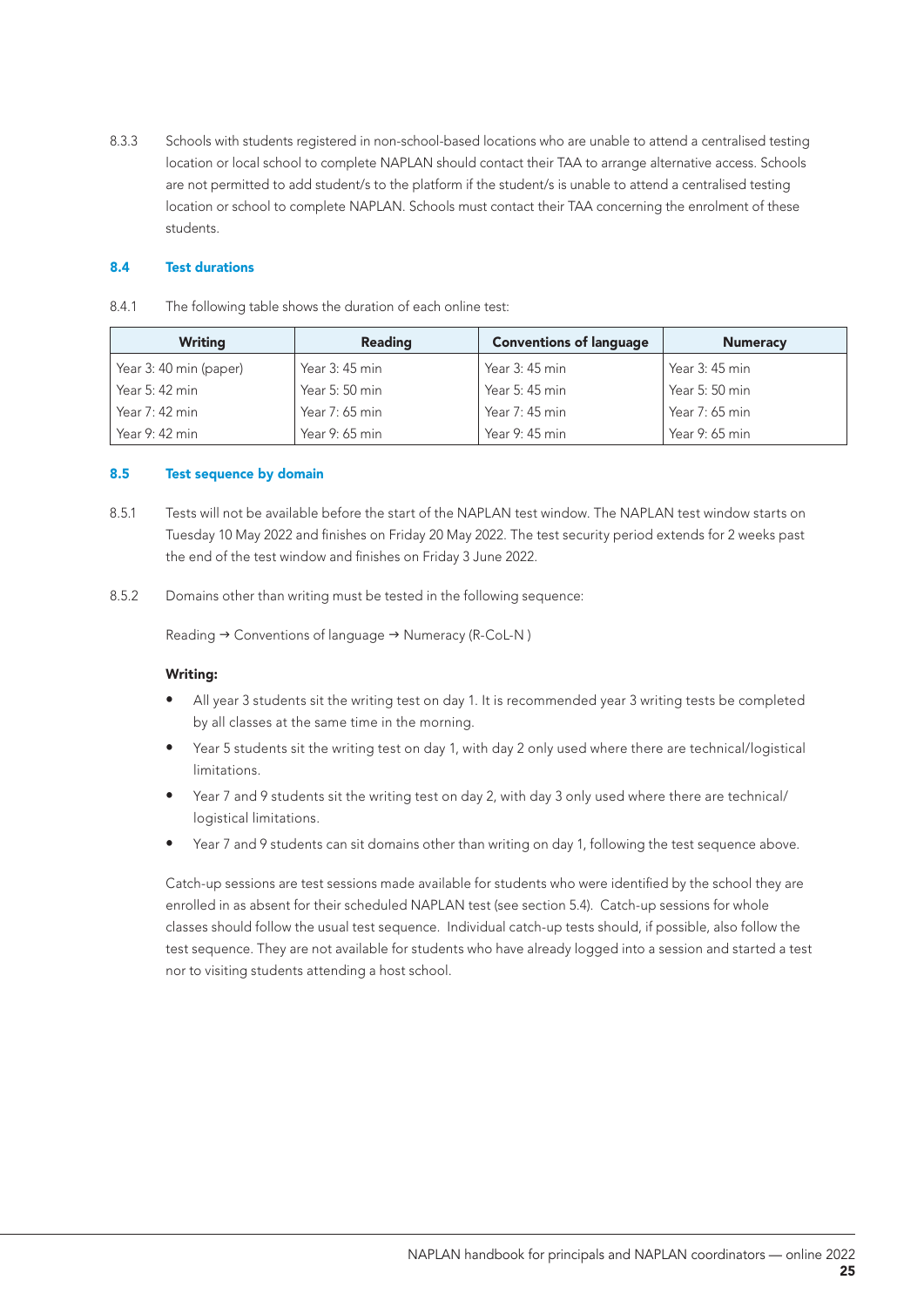|                                |                               | Year <sub>3</sub>                       | <b>Years 7 &amp; 9</b>                                                                                                                             |                                      |                                     |
|--------------------------------|-------------------------------|-----------------------------------------|----------------------------------------------------------------------------------------------------------------------------------------------------|--------------------------------------|-------------------------------------|
|                                |                               | <b>Monday 9 May</b>                     |                                                                                                                                                    | Preparation day - NO tests permitted |                                     |
|                                |                               | <b>Tuesday 10 May</b><br>Day 1          | <b>Writing (Paper)</b><br>R                                                                                                                        | <b>Writing</b><br>R                  | <b>No Writing</b><br><b>R-Col-N</b> |
|                                |                               | <b>Wednesday 11 May</b><br>Day 2        | $R$ -Col-N                                                                                                                                         | <b>Writing</b><br><b>R-Col-N</b>     | Writing<br><b>R-Col-N</b>           |
|                                |                               |                                         | Catch-up tests                                                                                                                                     | Catch-up tests                       | Catch-up tests                      |
|                                | Week<br><b>One</b>            | Thursday 12 May<br>Day 3                | <b>R-Col-N</b>                                                                                                                                     | <b>R-Col-N</b>                       | Writing<br><b>R-Col-N</b>           |
|                                |                               |                                         | Catch-up tests                                                                                                                                     | Catch-up tests                       | Catch-up tests                      |
|                                |                               |                                         | <b>R-Col-N</b>                                                                                                                                     | $R$ -Col-N                           | <b>R-Col-N</b>                      |
| <b>NAPLAN Testing Window</b>   |                               | Friday 13 May<br>Day 4                  | Catch-up tests<br>(Year 3 writing<br>catch-up tests must<br>be completed by<br>this day)                                                           | Catch-up tests                       | Catch-up tests                      |
|                                | <b>Monday 16 May</b><br>Day 5 |                                         |                                                                                                                                                    |                                      |                                     |
|                                |                               | <b>Tuesday 17 May</b><br>Day 6          | <b>Follow test sequence</b><br>Reading $\rightarrow$ Conventions of language $\rightarrow$ Numeracy<br>$(R$ -Col-N $)$<br>Catch-up tests permitted |                                      |                                     |
|                                | Week<br>Two                   | <b>Wednesday 18 May</b><br>Day 7        |                                                                                                                                                    |                                      |                                     |
|                                |                               | <b>Thursday 19 May</b><br>Day 8         |                                                                                                                                                    |                                      |                                     |
|                                |                               | <b>Friday 20 May</b><br>Day 9           |                                                                                                                                                    |                                      |                                     |
| <b>Test Security</b><br>Period | Week<br><b>Three</b>          | Monday 23 May -<br>Friday 27 May        | These two weeks may ONLY be used for testing with written<br>permission from the relevant TAA.                                                     |                                      |                                     |
|                                | Week<br>Four                  | Monday 30 May -<br><b>Friday 3 June</b> | Test security to be maintained by all schools to<br>3 June 2022.                                                                                   |                                      |                                     |

8.5.3 NAPLAN test materials must remain secure from the time they are delivered to the school, generated or made accessible via the platform, to the end of the test security period. Test materials are defined in section 11. Refer to *NAPLAN national protocols for test administration — alternative format (paper)* for maintaining security of alternative format (paper) tests.

#### 8.6 Scheduling

- 8.6.1 Schools must schedule tests so that they are undertaken during the NAPLAN test window. Schools must follow the test sequence (see section 8.5).
	- Tests must be scheduled as soon as possible within the test window, prioritising scheduling in week one over week two and the morning over the afternoon.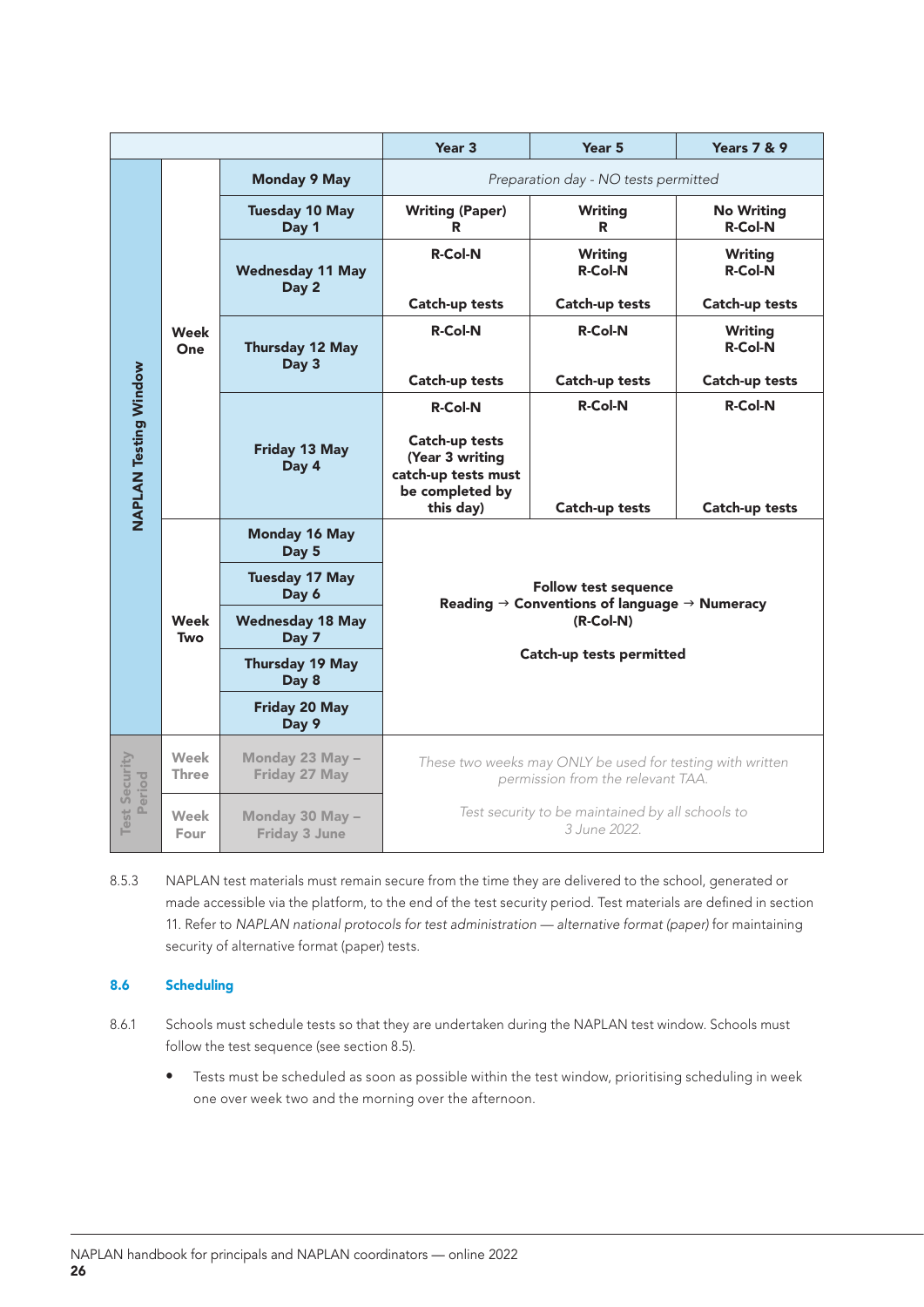- 8.6.2 Only schools with compelling reasons may be given permission by TAAs to schedule tests outside the NAPLAN test window, into the test security period. Schools need to contact and receive approval from their TAA prior to the 9-day test window. The reason must be of a serious order and beyond the school or school system's control, e.g. where a local public holiday occurs during the testing period or where there are major technology issues/limitations. It must not include activities scheduled ahead of time, such as school excursions, camps or carnivals. It is only available to classes or groups, not individual students.
- 8.6.3 Where possible, each of the tests must be completed in a single, uninterrupted session. Tests may be paused and resumed in the case of rest breaks as disability adjustments or test disruptions (see definition section 11). See section 8.11 for information on managing test disruptions.
- 8.6.4 Where there is more than one test scheduled for the same students for any day, the order in the schedule in section 8.5 must be adhered to, with the exception of students sitting tests in catch-up sessions (see section 5.4 and definition in section 11). A minimum of 20 minutes break time for students must be provided between each test session.
- 8.6.5 Year 3 writing catch-up sessions must be completed by Friday 13 May.

#### 8.7 Rescheduling

- 8.7.1 Test sessions must be rescheduled as soon as possible within the online NAPLAN 9-day test window if students or classes experience test disruptions and test sessions cannot be started or completed (see definition section 11).
- 8.7.2 Where test disruptions are likely to impact the ability for schools to successfully complete NAPLAN within the NAPLAN test window, principals must contact the TAA immediately (see section 8.11).
- 8.7.3 Schools that reschedule sessions due to technical disruptions should notify their TAA as soon as possible.
- 8.7.4 Rescheduled tests must occur as soon as possible within the 9-day test window, except for writing (see sections 8.5, 8.7.5).
- 8.7.5 Writing
	- Rescheduled writing tests take precedence over scheduled, rescheduled or catch-up testing for other domains.
	- If writing tests must be rescheduled after day 1 (Year 3), day 2 (Year 5) or day 3 (Years 7 & 9), the schools must notify the TAA as soon as possible.

#### 8.8 Preparation for test administration

- 8.8.1 Responsibilities of the principal
	- The principal must determine, and appoint if required, relevant persons to act as NAPLAN coordinators and test administrators.
	- The principal must ensure that NAPLAN coordinators and test administrators, including those using the low-bandwidth solution, have sufficient training to complete their tasks within the platform's dashboards.
	- The principal must ensure that test administrators are aware of the disability adjustments that students may need to access and any arrangements that must be in place for additional support.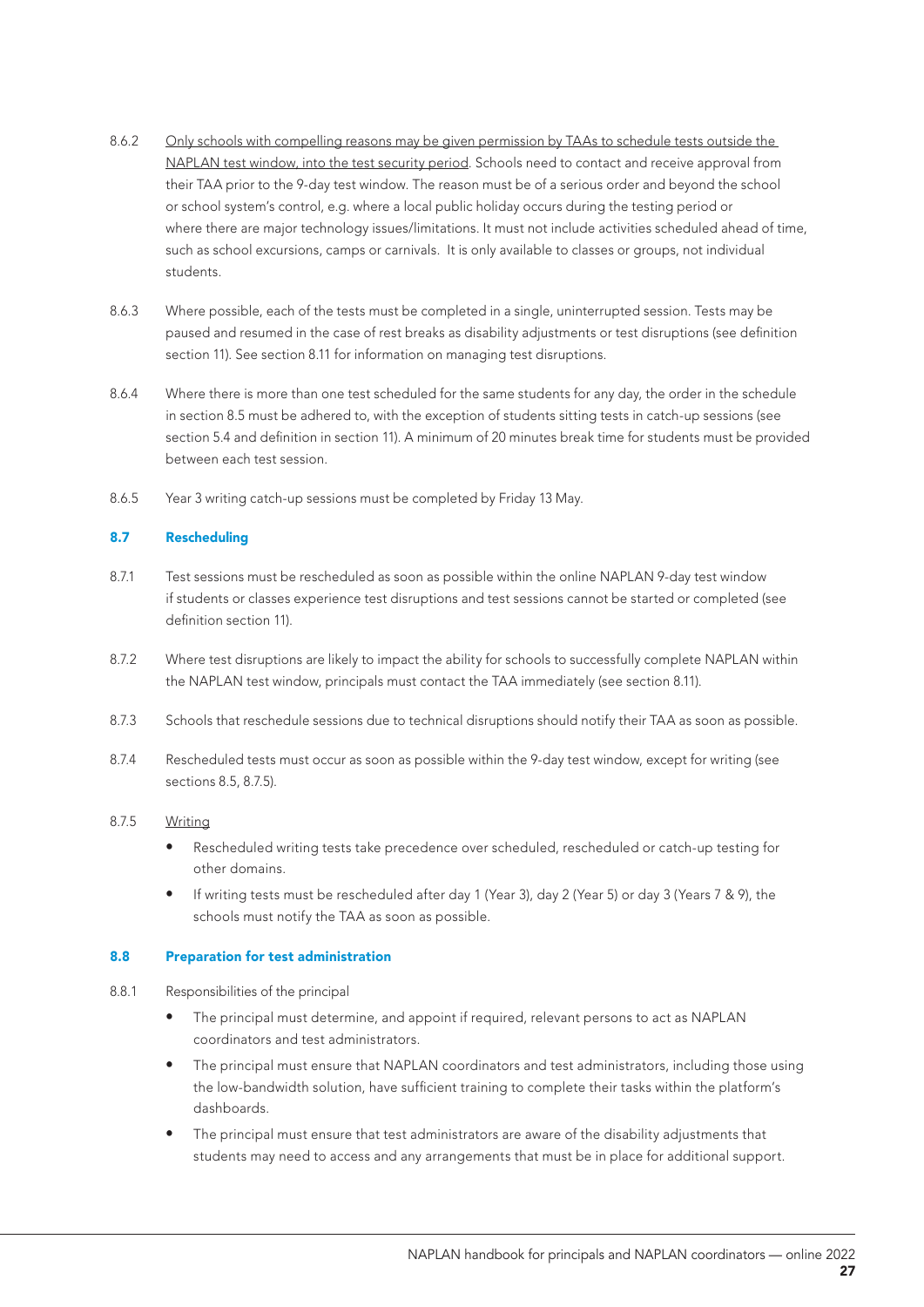- The principal must ensure NAPLAN coordinators and test administrators are provided with the relevant *NAPLAN test administration handbook for teachers – online* and all assessment materials, and are familiar with the requirements of the role, including implementation of disability adjustments for relevant students.
- The principal must ensure that technical readiness tests are run within their school and that all devices meet the minimum technical specifications for delivering NAPLAN online, including devices under a BYOD policy.
- The principal must ensure that once the locked down browser (LDB) has been installed, students or the school's IT support person must log into and test the locked down browser before sitting any NAPLAN test.
- The principal must ensure that test scheduling for NAPLAN complies with the requirements of the protocols (including section 8.5).
- The principal must ensure the school community is aware of the school's planned testing schedule in advance of the test window, including opportunities for catch-up sessions. School schedules may be subject to prior approval by the TAA.
- The principal must ensure NAPLAN coordinators and test administrators are provided with a copy of the code of conduct (see section 2).
- With any other readiness activities, the principal must follow advice from the TAA.
- 8.8.2 The principal must ensure that:
	- students undertake the tests within the prescribed sequence, unless undertaking a test in a catch-up session
	- students undertake tests with appropriate supervision. Appropriate supervision includes the delivery of the test administration script
	- during the test, students do not view material within the test area that could assist them to answer questions or assist with the writing test. Examples of such material include, but are not limited to, multiplication tables, spelling lists, and writing charts
	- test materials are not provided to any teachers (regardless of year level or subject area) unless required for the delivery of the NAPLAN tests.
- 8.8.3 The principal has the responsibility to adhere to and enforce the procedures outlined in the *NAPLAN handbook for principals and NAPLAN coordinators – online.*

#### 8.9 Administering the tests — appropriate behaviours

- 8.9.1 Test administrators must ensure that professional and ethical behaviour of staff members is demonstrated regarding all aspects of test administration. Any assistance that answers a test question for a student or advantages them in any way will be considered cheating (see also section 11).
- 8.9.2 'Cheating' refers to behaviour undertaken with the intent of conferring or obtaining unfair advantage in or from the assessment process.
- 8.9.3 In the case of a teacher, test administrator or school, an advantage would generally be observed in the performance of the school or cohort, and cheating may include:
	- viewing test materials before the test session and using this knowledge to prepare students
	- accessing an unsecured browser without approval, or without adequate supervision
	- explaining, paraphrasing or interpreting questions (including translating questions into another language or dialect)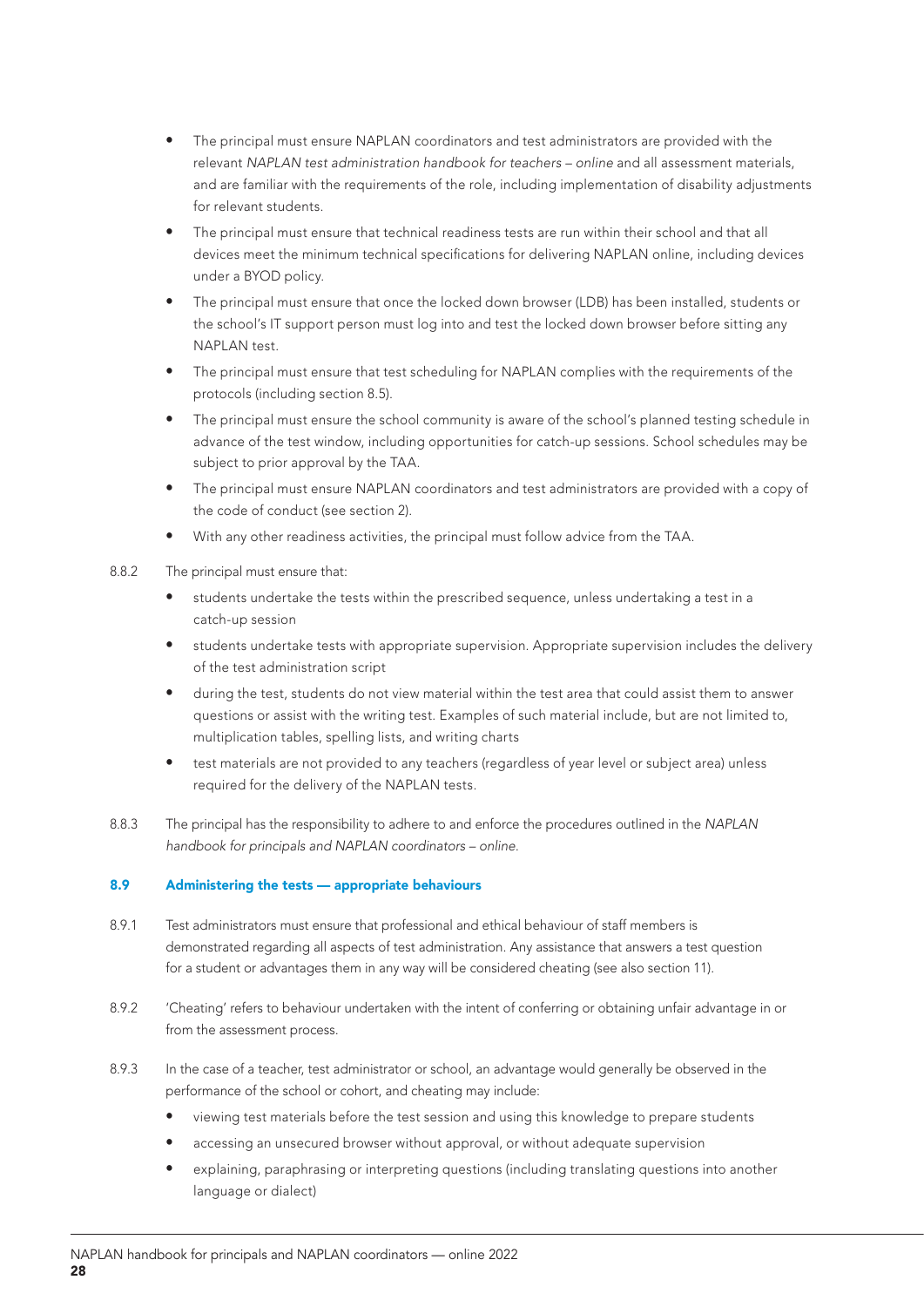- giving verbal or physical hints to students about the accuracy of their responses
- reminding students about related work completed in class
- providing extra time for students to complete a test unless authorised by the protocols (see section 6.12)
- informing individual students or groups of students undertaking the test in a catch-up session of test content
- changing student responses during or after the test
- knowingly allowing students to engage in behaviour amounting to cheating
- signing on as a student
- deliberately allowing a student to knowingly log in to a test attempt using another student's code with the intent to deceive.
- 8.9.4 Student cheating is not, in itself, considered a breach of these protocols, but may reflect a breach by test administrators. In the case of students, an advantage would generally be observed in their individual result. Acts of academic misconduct by students during the tests, such as cheating, are to be dealt with through schools' existing procedures. Cheating may include intentionally:
	- taking unauthorised equipment or prohibited information into the test room
	- communicating with any person other than an administrator during the test introduction time, planning time or during the test. This includes communicating with any person outside of the test room via internet or texting
	- accessing the internet, information stored on their device, or functionality of their device by disabling the locked down browser without permission
	- accessing the internet, information stored on their device, or functionality of their device without permission if using an unsecured browser
	- copying another student's work.
- 8.9.5 Where a student is found to have cheated, or is reasonably suspected of having done so, the TAA must be contacted as soon as possible.
- 8.9.6 During the tests, students should be seated so they are not able to read work on other students' screens. If students take the tests in their classroom, the test administrator must be present at all times. If students are seated with a larger group (e.g. in a hall), the student – test administrator ratio must be comparable to that of a regular classroom.
- 8.9.7 It is expected that test administrators will actively supervise students at all times, including walking around the room, to ensure that test conditions are maintained.
- 8.9.8 Test administrators are responsible for ensuring that only permitted items are taken into the test area. This involves taking reasonable steps to ensure the security of the testing environment is maintained by students not bringing in cameras and mobile internet or Bluetooth-enabled devices.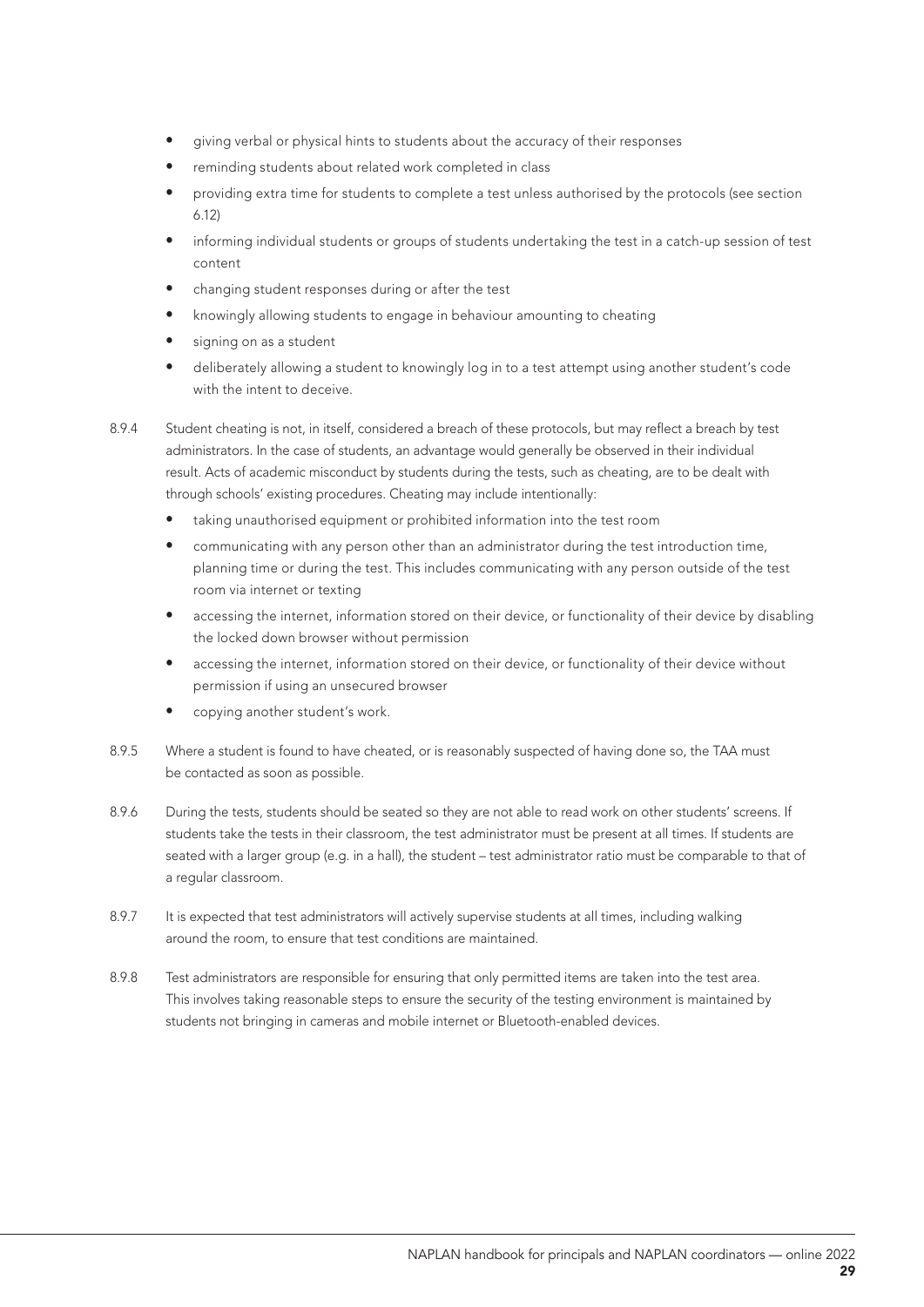- 8.9.9 The following items are NOT permitted in the test area under any circumstances:
	- mobile phones (test administrators must ensure that students are notified that mobile phones are not permitted)
	- electronic devices (other than the device for testing) that are capable of storing, receiving or transmitting information or electronic signals, such as recorded music and video players, organisers, dictionaries, scanning pens and computerised watches
	- dictionary
	- rulers
	- calculators (other than those approved for students with disability).
- 8.9.10 Test administrators must ensure that students take only the items permitted into the test area. Principals are responsible for ensuring that these items are available to all students. The items permitted are:
	- student session slip
	- pencils or pens (as specified by the TAA)
	- pencil sharpener
	- eraser
	- one blank piece of paper for each of the tests, which is to be collected by the test administrator at the end of each session
	- where necessary, assistive technology as a disability adjustment
	- headphones that are compatible with the device being used for testing
	- device, if school is using BYOD. Information about device requirements can be found in the resources located at www.assessform.edu.au
- 8.9.11 Reading aloud to students
	- The platform includes audio for questions that are permitted to be read aloud, and for the writing stimulus. Students can listen to the audio through headphones.
	- If students request that test administrators read aloud questions, test administrators should encourage the student to use the platform audio. If there is any difficulty, the test administrator can provide assistance in using the platform audio.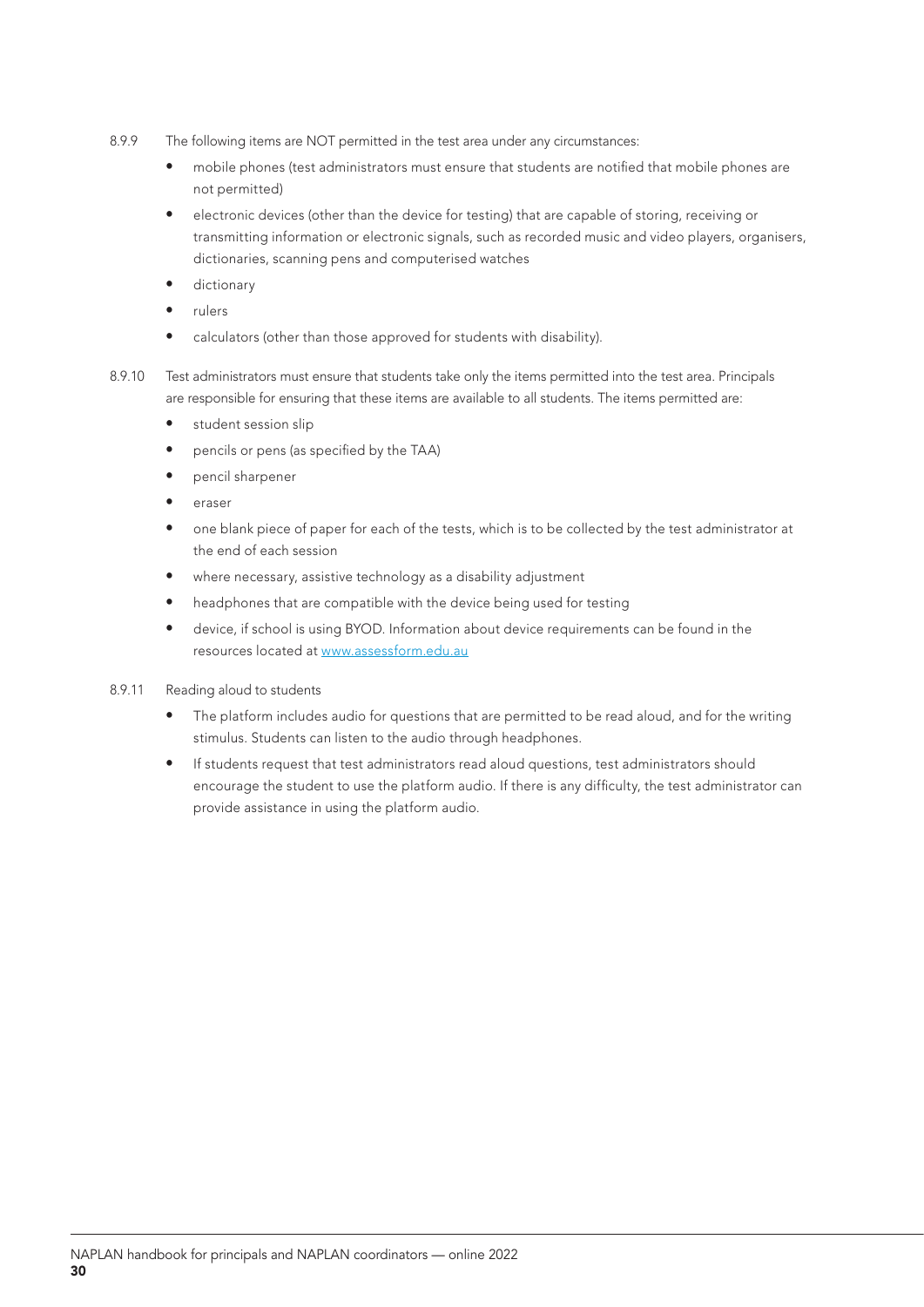| Test administrators are NOT permitted to:                                                                                                                                                                                                                                                             |
|-------------------------------------------------------------------------------------------------------------------------------------------------------------------------------------------------------------------------------------------------------------------------------------------------------|
| read questions or stimulus material in the<br>x.<br>reading or conventions of language tests                                                                                                                                                                                                          |
| read numbers and symbols that are not<br>X.<br>embedded in text in the numeracy test<br>questions                                                                                                                                                                                                     |
| interpret diagrams, or explain or rephrase<br>X.<br>questions                                                                                                                                                                                                                                         |
| paraphrase, interpret or give hints about<br>x<br>questions or texts                                                                                                                                                                                                                                  |
| X translate any part of the paper into another<br>language                                                                                                                                                                                                                                            |
| manipulate the mouse, touch the screen or<br>x<br>navigate through the NAPLAN Online test on<br>behalf of the student. In the event that a<br>student needs help because of difficulties with<br>equipment, the test administrator should<br>pause the student's test before inspecting<br>equipment. |
|                                                                                                                                                                                                                                                                                                       |

#### 8.10 Instructions by test administrators

- 8.10.1 Test instructions must be delivered exactly as documented in the *NAPLAN test administration handbook for teachers – online*. Instructions outside those specified in the handbook should be minimal. Typically, these other instructions may be to:
	- remind students of elapsed time
	- maintain test conditions for all students
	- remind students to check that they have completed all questions.
- 8.10.2 Under no circumstances is it appropriate to prompt students to record or change any response.

#### 8.11 Time taken to complete tests and test disruptions

- 8.11.1 All students must be allocated the standard time set for each test, unless they are granted extra time in accordance with the protocols (see sections 6.10, 6.12 and 8.4).
- 8.11.2 Variations from the allocated time may be permitted only in cases where students have been granted extra time as a disability adjustment prior to the tests. Granting of extra time as a disability adjustment must be recorded in the platform by adding the appropriate DAC to the student's profile prior to the relevant test(s).
- 8.11.3 If a test session cannot be commenced or completed due to a test disruption, schools should follow rescheduling instructions (see section 8.7).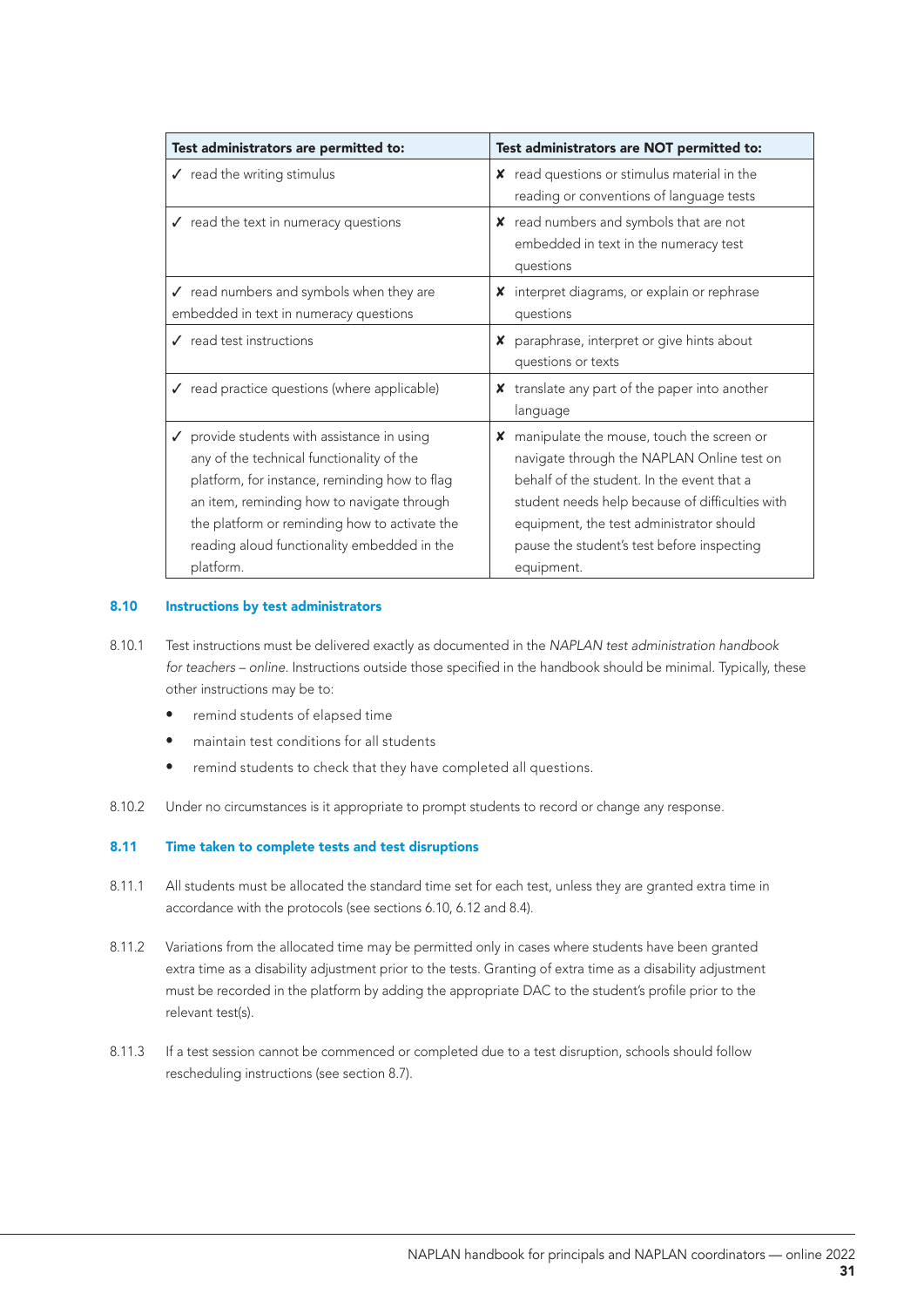- 8.11.4 Schools should contact the TAA for advice as soon as possible where:
	- they believe a test disruption may impact on test results
	- they have had a significant or persistent test disruption
	- rescheduled test sessions due to test disruptions cannot be scheduled within the online test window.
- 8.11.5 If a student commences any test and, due to illness (i.e. a medical or social/emotional condition) or injury, is unable to finish the test during the official test session, the TAA must be contacted. If the TAA sanctions the reason for the student abandoning the test, the test attempt must be flagged as abandoned in the platform. For students using alternative format tests (paper and/or disability adjustments), the test book must be marked as abandoned. If the TAA does not sanction the reason for the student abandoning the test, the test book / attempt must be submitted/finalised and will be marked. See section 5.5.4.
- 8.11.6 If a student commences any test and is unable to finish the test due to test disruptions, and is absent for any rescheduled test opportunities, the TAA must be contacted. If the TAA sanctions the reason for the student's test being considered 'abandoned', the test attempt must be flagged as abandoned in the platform. If the TAA does not sanction the reason for the student abandoning the test, the test attempt must be finalised and will be marked.
- 8.11.7 Where student behaviour during the tests is disruptive to the point where it might impact on one or more students' results, the assessment environment should be appropriately managed. Students removed from the test room for disciplinary reasons must either continue the test in a separate supervised room immediately, or be deemed to have finished the test.

#### 8.12 Collection of test materials and post-test procedures

- 8.12.1 At the end of the test session, test administrators must collect all test materials as well as any paper provided to students, and hand them immediately to the principal or NAPLAN coordinator. No students, teachers (unless they are a test administrator) or any unauthorised person should remove any test materials from the test area.
- 8.12.2 Alternative format test materials must be returned for processing. This must be done in the manner specified by the TAA, by the specified date. The absence of the principal (or NAPLAN coordinator) from the school is not a reason for the late return of test materials. Schools should have an alternative plan in place if the principal or NAPLAN coordinator is absent during the online test window and security period.
- 8.12.3 Schools must not copy, transcribe or transmit student responses or cause responses to be recorded except as outlined by these protocols. This prohibition includes taking photos or screenshots of items and/or asking students to record their answers separately from their online test (except as may be required for their disability adjustment). Any paper used by students for working out during the tests must be kept until the end of the test security period and then destroyed. Under no circumstances are the working out papers of students to be kept or passed onto classroom teachers or parents/carers.
- 8.12.4 For the purpose of diagnosing technical issues, the TAA may grant a school permission to take videos or photos of a device. Schools must follow TAA instructions in taking videos or photos and send these via secure transmission using the method dictated by the TAA. Once the school is certain the TAA has received the image(s), the original must be deleted completely from all devices, including from digital recycle bins.
- 8.12.5 Under no circumstances should test administrators mark any alternative format test books or provide results to teachers, parents/carers and/or students.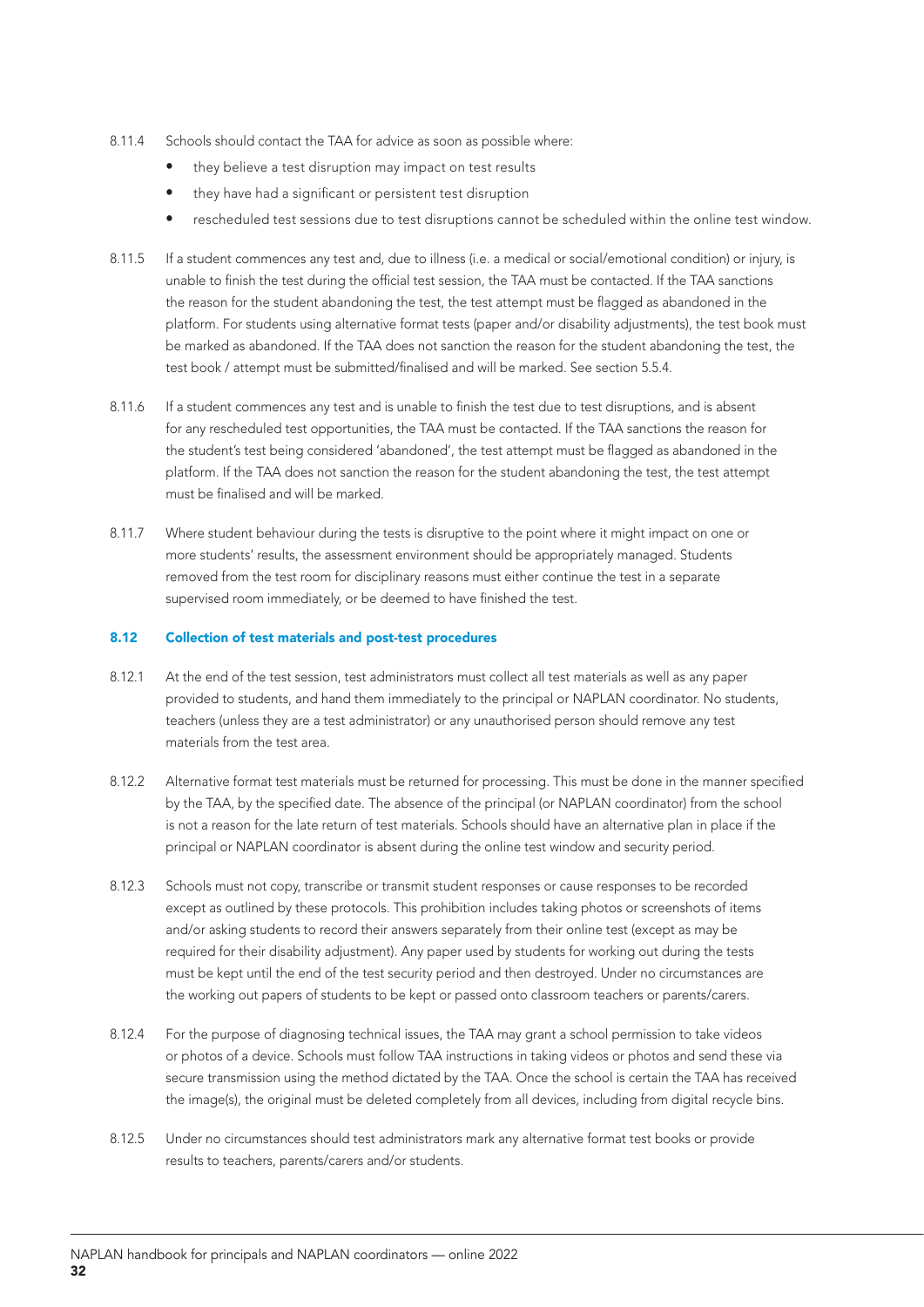- 8.12.6 Schools are responsible for returning or destroying any unused Year 3 writing materials or alternative format materials, following TAA instruction.
- 8.12.7 Schools delivering the tests via low-bandwidth solutions must contact the TAA and confirm that all test attempts have reconciled successfully. Once confirmed, the TAA will instruct the NAPLAN coordinator to reset the device and remove all data.

## 9. MARKING

## 9.1 Responsibilities of ACARA

- 9.1.1 ACARA is responsible for the quality assurance procedures for marking.
- 9.1.2 A common set of quality assurance procedures and processes to ensure comparable marking standards across the country has been set at the national level.
- 9.1.3 The procedures include:
	- a common set of marking criteria for the writing test
	- common training procedures and materials for the writing test, including common marker manuals, training materials, and training of lead markers from each TAA
	- agreed common minimum procedures for quality assurance that will apply across all TAAs.

#### 9.2 Responsibilities of test administration authorities (TAAs)

9.2.1 Content for this section can be found in the complete *NAPLAN national protocols for test administration – online*, on ACARA's NAP website www.nap.edu.au.

## 10. BREACHES OF TEST PROTOCOLS

- 10.0.1 Any allegation of a situation or incident that contravenes these protocols, including the code of conduct, or is suspected of breaching these protocols, is taken seriously and must be investigated and managed in line with the *NAPLAN guidelines for managing test incidents in schools*, available on the NAP website (www.nap.edu.au).
- 10.0.2 Whether an allegation of a breach of these protocols amounts to cheating is a question of whether there was an intent on the part of the person responsible for the breach to effect or obtain an unfair advantage (on behalf of a student, a cohort of students, or a school). The question of intent, where relevant, should be determined during any subsequent investigation.
- 10.0.3 ACARA will publish an annual statement reporting NAPLAN test incidents to support the integrity of the testing process and to inform test administrators about appropriate behaviours.

## 10.1 Reporting of incidents

10.1.1 All allegations of test incidents or breaches of these protocols must be reported immediately to the relevant responsible entity and TAA.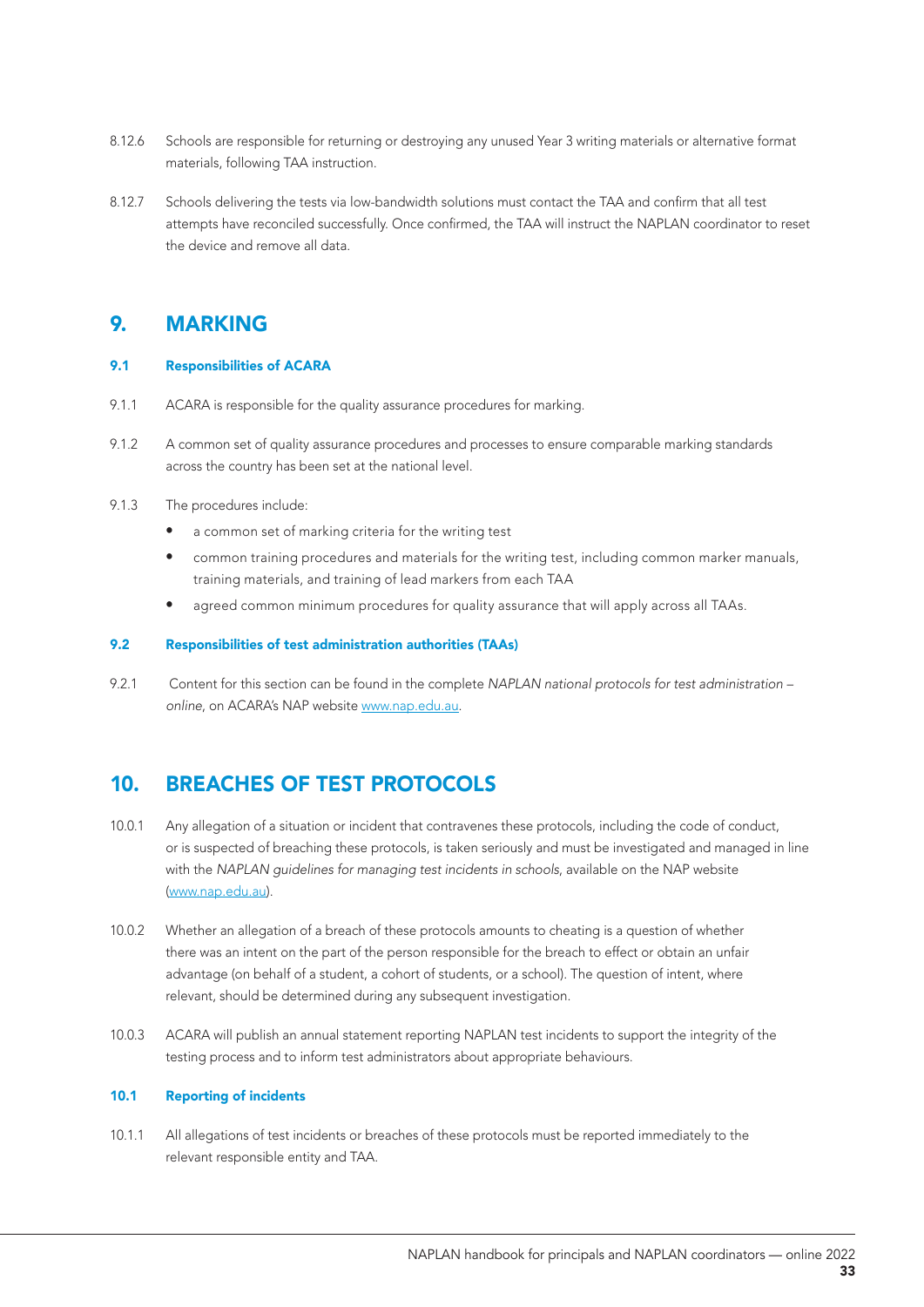- 10.1.2 Where an incident is reported or suspected at a school level, the school is required to document the allegation and follow the actions outlined in the *NAPLAN guidelines for managing test incidents in schools* as soon as possible. Failure to do so is itself a breach of these protocols.
- 10.1.3 Where an incident is reported directly to a TAA, the principal(s) concerned and/or the appropriate school authority / school owners / school boards must be notified as soon as possible.

#### 10.2 Investigation of incidents

- 10.2.1 When a report alleging a breach of the protocols is received by a TAA, the relevant responsible entity will require that an investigation of the allegation is undertaken.
- 10.2.2 The investigation of an incident may involve other authorities in cases where the governance of the school does not reside with the state or territory education department or authority.
- 10.2.3 Similarly, any action taken against an individual or a school as the result of an investigation confirming a breach or cheating will be undertaken by the relevant authority or agency.
- 10.2.4 A record of all alleged incidents and breaches, together with the findings and subsequent outcome of the investigation, will be recorded in an incident register and reported to ACARA as soon as possible.

## 10.3 Types of incidents

- 10.3.1 Situations or incidents cited in this document as examples are not inclusive of all possible situations or incidents. Any incident that occurs that compromises the security or integrity of NAPLAN testing, including behaviours listed as 'inappropriate', should be considered as a possible breach of protocol and reported accordingly for investigation.
- 10.3.2 States and territories may be liable for additional costs of printing, distribution and marking associated with test incidents

## 10.4 Breaches of security for the writing test

- 10.4.1 While it is important that the security of all NAPLAN tests is maintained, the content of the writing test is particularly sensitive. Any publication of the content of the writing test poses a significant validity and fairness issue. The writing prompts must be kept secure until the end of the test security period.
- 10.4.2 If the writing topic is known to students in advance, and they have had opportunity to practise their writing, this exposure provides a significant advantage to students and will compromise the test data.
- 10.4.3 Any alleged breaches of writing test content must be immediately reported to ACARA. ACARA will have an action plan to deal with such incidents.

#### 10.5 Consequences of substantiated incidents

- 10.5.1 Any substantiated breach of protocol that is deemed to have affected the validity of any test data may result in a TAA or ACARA withholding these data.
- 10.5.2 The responsible entity for each school, be it the TAA, education department or the school authority / school owners / school boards, is directly responsible for any disciplinary action in schools within their jurisdiction that follows from inappropriate behaviour by school staff or students in relation to security of test material and/or of test administration.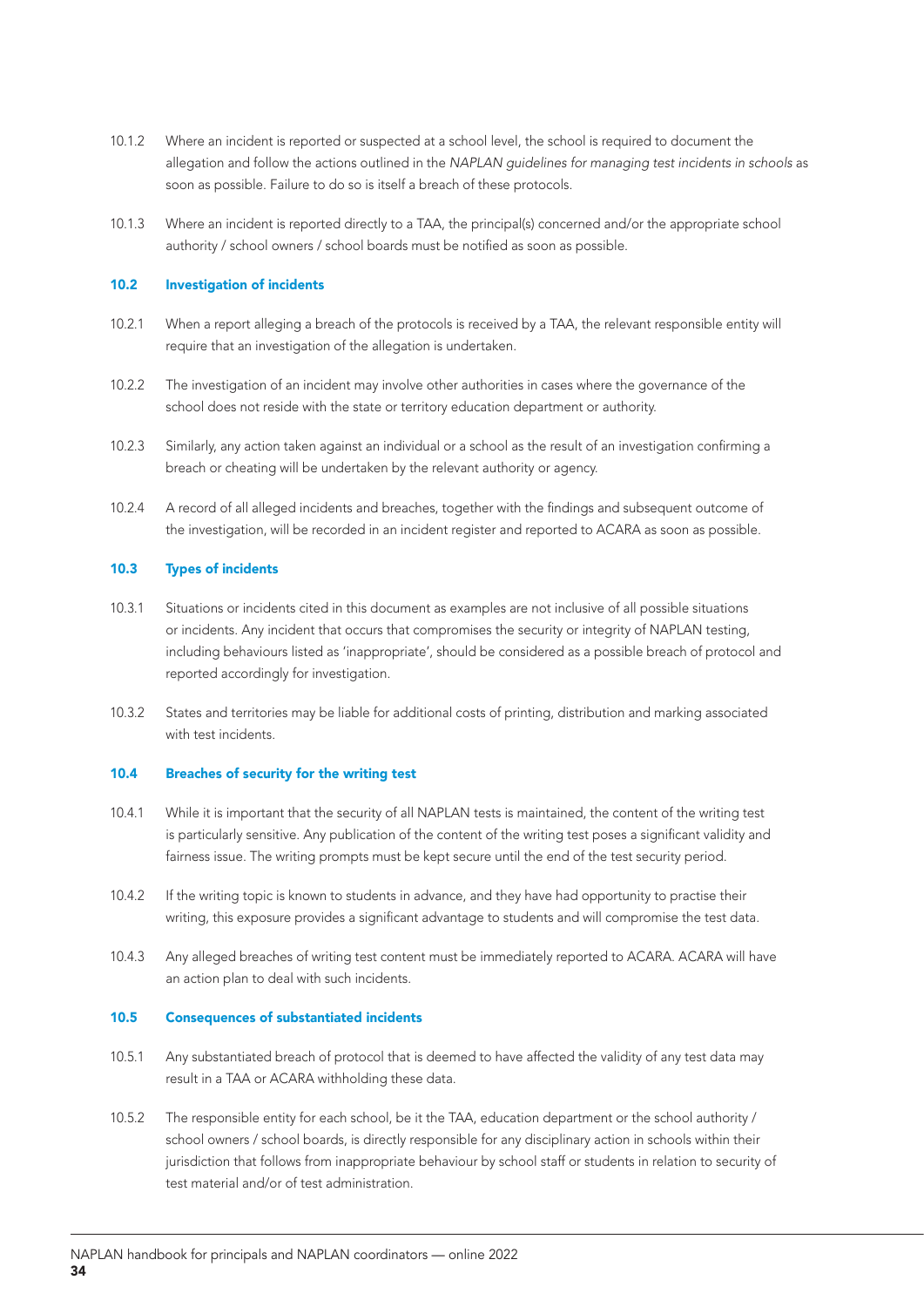# 11. DEFINITIONS

| Absent student                                         | A student who did not take the test because they were not present when the test was<br>administered, and was not able to complete the test in a catch-up session.                                                                                                                                                                                                                                                                                                                                                     |
|--------------------------------------------------------|-----------------------------------------------------------------------------------------------------------------------------------------------------------------------------------------------------------------------------------------------------------------------------------------------------------------------------------------------------------------------------------------------------------------------------------------------------------------------------------------------------------------------|
| Alternative format<br>tests                            | A test provided in a format outside the online national assessment platform, either as a paper test<br>(e.g. Year 3 writing tests) or as a disability adjustment (e.g. braille tests).                                                                                                                                                                                                                                                                                                                                |
|                                                        | All alternative format tests, apart from Year 3 writing tests, require approval from the relevant TAA<br>in line with these protocols.                                                                                                                                                                                                                                                                                                                                                                                |
| Alternative format<br>(paper) tests                    | Alternative format (paper) tests are provided for the Year 3 writing test, and for all domains for<br>schools with a TAA-approved alternative curriculum, where technology is not introduced until Year<br>5 or above.                                                                                                                                                                                                                                                                                                |
| Alternative<br>format (disability<br>adjustment) tests | Alternative format (disability adjustment) tests refer to hard copy braille, large print, black and<br>white masters for photocopying, and electronic PDF tests.                                                                                                                                                                                                                                                                                                                                                      |
| Alternative item<br>(audio)                            | Test items that have been modified for students with hearing impairments. Most alternative items<br>test the same skills or understandings at approximately the same difficulty level as the main item.<br>When the skill or understanding being assessed is not able to be demonstrated by a student, such<br>as a spelling item that depends on listening to an audio file, the alternative item will test a different<br>skill or understanding (such as proofreading) at approximately the same difficulty level. |
| Alternative item<br>(visual)                           | Test items that have been modified for students with visual impairments. Most alternative items<br>test the same skills or understandings at approximately the same difficulty level as the main item.<br>When the skill or understanding being assessed is not able to be demonstrated by a student, such<br>as a reading item that draws on viewing skills, the alternative item will test a different skill or<br>understanding at approximately the same difficulty level.                                        |
| Breach of protocol                                     | Any breach of the NAPLAN national protocols for test administration - online that may relate to<br>test security, cheating, or any other breach.                                                                                                                                                                                                                                                                                                                                                                      |
| Breach of security                                     | Any breach of the NAPLAN national protocols for test administration - online that bears upon the<br>security of the test materials prior to and during the test security period.                                                                                                                                                                                                                                                                                                                                      |
| Catch-up session                                       | Test sessions made available for students who were identified by the school they are enrolled in<br>as absent for their scheduled NAPLAN test (see section 5.4). Catch-up sessions are not available<br>for students who have already logged into a session and started a test (see 'Reschedule') nor to<br>visiting students attending a host school (see section 5.8.1).                                                                                                                                            |
| Cheating                                               | Behaviour undertaken with the intent of conferring or obtaining unfair advantage in or from the<br>assessment process.                                                                                                                                                                                                                                                                                                                                                                                                |
| Disability<br>adjustments                              | Adjustments intended to allow students with disability to participate in and access the tests on an<br>equivalent basis to students without disability, while upholding the integrity of the testing process.<br>See section 6 for disability adjustments permitted in the tests.                                                                                                                                                                                                                                     |
| Exempt                                                 | Students may be exempt from one or more of the tests (i.e. reading, writing, conventions of<br>language, numeracy) on the grounds of English language proficiency or disability (see section<br>$5.2.1$ ).                                                                                                                                                                                                                                                                                                            |
| Low-bandwidth<br>solutions                             | Test delivery software suitable for schools operating in low-bandwidth environments. The<br>low-bandwidth solutions allow schools with inadequate or intermittent bandwidth to<br>participate in NAPLAN Online testing.                                                                                                                                                                                                                                                                                               |
| <b>NAPLAN</b><br>coordinator                           | School staff member who has been delegated by the principal to manage aspects of<br>NAPLAN test administration. Each NAPLAN coordinator requires their own log-in details for the<br>platform and cannot use log-in details of another NAPLAN coordinator or the principal (where<br>schools have more than one NAPLAN coordinator).                                                                                                                                                                                  |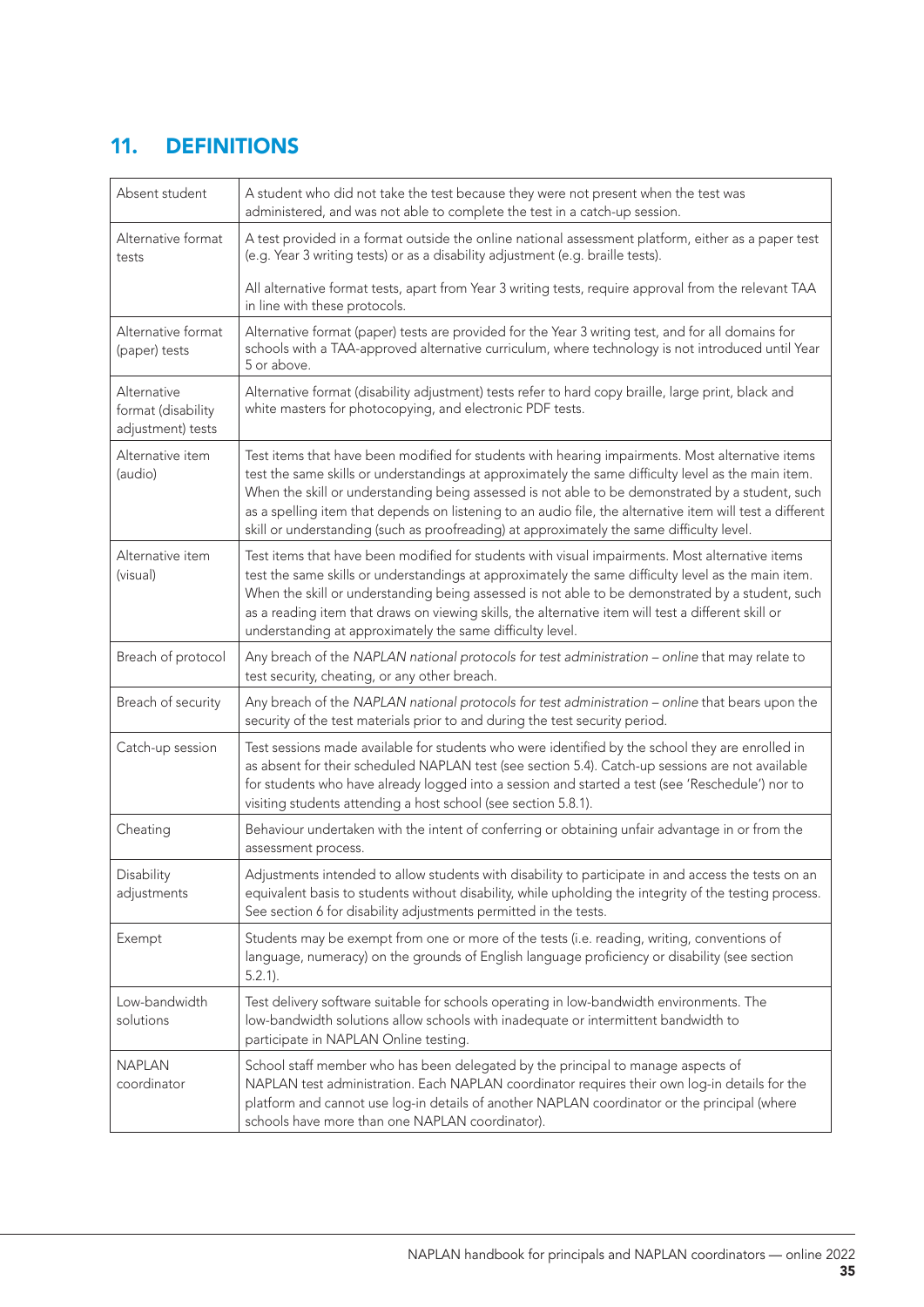| NAPLAN support<br>person                  | A NAPLAN support person enables students with disability to access the test by clicking on the<br>answers indicated by the student, or typing short responses or answers dictated by the student<br>for the reading, conventions of language and numeracy tests. A NAPLAN support person is not<br>used for the writing test. A NAPLAN support person may read aloud only those elements of the<br>test that can be read to all students (see section 8.9.11). A NAPLAN support person may be either<br>a teacher or an official support person engaged by the school (not a parent/carer of the student or<br>another student). The role of NAPLAN support person is distinct and separate from the role of test<br>administrator (see below definition). More information on the use of a NAPLAN support person<br>can be found at section 6.11. |
|-------------------------------------------|----------------------------------------------------------------------------------------------------------------------------------------------------------------------------------------------------------------------------------------------------------------------------------------------------------------------------------------------------------------------------------------------------------------------------------------------------------------------------------------------------------------------------------------------------------------------------------------------------------------------------------------------------------------------------------------------------------------------------------------------------------------------------------------------------------------------------------------------------|
| Platform                                  | The online national assessment platform provides the online delivery of NAPLAN and other NAP<br>assessment events. Schools may access the platform via test player applications.                                                                                                                                                                                                                                                                                                                                                                                                                                                                                                                                                                                                                                                                   |
| Principal's role                          | The principal is accountable for NAPLAN administration at their school. If the principal is on<br>extended leave and not able to sign into the platform, the principal's delegate must contact their<br>TAA to have the principal's account transferred to an appropriate delegate. The principal's<br>delegate must not use the log-in details received for the principal to sign into the platform on<br>behalf of the principal. The TAA will send the principal's delegate their own account details to<br>perform the principal's role.                                                                                                                                                                                                                                                                                                       |
| Released NAPLAN<br>test materials         | NAPLAN test materials that have been released for non-commercial educational use. NAPLAN<br>materials will be released in a secure manner after the end of the test security period. See sections<br>4.3.12 and 4.3.13.                                                                                                                                                                                                                                                                                                                                                                                                                                                                                                                                                                                                                            |
| Remote and Replay                         | See 'Test player applications'.                                                                                                                                                                                                                                                                                                                                                                                                                                                                                                                                                                                                                                                                                                                                                                                                                    |
| Reschedule                                | Test sessions are rescheduled when a student's or a class's test session could not be started or<br>resumed due to test disruptions (see section 8.7).                                                                                                                                                                                                                                                                                                                                                                                                                                                                                                                                                                                                                                                                                             |
| Responsible entity                        | An entity that has authority in relation to any particular school or school system to receive and<br>assess initial reports of possible breaches of the protocols (e.g. school board, system authority,<br>government department, depending on school type). See NAPLAN guidelines for managing test<br>incidents in schools (www.nap.edu.au) for more information.                                                                                                                                                                                                                                                                                                                                                                                                                                                                                |
| Sanctioned<br>abandonment                 | Refers to an abandoned test attempt that has been sanctioned and verified by the TAA. It applies<br>only to a student who has started a test but who abandons the test due to illness (i.e. a medical<br>or social/emotional condition) or injury; and/or a student who cannot complete a rescheduled<br>test following a postponement due to a technical disruption (see 'Test disruption' and section 8.7)<br>during the test window.                                                                                                                                                                                                                                                                                                                                                                                                            |
| Scribe                                    | A person who assists a student with disability during the writing test. All other one-on-one support<br>granted as adjustments is covered under the term 'NAPLAN support person'. Scribes are only<br>appropriate for students with disability for whom this is regular literacy assessment practice. More<br>details on the processes a scribe must follow can be found in section 6.8.                                                                                                                                                                                                                                                                                                                                                                                                                                                           |
| Test<br>administration<br>authority (TAA) | An education department or NAPLAN test authority in each state or territory, which has a<br>responsibility for administration of the tests in their jurisdiction. TAAs are listed in section 12.                                                                                                                                                                                                                                                                                                                                                                                                                                                                                                                                                                                                                                                   |
| Test administrator                        | A teacher, school staff member and/or school support staff involved in delivering<br>(administering) the NAPLAN tests to students. Test administrators are not permitted to assist<br>students by typing answers or clicking on answers for them. For information on adjustments<br>available for students who require assistance in order to access the tests, refer to section 6<br>Adjustments for students with disability.                                                                                                                                                                                                                                                                                                                                                                                                                    |
| Test attempt                              | A test sat by a student for one domain.                                                                                                                                                                                                                                                                                                                                                                                                                                                                                                                                                                                                                                                                                                                                                                                                            |
| Test disruption                           | An unexpected disturbance that interrupts a test such as a fire alarm, electricity outage, technical<br>issue, toilet break. Technical issues are related to the use of technology and might include<br>technical failures. Test disruptions may impact one or more students.                                                                                                                                                                                                                                                                                                                                                                                                                                                                                                                                                                      |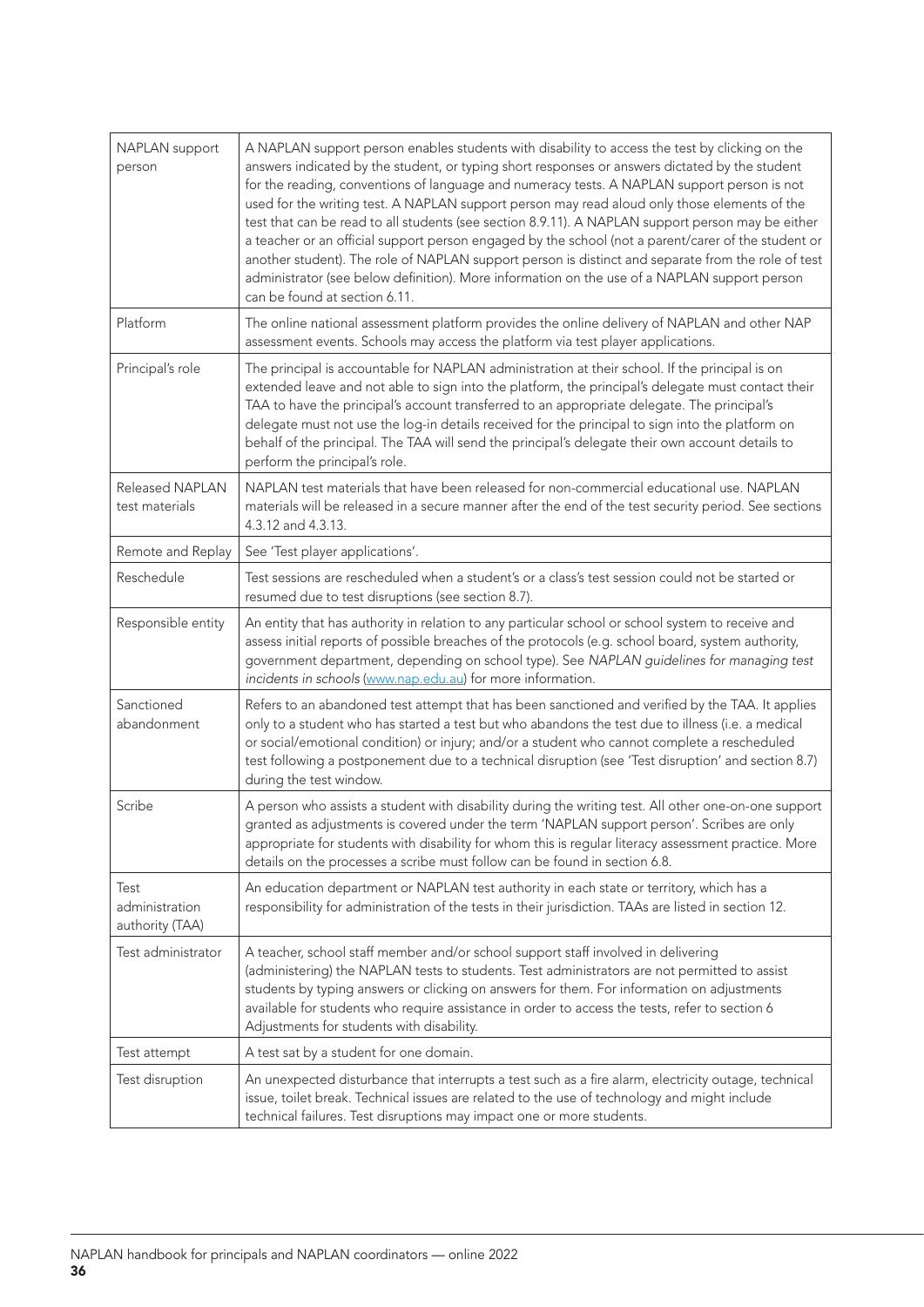| Test materials              | For the purposes of these protocols, test materials are all materials that must be kept secure<br>throughout the test security period. These include any user log-in details, grid cards, Remote key<br>(low-bandwidth schools only), student session codes, test session codes and all versions of the<br>tests. Note that Remote devices (low-bandwidth schools only) are to be secured as soon as the<br>test materials are downloaded on the device.                                                                           |
|-----------------------------|------------------------------------------------------------------------------------------------------------------------------------------------------------------------------------------------------------------------------------------------------------------------------------------------------------------------------------------------------------------------------------------------------------------------------------------------------------------------------------------------------------------------------------|
| Test player<br>applications | Applications ('apps') are required for students to access NAPLAN online.<br>Schools accessing the tests online are required to install the NAP locked down browser on<br>$\bullet$<br>student devices.<br>Schools using the low-bandwidth solution are required to install the Remote application on<br>$\bullet$<br>test administrator devices and the Replay application on student devices.<br>Schools using the single device solution install Remote and an alternative version of Replay<br>$\bullet$<br>on the same device. |
| Test security period        | The test security period is the period during which the NAPLAN tests remain secure. The test<br>security period starts as soon as secure test materials are received by, or released to, a school,<br>and continues for 2 weeks following the official test window for NAPLAN Online. (Refer to table in<br>section 8.5.)                                                                                                                                                                                                          |
| Test session                | A test session created by a test administrator. A session is composed of test attempt(s) which may<br>include students from different year levels and/or students doing tests in different domains.                                                                                                                                                                                                                                                                                                                                |
| Test window                 | The test window encompasses the official days of test administration. (Refer to table in section 8.5.)                                                                                                                                                                                                                                                                                                                                                                                                                             |
| Withdrawn                   | Students may be withdrawn from the testing program by their parent/carer on the basis of issues<br>such as religious beliefs and philosophical objections to testing.                                                                                                                                                                                                                                                                                                                                                              |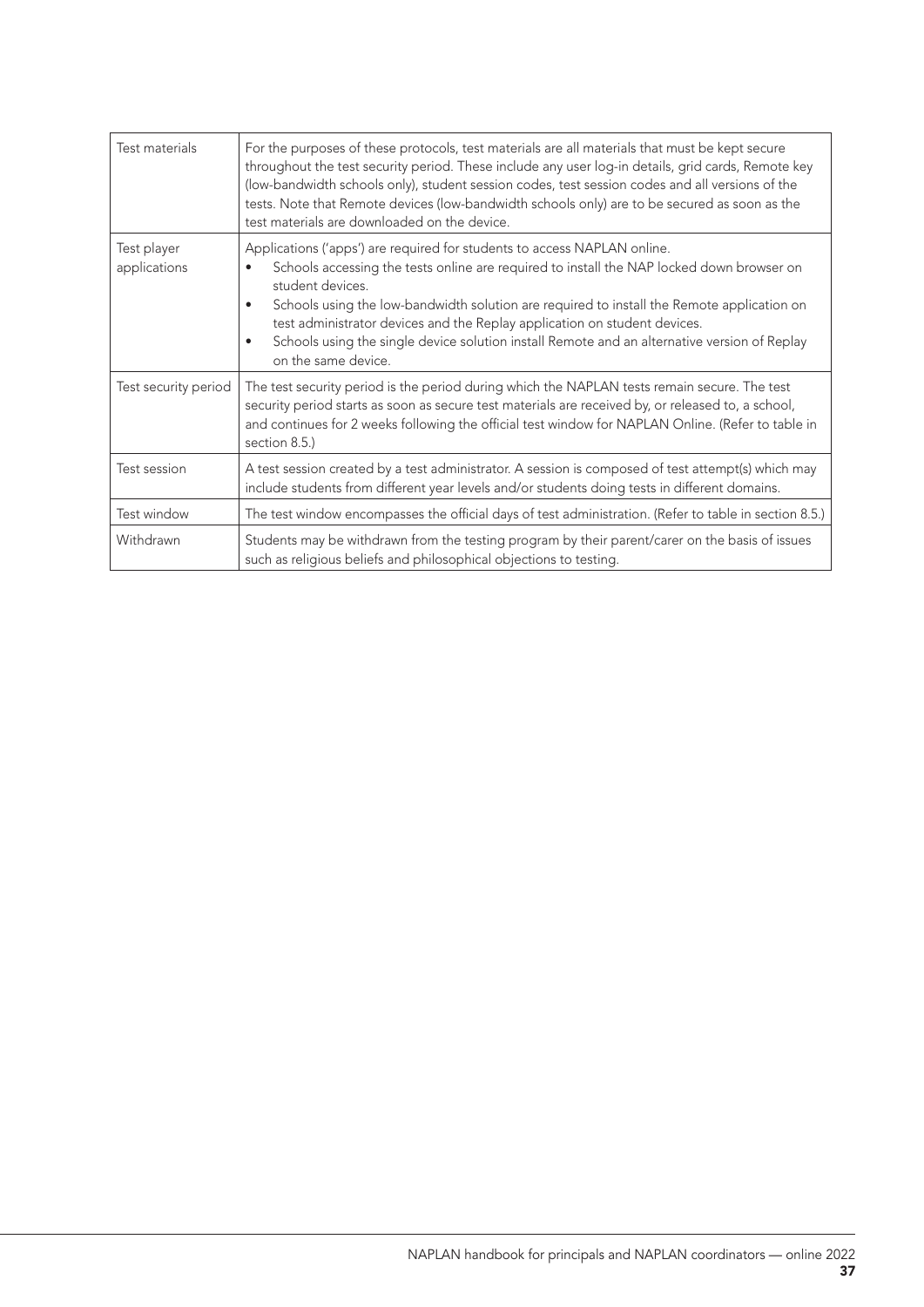## 12. TEST ADMINISTRATION AUTHORITY CONTACT DETAILS

TAAs should be contacted for questions and advice relating to the administration of the NAPLAN tests, including state- and territory-based practices, advice regarding the appropriate implementation of the protocols, and any issues arising during the administration of the tests.

## **ACT**

Senior Manager, Performance and Systems Education Directorate GPO Box 158 Canberra ACT 2601 Tel.: (02) 6205 9317 Web: www.education.act.gov.au

## NSW

NAPLAN Team NSW Education Standards Authority 117 Clarence Street Sydney NSW 2000 Tel.: 1300 119 556 / +61 9367 8382 Email: naplan.nsw@nesa.nsw.edu.au Web: educationstandards.nsw.edu.au

## **NT**

Senior Manager National & Systemic Assessment Quality Teaching and Learning Department of Education GPO Box 4821 Darwin NT 0801 Tel.: (08) 8944 9245 Email: naplan@education.nt.gov.au Web: www.education.nt.gov.au

## Qld

Manager, NAPLAN Queensland Curriculum and Assessment Authority PO Box 307 Spring Hill QLD 4004 Tel.: (07) 3864 0396 Email: NAPLAN@qcaa.qld.edu.au Web: www.qcaa.qld.edu.au

## **SA**

NAPLAN team Education Assessments and Collections 31 Flinders Street Adelaide SA 5000 Tel.: 1800 316 777 Web: www.education.sa.gov.au

## Tas.

**Director** Education Performance and Review Department of Education GPO Box 169 Hobart TAS 7001 Tel.: (03) 6165 5914 Email: naplan@education.tas.gov.au

## Vic.

Manager, Assessment Programs Victorian Curriculum and Assessment Authority Assessment Programs Unit Level 7, 2 Lonsdale Street Melbourne VIC 3000 Tel.: 1800 648 637 Email: vcaa.naplan.help@education.vic.gov.au Web: www.vcaa.vic.edu.au

## **WA**

Manager, K–10 Testing School Curriculum and Standards Authority PO Box 816 Cannington WA 6987 Tel.: (08) 9442 9442 Email: naplanonline@scsa.wa.edu.au Web: www.scsa.wa.edu.au

ACARA can be contacted for general queries about the NAPLAN program by submitting an online enquiry to www.acara.edu.au/online-enquiry

## ACARA

Level 13, Tower B, Centennial Plaza | 280 Elizabeth Street, Sydney NSW 2000 Web: www.nap.edu.au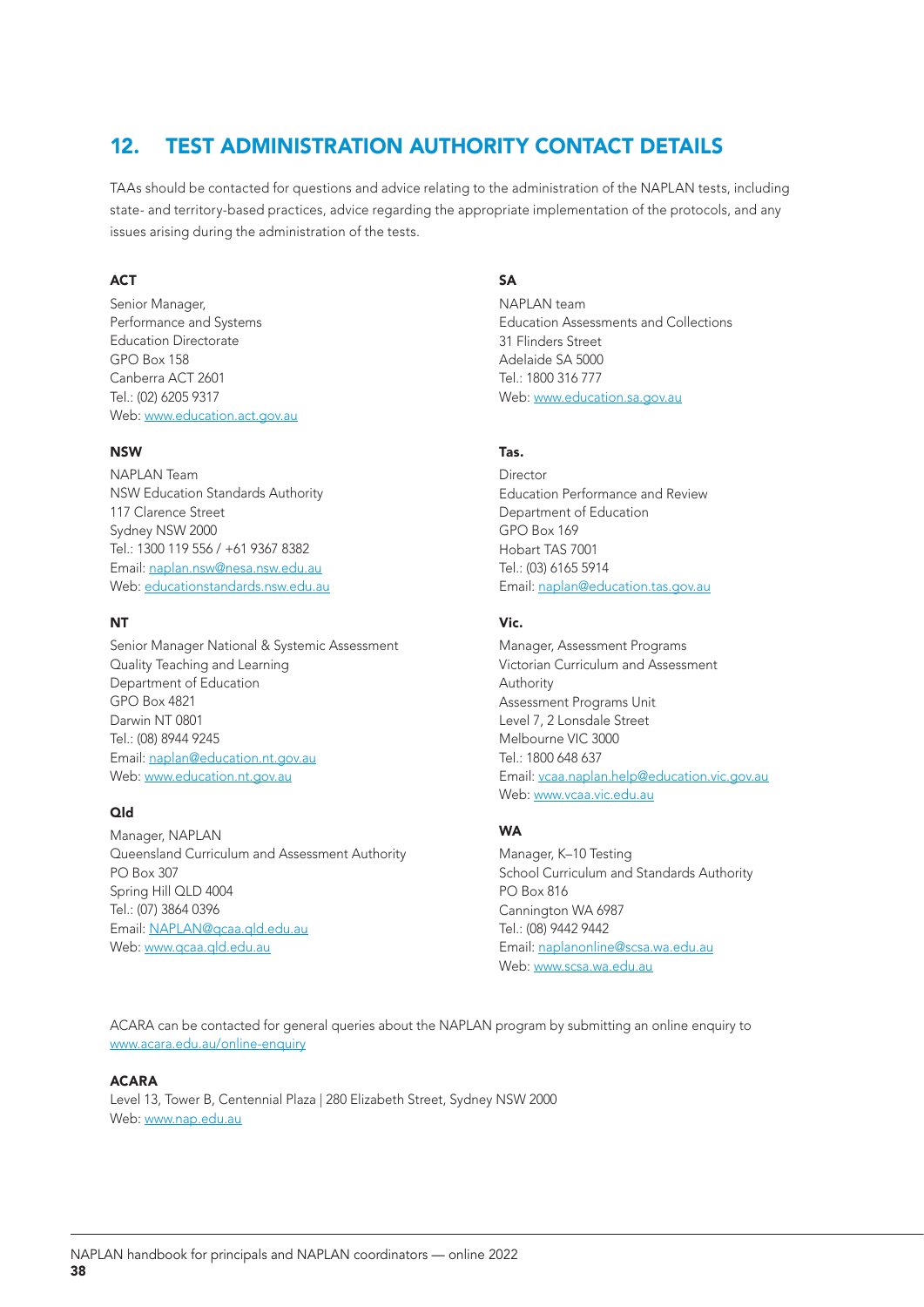## PART B: PREPARING FOR NAPLAN ONLINE

Principals are expected to ensure that all relevant information in this handbook is conveyed in a timely manner to all staff members involved in the administration of NAPLAN tests at the school.

Principals and test administrators should not assume that what they have done in the past complies with the testing requirements for the 2022 tests.

Principals (or anyone who has access to the NAPLAN tests) are not permitted to provide the NAPLAN tests to parents/carers or members of the wider community, including the media, even after the test security period has ended.

To ensure the appropriate and efficient administration of the NAPLAN tests, principals should inform staff and the school community of the dates for the 2022 testing program (10 – 22 May) as early as possible. The test security period ends on 3 June.

For detailed information on test dates, duration and scheduling, please see sections 8.4, 8.5 and 8.6 of Part A of this handbook.

## Online national assessment platform ESA User Guides

ESA user guides provide technical instructions about using the online national assessment platform (the platform) and should be consulted in conjunction with this handbook. User guides are available from the Assessform website under Resources (www.assessform.edu.au).

The information in this handbook is supplemented by the *Principal and NAPLAN coordinators guide*. There is also relevant information contained in other user guides.

Videos available from www.assessform.edu.au provide a quick and efficient source of information and are referenced where relevant throughout this handbook

## Handbooks

Principals should ensure the school has received all required handbooks (below). The handbooks should be distributed to relevant staff.

- *• NAPLAN handbook for principals and NAPLAN coordinators online*
- *• NAPLAN test administration handbook for teachers online*

## Test administration staff

Principals should identify test administration staff and ensure they are appropriately trained in all duties, standards, processes and assessment systems relevant to the online delivery of the NAPLAN tests.

## Parent and carer information

When principals have scheduled the tests for their school, the planned test schedule should be communicated to staff and the school community. Parent/carer information, developed for NAPLAN and distributed to schools by TAAs, should be forwarded to parents/carers as appropriate.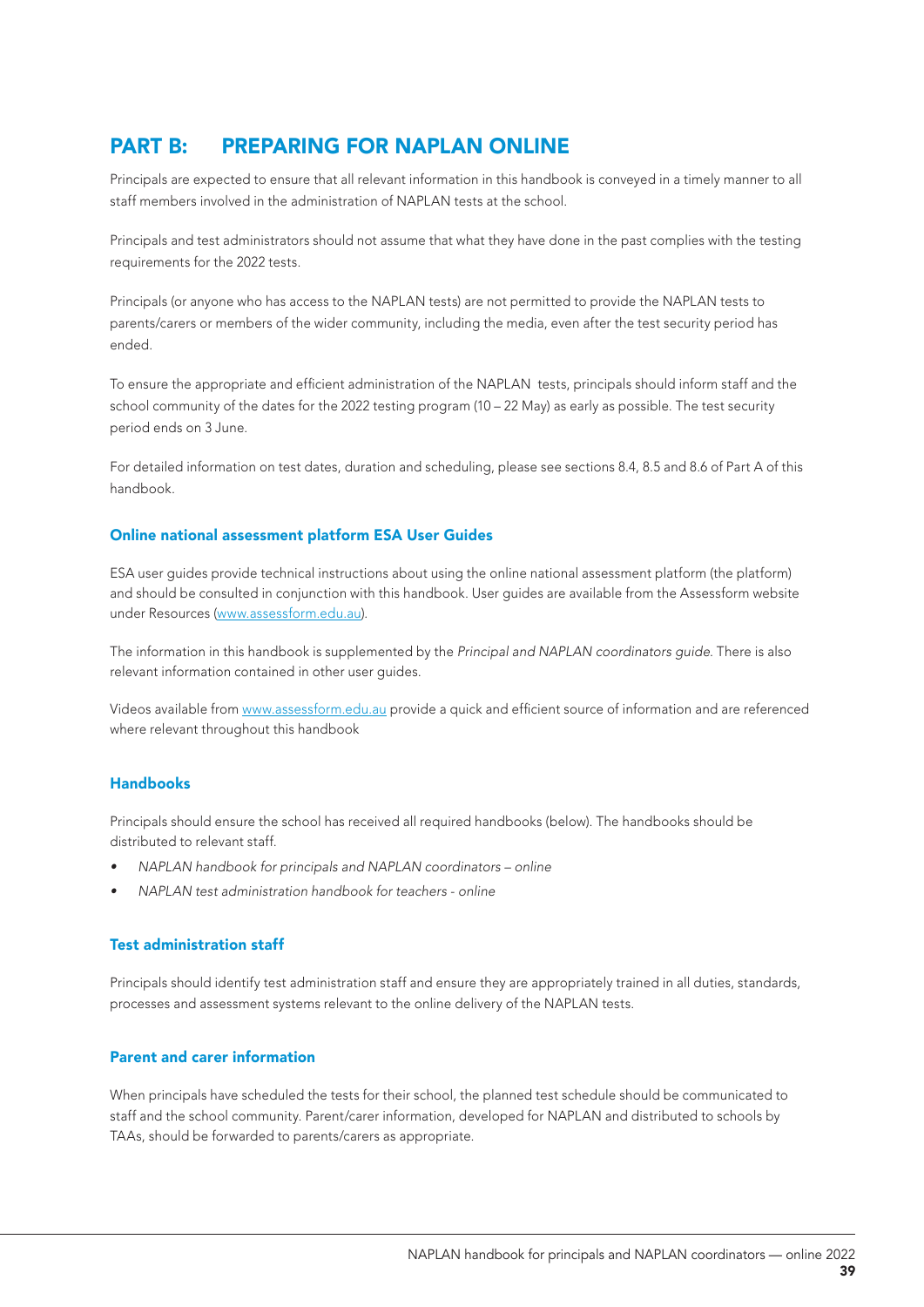## SETTING UP YOUR SCHOOL ON THE PLATFORM

## Introduction: the platform and this handbook

The online national assessment platform (the platform) enables assessments to be delivered online to students.

Principals have ultimate responsibility within their school for ensuring that the tests are appropriately administered. Where a task can only be performed by the principal, this is noted. Principals can perform all tasks performed by NAPLAN coordinators and technical support officers.

All users of the platform must abide by the instructions in this handbook, including the online protocols outlined in Part A.

For assistance with issues encountered during preparing for or delivering NAPLAN online, please send an email to naplanonline@scsa.wa.edu.au or call the NAPLAN helpdesk on 9442 9442.

## Roles overview

There are three main school administrative roles associated with the online NAPLAN tests:

- 1. Principal: person accountable for NAPLAN administration
- 2. NAPLAN coordinator: can perform the majority of the principal's role as delegated by the principal (except for designating and managing the NAPLAN coordinators in the platform)
- 3. School technical support officer: can perform specific roles via school technical support officer dashboard.

NOTE: Information about the roles of test administrators is outlined on page 50 of this handbook.

A person may only be assigned to one of these three roles within the platform for a school. If a person will be undertaking tasks allocated to multiple roles, they should be assigned the role with the highest permission level. This will allow them to perform their role, as well as the roles below them, i.e. principals can perform the roles of the NAPLAN coordinator and school technical support officer. If a person such as a school technical support officer administers more than one school, they will need separate logins per school.

The platform role of test administrator is separate to the three school administrative roles. In some schools, the principal or NAPLAN coordinator may also be the test administrator. Where this is the case, the principal or NAPLAN coordinator will need to switch from their administrator role to the role of test administrator in order to administer the tests to students.

Staff may not under any circumstances log in to the platform using the login details for someone else. Principals can invite as many NAPLAN coordinator users to register as are required to administer the online NAPLAN assessments. If the principal is away for a prolonged period during the time when they would normally be completing the statement of completion (at the end of testing), a NAPLAN coordinator must contact the TAA to have the principal role reassigned appropriately.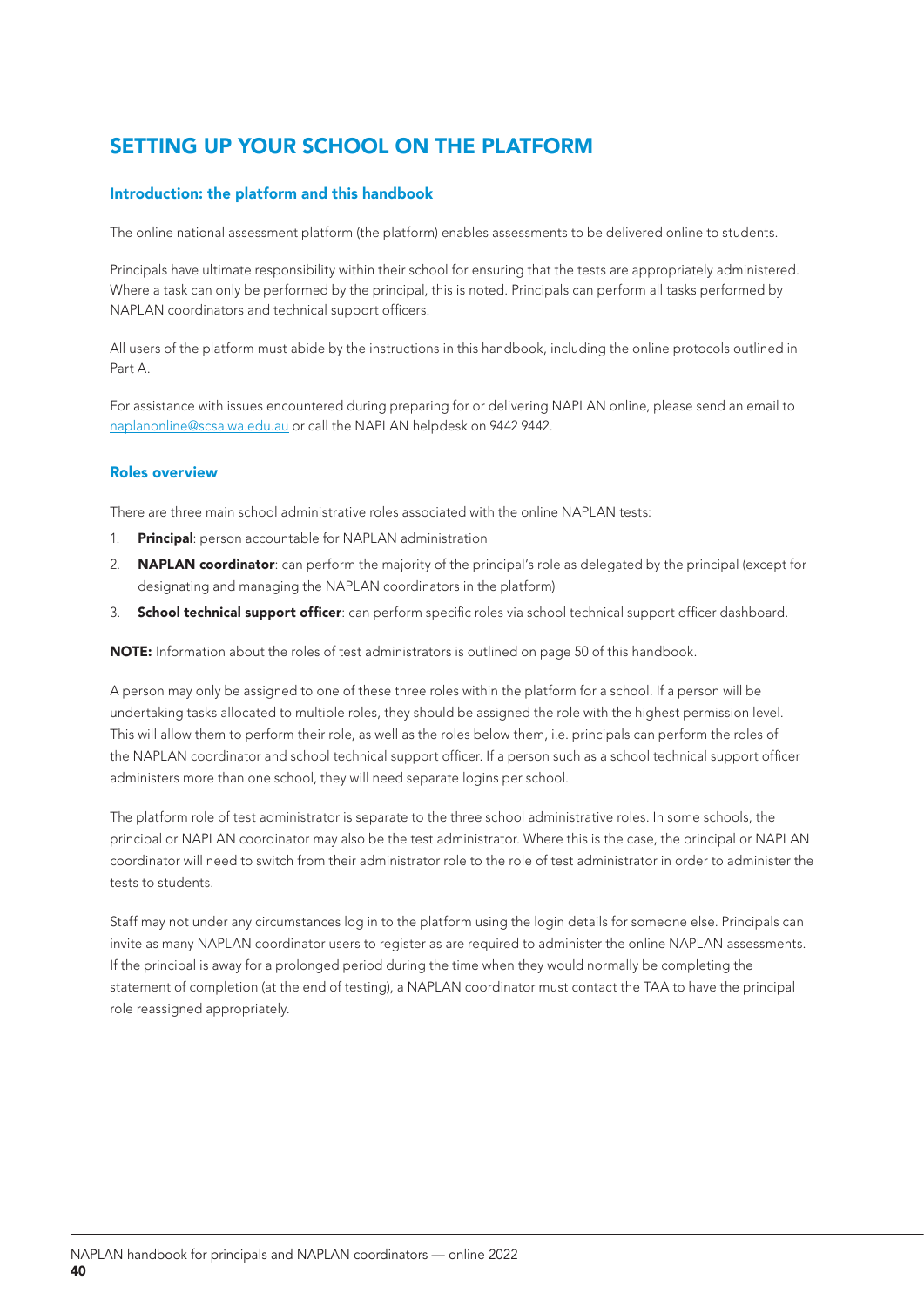## The principal's role

The principal has the permissions necessary to perform all platform tasks for their school. This includes the tasks that can be actioned by the NAPLAN coordinator and school technical support officer. If the principal is going to undertake all the tasks for the school, the NAPLAN coordinator and school technical support officer roles will not be required. In the context of assessment delivery, a principal will:

- invite and manage NAPLAN coordinator and school technical support officer
- sign off on statement of completion
- perform any of the tasks of the NAPLAN coordinator
- perform any of the tasks of the school technical support officer.

## *Principal's registration*

The principal of each school will receive details for the platform registration process with the pre-test materials. These registration details will comprise five secure login cards and a letter with the school PIN. The school PIN and a login card are required for principal and NAPLAN coordinator registration. After registration, the card used to register needs to be retained by the same staff member for future logins. A card is bound to one staff member's account and cannot be used by other staff members. Any subsequent logins will require the use of the same card and password.

The card and school PIN will be required when accessing student results and reports. Therefore, these must be kept until the end of the year.

Principals are invited to register in the platform via an email sent to the principal's email account. The email is from notifications@assessform.edu.au and includes a link to the statement of compliance. By registering, the principal agrees to the statement of compliance.

Once the principal has registered on the platform, they can then invite school staff and assign them roles within the platform as necessary.

If the self-register email has not been received by Tuesday, 9 March the principal should contact naplanonline@scsa.wa.edu.au or the NAPLAN helpdesk on 9442 9442.

## The dashboard - overview

Once the principal has registered and successfully logged in to the platform they will be presented with a dashboard screen. There are three distinct phases in the test preparation and delivery workflow:

- 1. Preparing
- 2. Delivering
- 3. Results

There is a dashboard for each of these three phases. Along the top of the page is the home button, as well as the links to the three phases.

Below the links there are different panels of information, referred to as 'tiles'. Tiles enable you to view information, complete checklists and go to pages where you can perform tasks such as managing test sessions.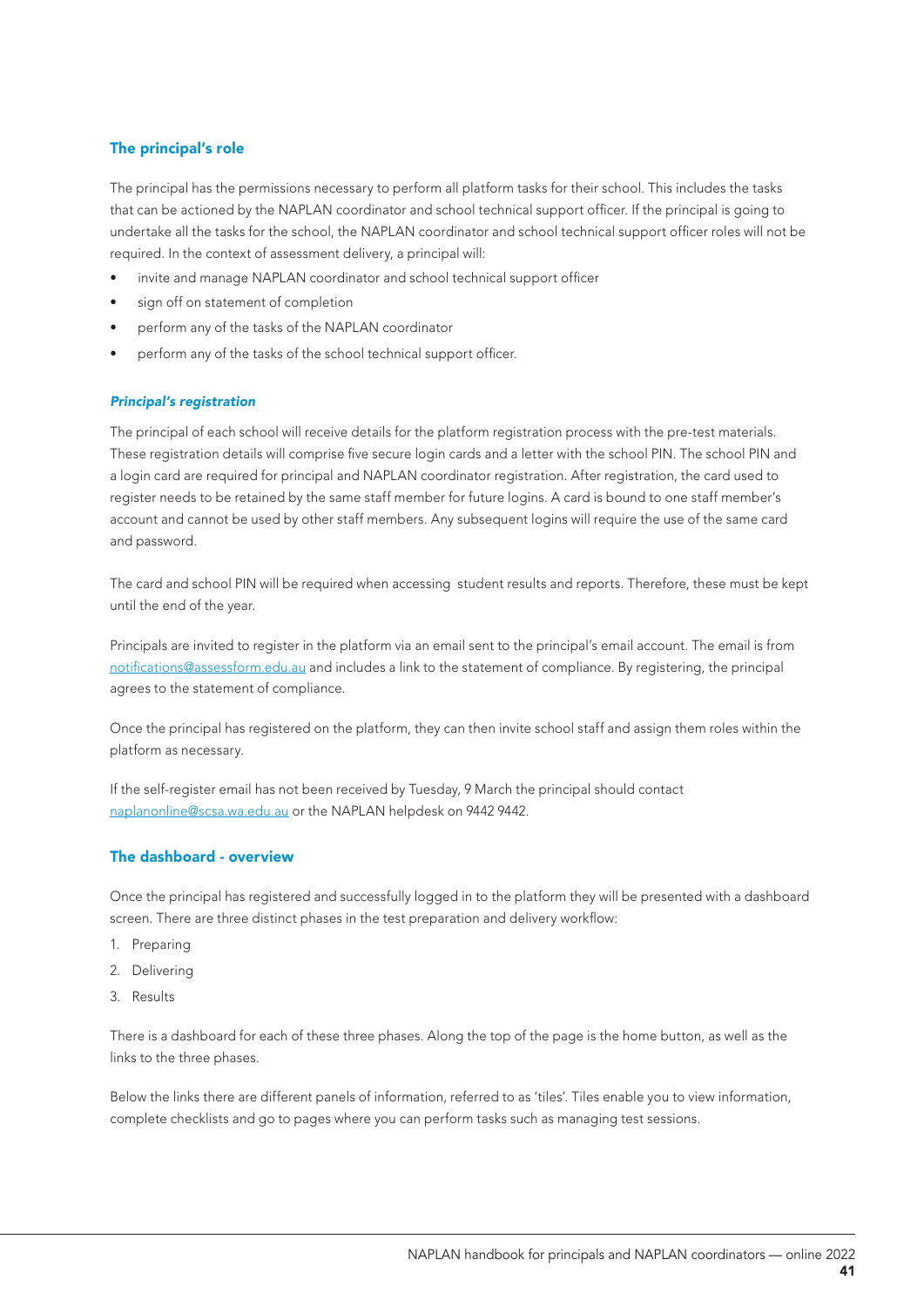## PREPARING FOR THE TESTS

## Setting up roles within the platform

Once the principal has gained access to the *Preparing* dashboard, they can invite staff members to the roles of NAPLAN coordinator and school technical support officer.

## Inviting NAPLAN coordinators

Once the NAPLAN coordinator has been invited they can register on the platform.

They will require a secure login card and the school PIN. Once registered, they can assist the principal with the preparation activities for the NAPLAN assessment.

In the context of assessment delivery, a NAPLAN coordinator can:

- create and manage test administrator session slips
- organise the school's testing schedule, including ensuring the necessary devices and test materials are available
- manage students' registration and background data
- generate student session slips
- oversee test sessions that the school is administering, including providing support for test administrators in dealing with test disruptions, including technical issues
- update student participation statuses
- perform any of the tasks of the school technical support officer (see below).

Relevant video: *Principal & NAPLAN Coordinator – Invite and Manage Users*

## Inviting school technical support officers

The principal or the NAPLAN coordinator can invite appropriate staff to register as school technical support officers.

School technical support officers do not need to be specialist IT professionals or IT teachers. However, they will need sufficient IT skills to follow instructions on running the technical readiness tests and device checks, and communicate with the TAA helpdesk to diagnose and fix simple technical issues.

A school technical support officer can ensure that the school is technically able to run NAPLAN tests, using the technical readiness tools in the platform.

A school technical support officer does not require the school PIN or a secure login card to set up their account. However, they will need a separate account for each school they administer.

If a school technical officer works at more than one school, please contact the NAPLAN helpdesk on 9442 9442 or email naplanonline@scsa.wa.edu.au for assistance in creating multiple platform accounts.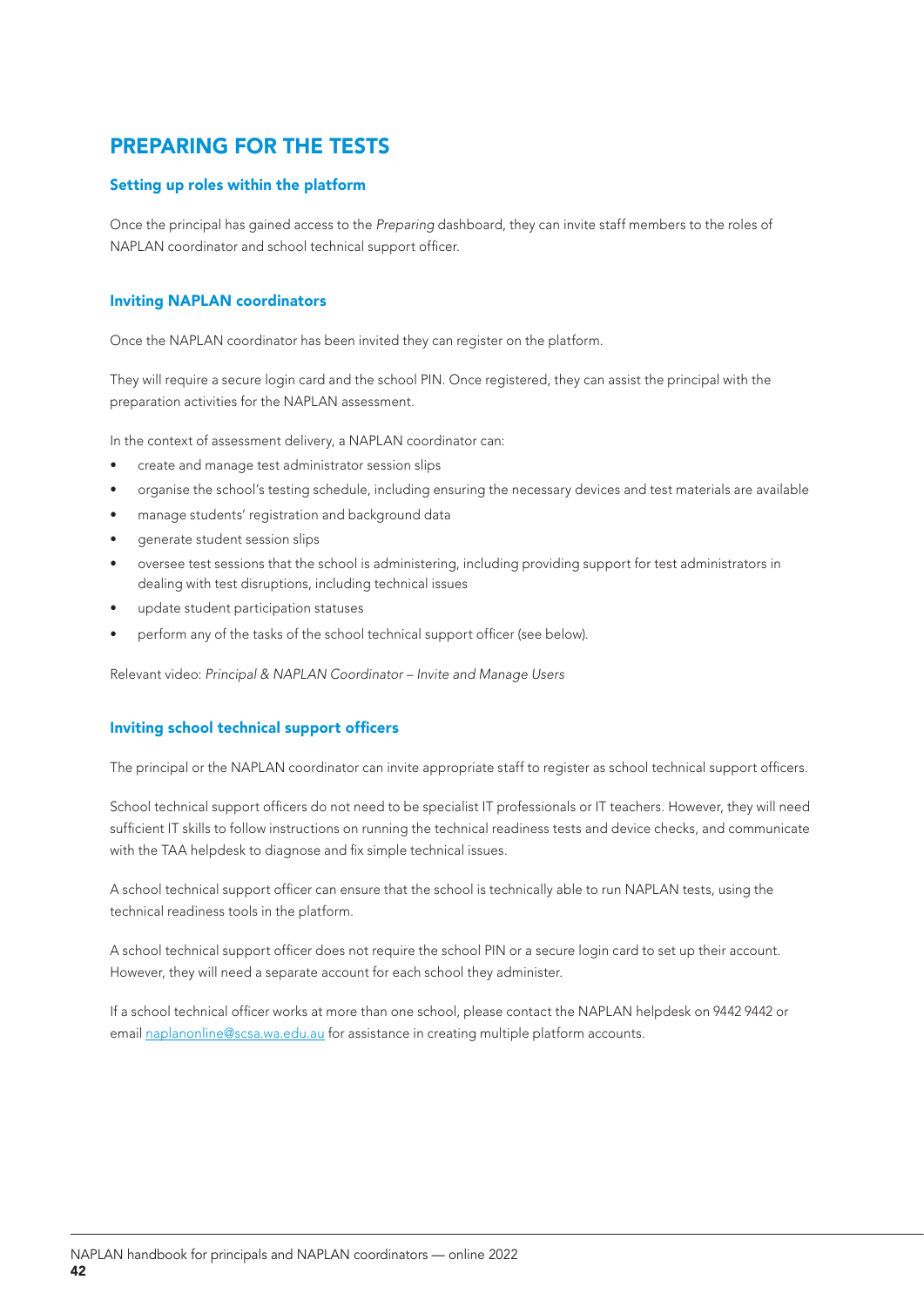## NAPLAN ONLINE PREPARATION

The platform, via the *Preparing* dashboard, enables the principal or NAPLAN coordinator to perform tasks to prepare for NAPLAN.

Preparation tasks are listed on the *Preparing* dashboard checklist. The tasks do not have to be performed sequentially and the checklist can be marked as complete if all tasks are in progress. (It may not be possible to complete all tasks fully before you are required to move to the *Delivering* dashboard.)

The checklist should be marked as complete by the principal. The principal may delegate this to the NAPLAN coordinator if necessary, but still retains ultimate responsibility.

## Preparation tasks

## *Withdrawals and exemptions*

Students may be exempted or withdrawn from one or more of the tests. See sections 5.2 and 5.3 in Part A of this handbook for more details.

NAPLAN withdrawal and exemption forms are available on the Pearson website www.pearsononline.com.au/WA and on the School Curriculum and Standards Authority (SCSA) website k10outline.scsa.wa.edu.au/home/assessment/testing/naplan.

The school must obtain signed notification from the student's parent/carer that they wish to exempt or withdraw their child.

Principals should:

- co-sign the form
- provide a copy of the completed form to the parent/carer
- scan and email a copy of the form as per the instructions on the form
- update the student's participation status on the Pearson website
- retain the original form.

SCSA staff will update the student's participation status in the online test platform when the exemption or withdrawal is approved.

## *Disability adjustments*

Where a student's circumstances meet the criteria for adjustments to access the tests, as set out in section 6 in Part A of this handbook, their test conditions may be adjusted.

The adjustments made should reflect the kind of support and assistance provided for assessment in the classroom, noting that adjustments that are appropriate in a learning environment may not be appropriate in a standardised assessment environment.

Each application should be discussed with the student's parent/carer, teacher, the student and specialist personnel to determine the most equitable and appropriate adjustment/s to enable the student to access the tests.

The principal may consult the NAPLAN accessibility videos and the guidelines, *Guide for schools to assist students with disability to access NAPLAN online* (www.nap.edu.au/online-assessment/accessibility), for further advice.

Schools must keep a copy of any authorisations or disability adjustment information.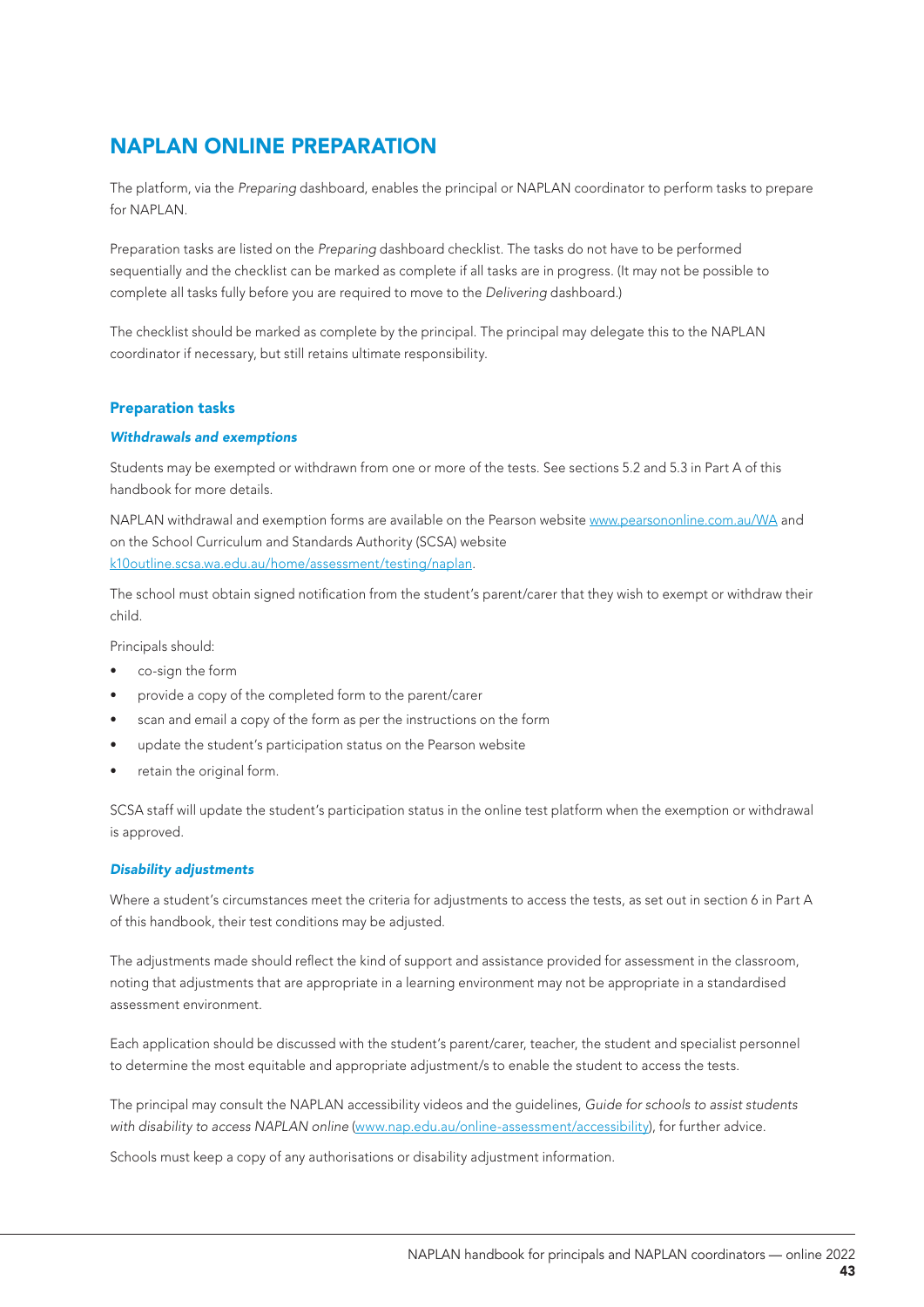The use of a scribe and adjustments that allow the locked down browser to be disabled require TAA authorisation. (See appendix 1 for more information).

Application forms for disability adjustment are on the Pearson website (www.pearsononline.com.au/WA) and on the SCSA website (k10outline.scsa.wa.edu.au/home/assessment/testing/naplan). Separate supervision may be provided to ensure students are not distracted. This is an administrative decision to be made by the school and is not considered to be an adjustment for disability.

Further information about accessibility adjustments is available on the NAP website at www.nap.edu.au.

## *Disability Adjustment Codes (DACs)*

Disability adjustments are managed within the platform by adding DACs into the student profile.

DACs must be added against each relevant test domain the student will be sitting. These codes can be updated at any point in time up until the student logs into a test session.

The NAPLAN coordinator is responsible for adding and updating DACs for each student. Some disability adjustments require TAA approval. These are:

- a scribe for writing (SCR)
- extra time double total test time (ETD)
- technology that requires the use of an unsecured browser (applies to DACs AST and COL. See section 6.9 of this handbook)
- alternative format (offline) tests (OFF).

NOTE: Student test attempts with the OFF DAC also need to have the participation status of *alternative format* (see pages 50 – 52 of this handbook relating to *Student participation*).

The NAPLAN coordinator is responsible for seeking TAA approval for disability adjustments that require these DACs. *Please use the Pearson website to seek TAA approval and to check that approval has been granted before*  adding DACs to the student profile in the platform. (The Pearson website and the platform are unconnected.)

Test administrators are not able to add or amend DACs. For each test session, test administrators should be provided with a list of students allocated to the test session, including details of which students, if any, have been allocated disability adjustments. Appendix 1 on pages 59 – 60 of this handbook, and the *NAPLAN test administration handbook for teachers - online*, includes information on what each DAC means and what actions (if any) the test administrator should take. Once students join a test session, any DACs are indicated in the test administrator's dashboard by a blue cross in the actions column.

#### *Incompatible DACs*

Multiple codes can be added for each student if multiple adjustments are required. However, some combinations of codes which specify different levels of the same adjustment, such as different combinations of extra time DACs (ETA, ETB, ETC and ETD) or combinations of colour themes (BNW, BNB, BNL, BNG, BNY) are incompatible and should not be entered.

Relevant video: *Principal and NAPLAN coordinator – Bulk manage student participation and disability adjustments*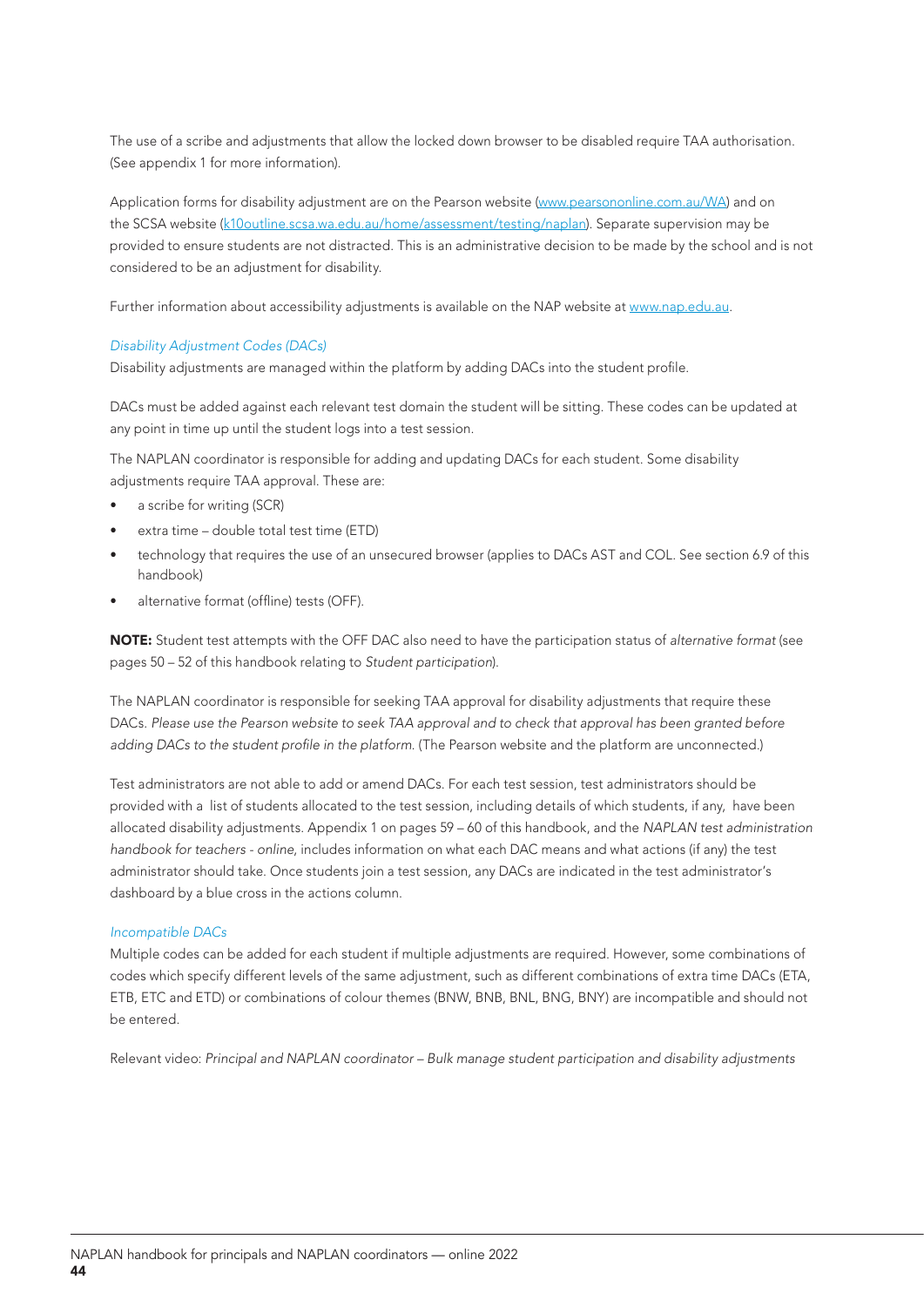## *Assistive technology*

Use of assistive technology is permitted if it is consistent with the test construct. The technology also must be compatible with the platform.

This should be determined during technical readiness testing by using the assistive technology in conjunction with the tests on the ACARA public demonstration site within the latest version of the locked down browser.

Some assistive technology may be incompatible with the locked down browser. Where the use of assistive technology requires access to an unsecured browser, TAA advice must be followed as the AST code will need to be applied.

Contact the helpdesk on 9442 9442 or email naplanonline@scsa.wa.edu.au for advice if needed.

## *Application for tests in alternative formats*

The NAPLAN coordinator can request braille, large print, black and white, and electronic pdf formats for students requiring these adjustments. Application forms for Alternative format tests are on the Pearson website (www.pearsononline.com.au/WA) and on the SCSA website (k10outline.scsa.wa.edu.au/home/assessment/testing/ naplan). Forms should be submitted by Thursday, 10 February.

Contact naplanonline@scsa.wa.edu.au urgently if you have a newly enrolled student requiring alternative format (disability adjustment) test books.

Students sitting alternative test formats should follow the school's online test schedule and test sequence.

## *Technical readiness testing*

Technical readiness testing is a process that takes place in schools to confirm that they are technically ready to run NAPLAN online. Technical readiness will be undertaken by the technical support officer, principal or NAPLAN coordinator.

Minimum technical requirements are available at https://www.assessform.edu.au/layouts/Technology/Overview.aspx.

## *Locked down browser*

In order to prevent students accessing prohibited tools or browsing the internet, they will use a secure, locked down browser.

It is a requirement of the school to ensure that all devices used by all students to undertake all tests are in locked down mode so that there is no access to or use of any other software while the tests are in progress. When students' computers are in this locked down mode, students are prevented from accessing software, switching applications and using operating commands such as functions accessed by Ctrl-Alt-Delete. Features on devices, such as the camera, spell check, screenshot, home and back buttons are disabled.

#### NOTE:

- All devices must have the current version of the locked down browser installed prior to testing. Some devices (including iPads) also require secure settings to be manually set up prior to test sessions (see https://www. assessform.edu.au/layouts/Technology/Overview.aspx for downloads and device-specific instructions).
- After the locked down browser is downloaded and installed and prior to the NAPLAN tests, the browser must be opened and a connection established to the server. This will allow any issues to be identified in advance.
- Schools should allow sufficient time before the test window to complete the locked down browser installation and connection to server, including opening and running the locked down browser. Principals are responsible for ensuring that test security and student and school privacy are maintained.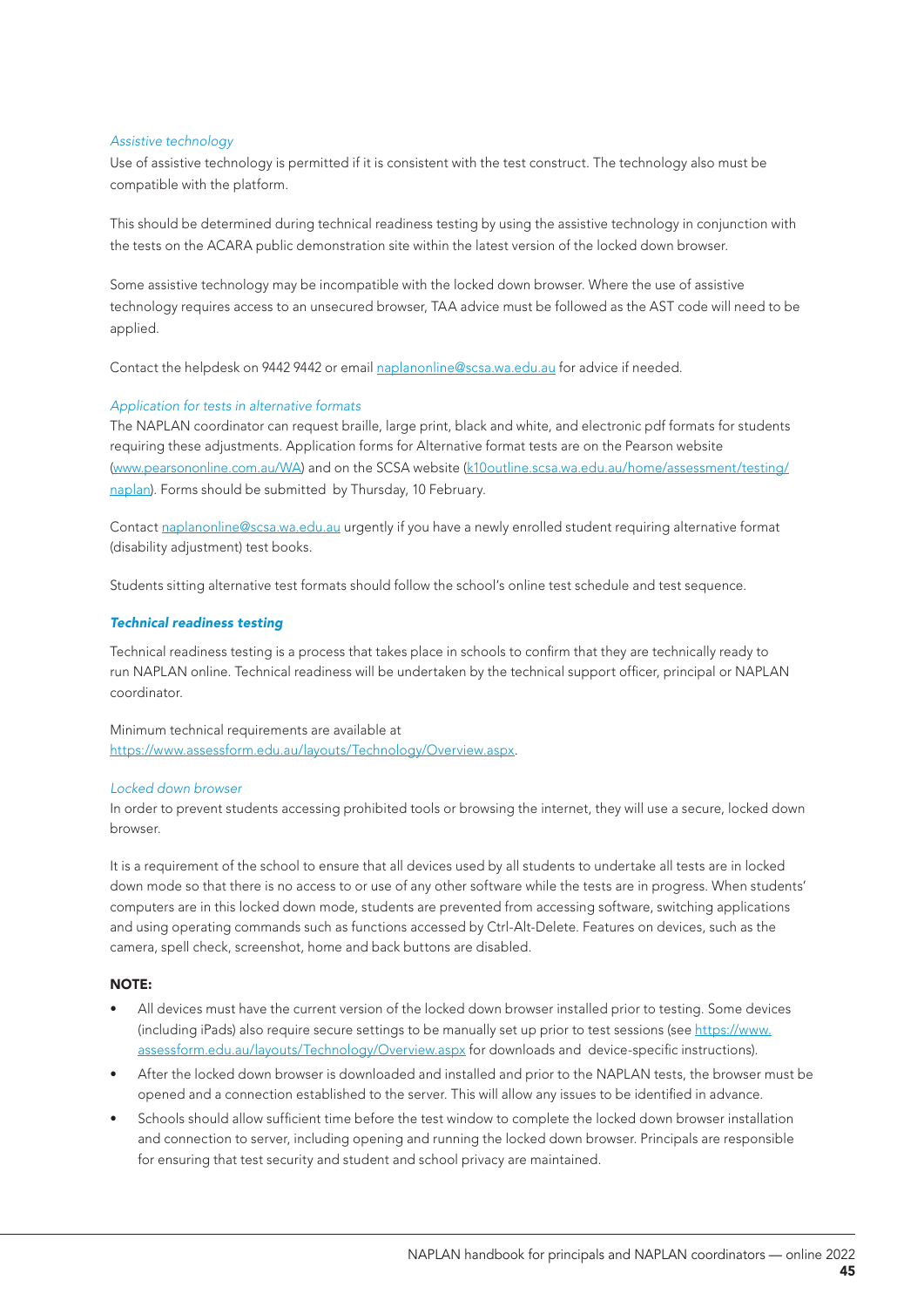## *Technical readiness tools*

The technical readiness process may include:

- The *Manage school network capacity assessment (Capacity planning tool)*.
	- The tool can be used for checking bandwidth and room capacity, but due to changes in the years 7 and 9 writing schedule (to begin day 2), it should not be used for schedule planning.
	- For Department of Education schools, the speed check embedded in the tool is blocked as it is preferred that public schools use the ICT dashboard.
	- Managing bandwidth usage during the administration of tests is critical.
- The installation of the locked down browser on BYOD devices and those that do not have centralised software deployment.
- The **device check tool** to evaluate if each device meets the technical requirements for NAPLAN.
	- The tool ensures that all school and student computing devices that will be used for the tests are checked for compatibility and set-up.
	- The tool should be run through the locked down browser.
	- The tool has the functionality to test each device's capacity to play sound. Conventions of language, writing and numeracy tests contain audio.

If a device does not pass the device check, the NAPLAN coordinator or technical support officer should review the minimum technical requirements outlined at:

https://www.assessform.edu.au/layouts/Technology/Overview.aspx.

The tool also provides advice on resolving any outstanding issues.

Relevant video: *Technical readiness tools - Device check*

## *Bring your own device (BYOD) policy*

Some schools have adopted a BYOD program that allows students to use their own device at school. The use of a BYOD laptop or tablet for NAPLAN creates several issues around test security and privacy. These will need to be managed by schools to ensure that the online assessments run smoothly.

Where a BYOD program operates, the principal is responsible for ensuring the following practices are used:

- The device is used under an appropriate BYOD policy implemented by the school.
- The device meets the technical requirements (located at https://www.assessform.edu.au/layouts/Technology/Overview.aspx).
- The device is compatible with one of the locked down browser applications and this application has been successfully installed and validated on each BYOD prior to the test event.
- The device has had all required manual security settings made (see *Locked down browser user guides* at www.assessform.edu.au/layouts/Technology/LockedDownBrowser.aspx for device-specific instructions).
- The device has been configured for school network access and can access the NAPLAN server successfully.
- The device has virus protection software installed, where appropriate.
- The device is fully charged prior to undertaking NAPLAN, with the school managing any unexpected unavailability or failure of a student's BYOD device.
- Sufficient network access points (wired and/or wireless) are available within the school to support the BYOD devices operating in test sessions.
- The use of BYOD devices takes into account any restrictions described in the list of known issues in the document *Device Issues - advice for schools.pdf* on the assessform.edu.au website.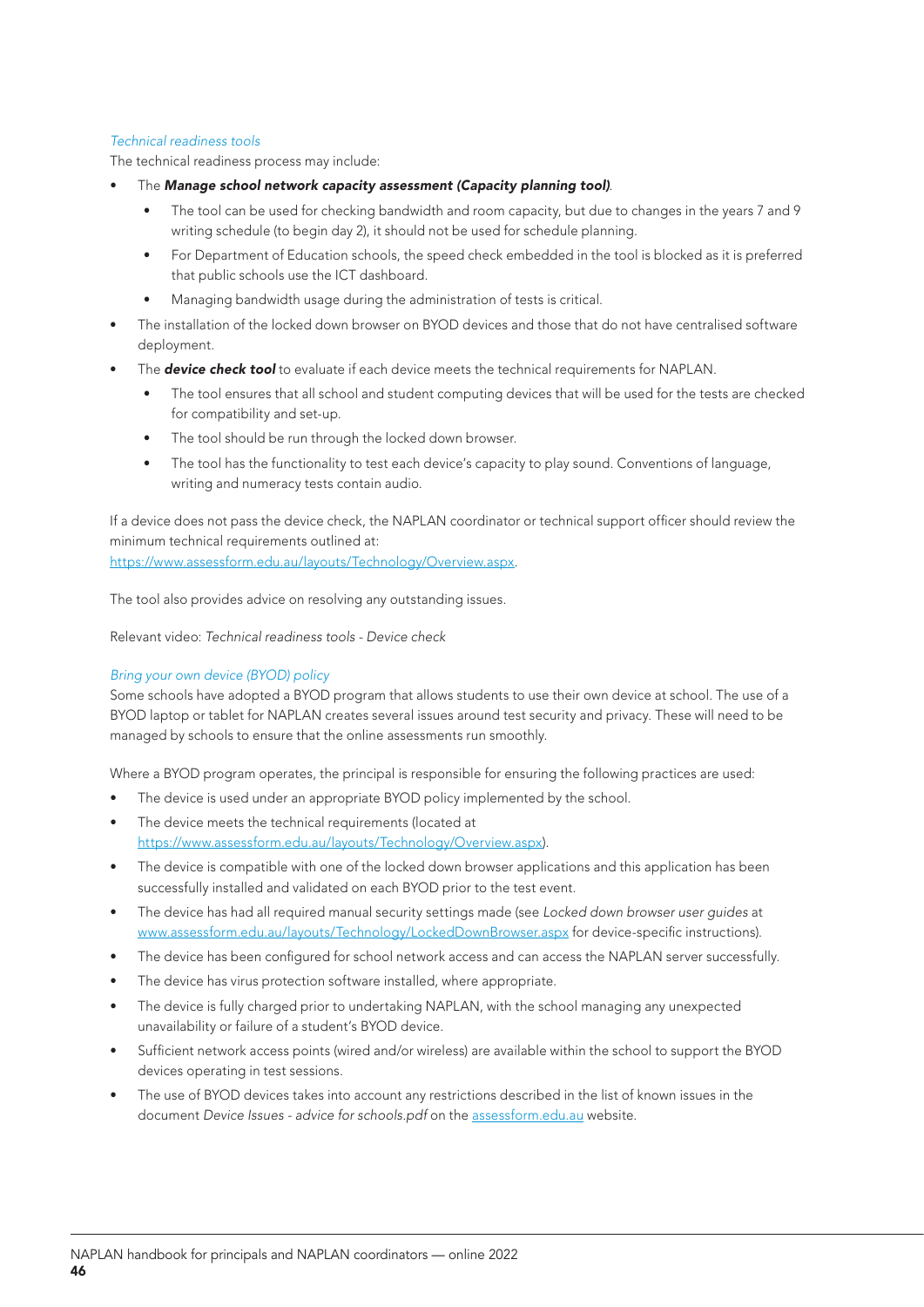#### *Online public demonstration site*

An online demonstration site is available at: https://www.nap.edu.au/online-assessment/public-demonstration-site.

This site allows students, parents/carers and teachers to familiarise themselves with the student test experience and functionality. Students gain familiarity with the different item types that will be in the online NAPLAN tests.

Principals must ensure that all students have prior access to the NAPLAN Online public demonstration site, or other equivalent method negotiated with the TAA, to become familiar with the functionality of the platform and the range of item types.

Students should use the site with the same type of device that they will be using for NAPLAN.

#### *Practice tests*

The 2022 practice tests will be available in the national assessment platform from Thursday, 24 March to Friday, 22 April.

Each student will be allocated two practice tests in the NAPLAN 2022 environment: a writing test and an 'omnibus' test, containing a selection of question types from Reading, Conventions of language and Numeracy. The tests provide an opportunity for students and test administrators to become more familiar with using the assessment platform prior to the NAPLAN tests in May.

As part of the practice test activities, all schools are requested to participate in the

#### Coordinated practice test (CPT) on Thursday, 24 March 2022 at 9am

by conducting writing practice test sessions with *the maximum number of students that will sit the tests at any one time during the May NAPLAN tests*. For the CPT, it is preferable that schools select writing for Years 5, 7 & 9 students. The writing test should start as close to 9am as possible. This will ensure that the assessment platform experiences a maximum load that will mirror the peak load during NAPLAN testing.

The purpose of the CPT is to trial the assessment platform with a large number of schools across Australia simultaneously, in order to provide an opportunity to identify any issues with the platform that need to be addressed before the NAPLAN tests and to avoid unexpected connectivity issues on the first day of testing in May.

'Expected peak load' is the biggest cohort of simultaneous tests that each school intends to run during the NAPLAN tests. This will be different for each school. For primary schools, this may be the load that is running on day 2 (when Year 3 students start online testing (reading) in conjunction with Year 5s). For secondary schools, this may be the load on day 1 or 2. The expected peak load is also a good opportunity for schools to test their school internet connection load.

Following the CPT, schools have until Friday, 8 April to complete practice tests.

#### *Scheduling test sessions*

#### *Test window and test order*

The test window for NAPLAN Online is 10 – 20 May 2022. The test security period runs until 3 June 2022.

The NAPLAN coordinator must organise a schedule to allow all students to complete the NAPLAN tests during the test window. The school community must be aware of the school's planned testing schedule and opportunities for catch-up sessions in advance of the test window.

Sections 8.5 and 8.6 in Part A of this handbook contain the protocols for variations to the test sequence, as well as dates outside of the test window but that are within the test security period.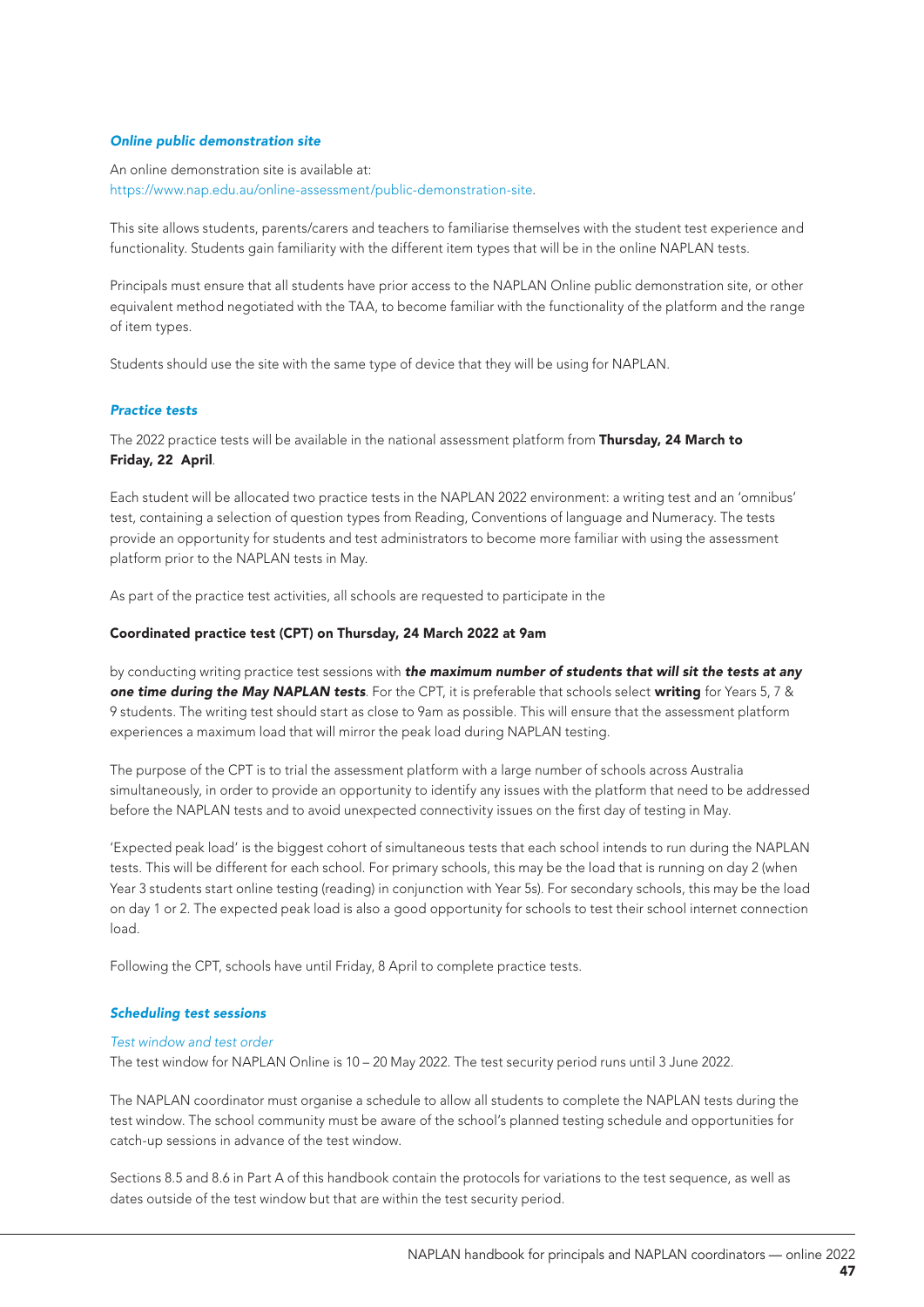Schools must schedule the tests in the following order:

i. writing (noting section 8.5 in this handbook)

ii. reading

iii. conventions of language

iv. numeracy.

## *Scheduling the writing test*

Year 3 students must sit the paper writing test on Tuesday, 10 May and all Year 3 catch-up sessions must be completed by Friday, 13 May. The Year 5 writing test must be completed within the first two days of the test window.

The Years 7 and 9 writing test will only be accessible from day 2 (Wednesday, 11 May) of the test window and must be completed within two days. In order to maximise use of the test window, Years 7 and 9 testing can commence on day 1 with reading, with the requirement that the domains are completed in the correct order and that writing is commenced on day 2.

The NAPLAN coordinator must organise a schedule to allow all students to complete the tests in the correct order within the test window. The test session schedule section (below) provides more information on test session scheduling.

## *Duration of tests*

| <b>Writing</b>         | <b>Reading</b> | <b>Conventions of language</b> | <b>Numeracy</b> |
|------------------------|----------------|--------------------------------|-----------------|
| Year 3: 40 min (paper) | Year 3: 45 min | Year 3: 45 min                 | Year 3: 45 min  |
| Year 5: 42 min         | Year 5: 50 min | Year 5: 45 min                 | Year 5: 50 min  |
| Year 7: 42 min         | Year 7: 65 min | Year 7: 45 min                 | Year 7: 65 min  |
| Year 9: 42 min         | Year 9: 65 min | Year 9: 45 min                 | Year 9: 65 min  |

Please note that an additional two minutes has been provided for the online writing test, compared to the paper writing test, to allow students equitable access to the writing prompt. For the paper test, students read/listen to the prompt before the test time starts. For the online test, the timer starts when the prompt is shown.

## *Test session schedule*

When creating the school's test schedule, the principal and NAPLAN coordinator should consider the following:

- the number of classes and/or students groups to be tested
- room availability
- the time slots available
- the number of devices, and how the battery/charge will last in each device and the availability of recharging options between proposed test sessions
- extra time or rest break DACs that may be applied to students with disability. Schools should allow the necessary time and consider whether separate test sessions for students with extra time will need to be conducted so that these students are not disrupted by other students finishing
- the required minimum break time of 20 minutes between different test sessions for the same group of students
- multiple daily sessions including afternoon tests are permitted so that testing can be completed expediently.

The school's NAPLAN assessment timetable should be kept up to date.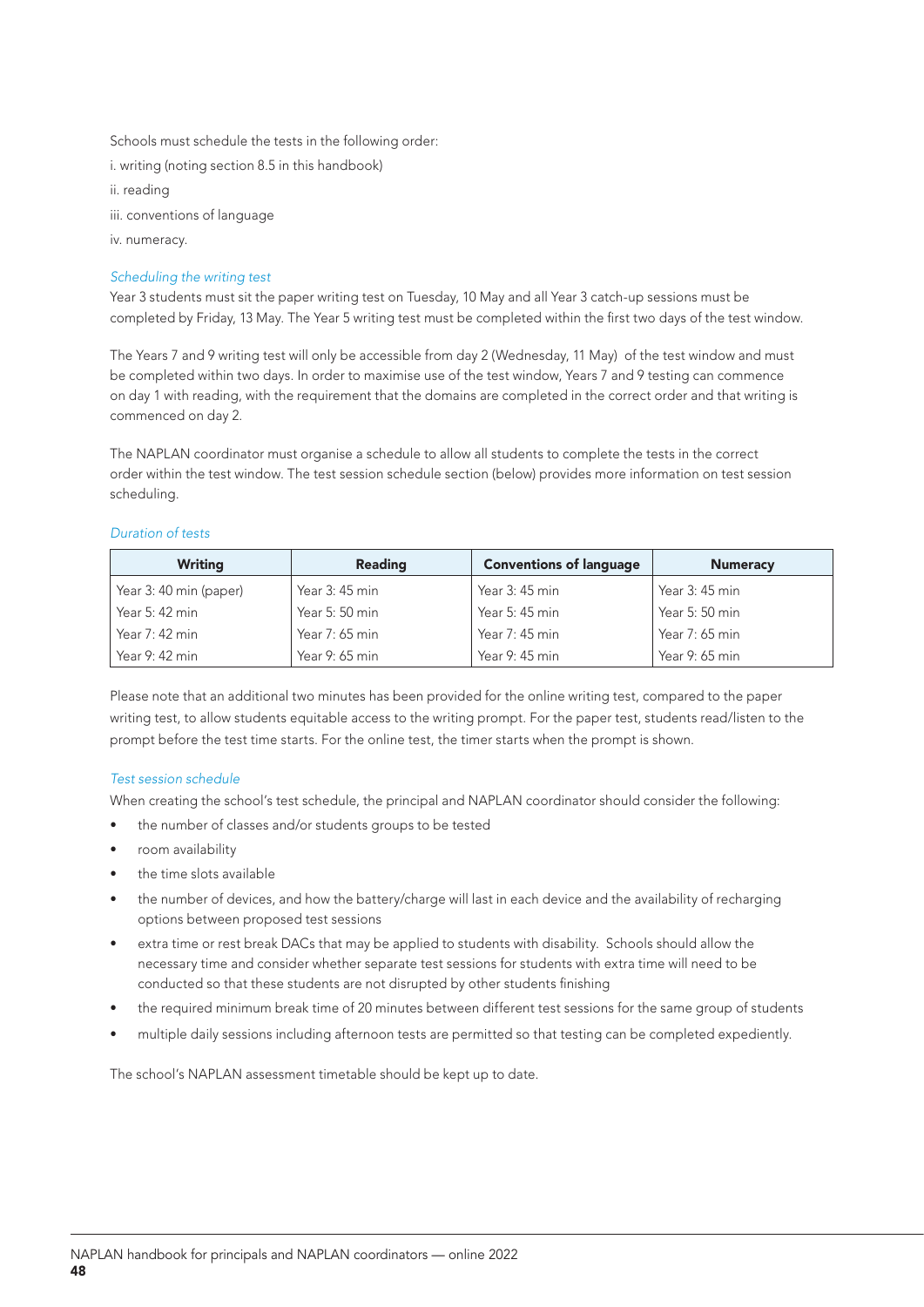#### *Scheduling issues*

If the NAPLAN coordinator has exhausted all options for scheduling in the test window and is unable to follow the parameters outlined above they should contact the TAA as soon as possible for advice.

Sequence and dates can only be varied in situations that are of a serious order and which are outside the school or school system's control. Approval to vary the test sequence or dates must be sought from the TAA.

#### *Catch-up tests*

Catch-up tests are available for students who were absent for a test. Catch-up tests must be sat during the online test window and the schools' planned test schedule.

Students can sit catch-up tests out of order but should follow the test sequence where possible.

A test session can be run as a catch-up session, with students sitting different domains and/or year levels simultaneously. If this is the case, the correct test scripts must be read.

#### *Rescheduling a test session due to test disruptions*

Tests can be rescheduled when students' or classes' tests cannot be started or completed due to test disruptions, such as technical issues.

The principal or NAPLAN coordinator must reschedule individuals and classes in the online test window, where a student or class cannot complete or commence a test due to test disruptions. Refer to section 8.7 in Part A of this handbook relating to rescheduling.

Principals must make administrative arrangements for rescheduling.

In general, rescheduled test sessions for classes should be held as soon as possible without impacting on the existing test schedule. Rescheduled classes must follow the test sequence of writing, reading, conventions of language then numeracy.

If a student was postponed due to test disruptions, and absent for any rescheduled sessions, the NAPLAN coordinator must contact the TAA to request a sanctioned abandonment for this student. If the TAA grants a sanctioned abandonment, the NAPLAN coordinator must update the student's participation status to 'abandon (sanctioned)'.

#### *Writing*

To maintain the security of the writing prompt, the Years 3 and 5 writing tests must start on the first day of the test window and the Years 7 and 9 writing tests must start on the second day of the test window. Year 3 classes must finish the paper writing test on the first day of the test window, and Years 5, 7 and 9 classes must finish the online writing test within two days of its commencement, including any rescheduled tests.

If for any reason classes cannot complete the writing test during the allocated two days, the TAA must be notified and approval sought to conduct it outside the allocated days. Students must complete it as soon as possible. The writing test **must be prioritised** when rescheduling tests, and when holding catch-up test sessions.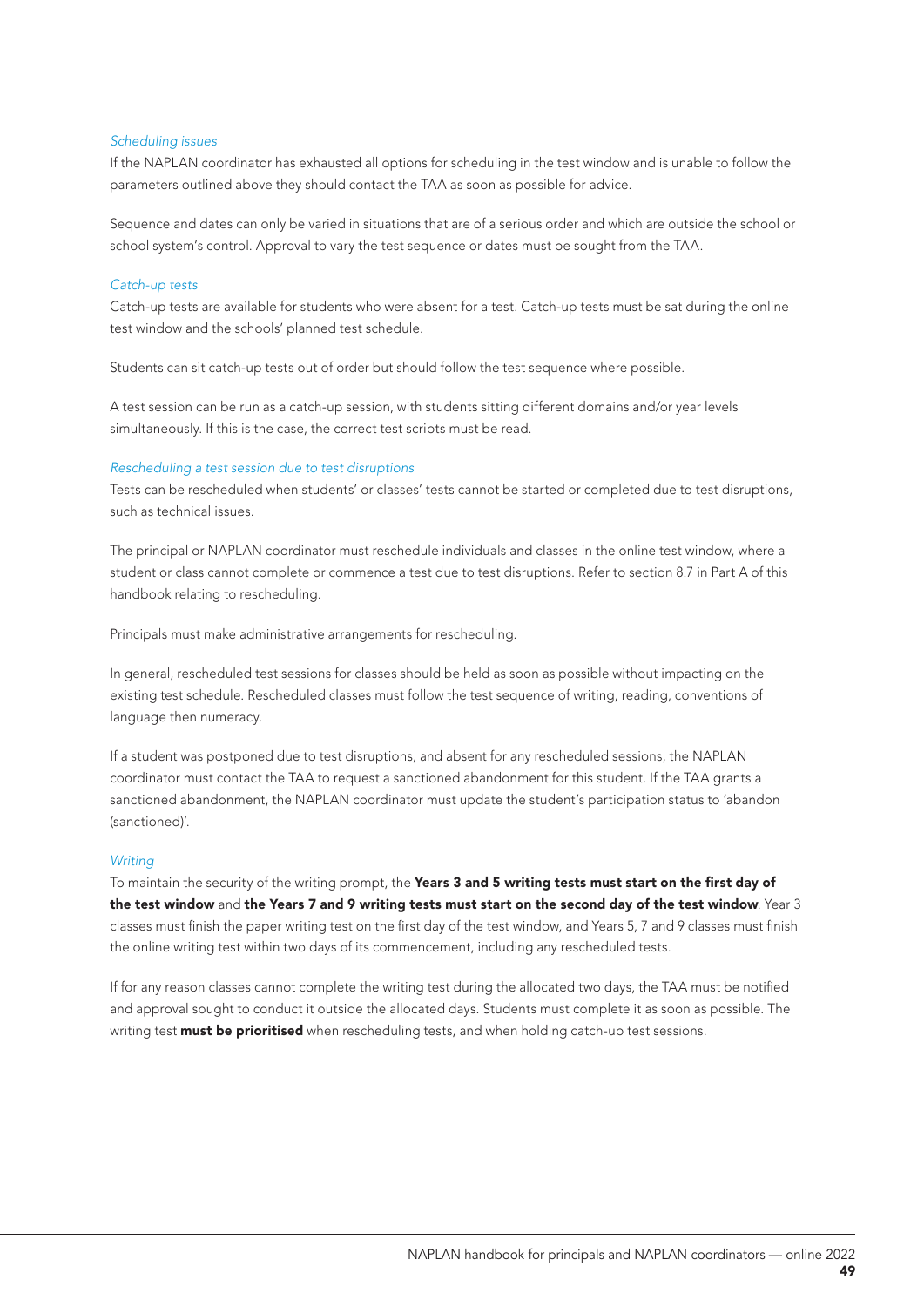#### *Test administrators*

In the context of assessment delivery, a test administrator is an authorised user who administers a test and supervises a group of students within a test session. Test administration logins are not assigned to a specific person and can be used by any authorised staff member who will be administering a test session. The test administrator is responsible  $for:$ 

- creating a test session code and writing it on the board
- providing students with their student session slip containing the student code
- starting and finalising a test session
- administering student test attempts in a test session
- as required, performing various functions relating to student test attempt/s on the test administration dashboard during a test session
- managing test session disruptions
- managing student test attempt submissions or referring paused test attempts to the NAPLAN coordinator, as required.

#### *Preparing test administrators*

In the weeks before the test, the NAPLAN coordinator should meet with test administrators to:

- provide access to the NAPLAN training environment and online demonstration site to ensure they know how to use the test administration dashboard and test player
- determine where the test sessions will be held
- determine the duration and organisation of breaks between test sessions
- discuss the organisational procedures required during the tests, including procedures for students bringing their own device (BYOD), if this is allowed
- review procedures for emergencies and problem situations, including how to seek technical assistance if needed
- explain the organisational arrangements for non-participating students
- establish procedures, such as training and preparation, in the event that the test is to be administered by a casual, relief or supply teacher
- confirm that devices have passed device checks and arrangements for ensuring the devices are in the room on the day
- ensure that they are familiar with all the test administration instructions and procedures.

NOTE: Creating test administrator logins is done via the *Delivering* dashboard and instructions on how to do this are provided in the *Delivering the tests* section of this handbook (pages 52 – 57).

#### *Student participation*

Student details, which includes the test participation status, are required to facilitate the smooth administration of the tests and enable reliable analyses of student results. Confirmed data is also used for individual student reports.

All schools are required to check student participation in the Pearson Registration and Participation website before SCSA transfers the data to the NAPLAN platform. Following transfer of data, the NAPLAN coordinator will need to continue to check and amend student information in the NAPLAN platform.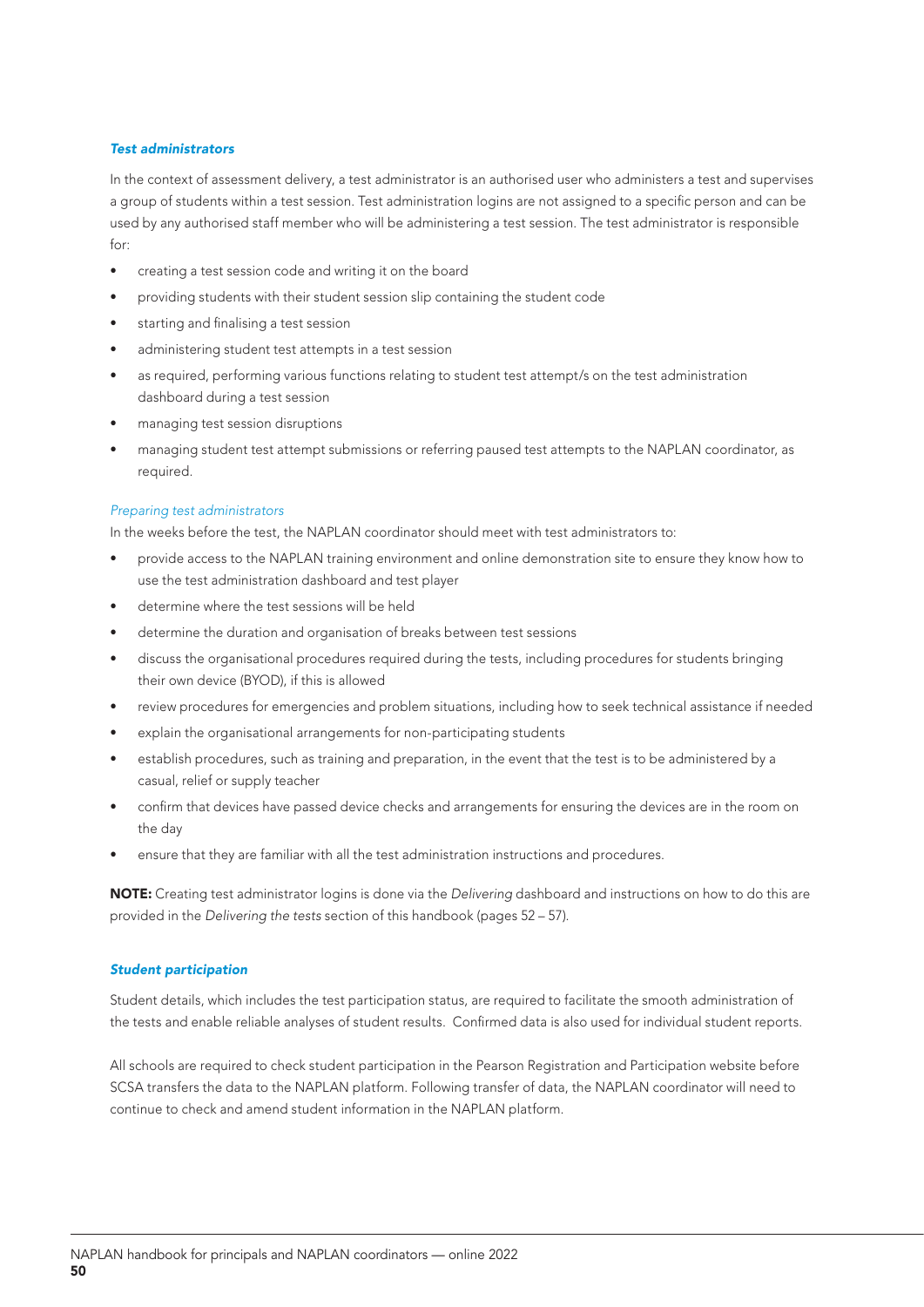The Pearson Registration and Participation website remains the mechanism for TAA confirmation of exemption and withdrawal statuses, and approval of disability adjustments (see section 6.5 for those which require approval). All schools that submit forms for withdrawals, exemptions or disability adjustments need to check the website for TAA approvals before making the associated changes to the NAPLAN platform.

The Pearson Registration and Participation website is also the means for managing the secure delivery and return of Year 3 Writing test books.

#### *Student information*

You will need to verify:

- student name
- vear level
- student background data.

Student information held in the platform can be edited via the *Manage Students Information* tile.

Information on adding and managing student information is below. Further assistance in managing student registration is available by emailing naplanonline@scsa.wa.edu.au or contacting the NAPLAN helpdesk on 9442 9442.

Relevant videos: *Principal and NAPLAN Coordinator – Create Student; Manage Student Information; Operational Reports* 

### *Adding new students – visiting students*

It may be necessary to create student accounts for hosted or newly enrolled students. For instructions on how to do this please refer to the *Principal and NAPLAN coordinator* guide.

Under certain conditions, students may sit the tests at a school other than their own (i.e. a host school). This should only happen where the student's home school is also delivering NAPLAN online – principals should contact their TAA for advice. Students may sit the tests at a host school if they are:

- attending a cultural or sporting event and enrolled at a school that is also delivering NAPLAN online
- on holiday and enrolled at a school that is also delivering NAPLAN online.

Host principals are responsible for ensuring that visiting students are familiar with the platform prior to taking the tests. Familiarisation can occur through the NAPLAN Online public demonstration site.

Schools hosting visiting students are advised to keep a separate record of the names and details of these students for verification purposes and to assist with reporting queries.

Refer to section 5.8 in Part A of this handbook relating to *Hosted and visiting students*.

Visiting students can be added to the platform in the same manner as new students.

Contact naplanonline@scsa.wa.edu.au or the NAPLAN helpdesk on 9442 9442 to arrange for the visiting student's test attempts to be transferred back to their home school.

Relevant video: *Principal and NAPLAN coordinator – Create student*

#### *Managing student participation status before test day*

The platform allows a participation status to be set by the principal or NAPLAN coordinator for each student enrolled in the online testing event. Participation statuses are crucial for the correct handling of enrolled students.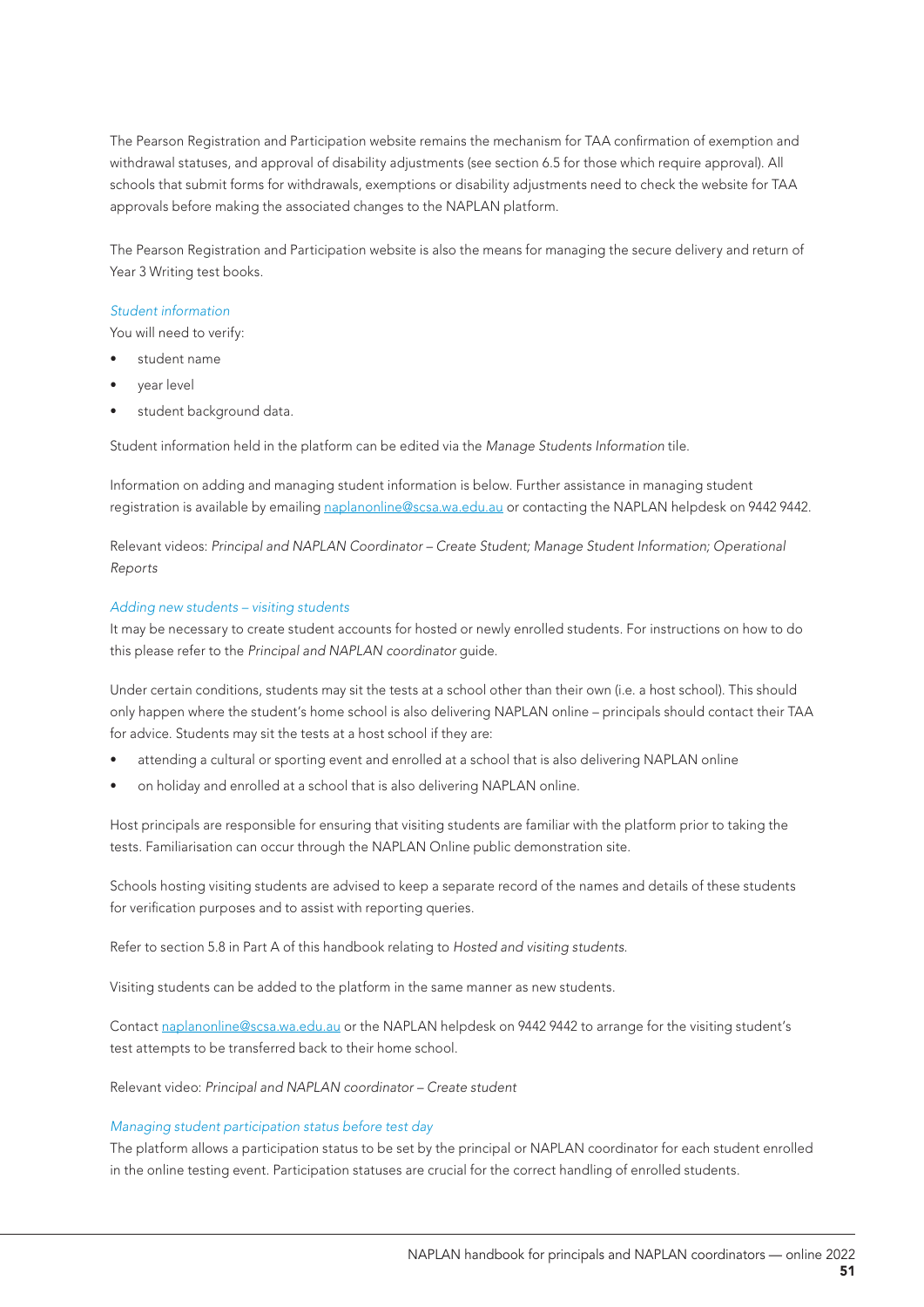Certain participation statuses can be set for a student before test sessions commence (see below). Other participation statuses are only appropriate for use during a test session, or after a test session or test window has closed and must not be used earlier in the test delivery process (see pages 54 – 55 of this handbook relating to *Managing student participation status during and after the test window*).

The default status for a student enrolled in a school/class sitting an online testing event is:

• participating/open.

The following statuses can be selected for each student before a test session commences:

- exempt
- no longer enrolled
- withdrawn
- alternative format.

NOTE FOR YEAR 3 WRITING ONLY: Year 3 students uploaded to the platform by the TAA will automatically have the *alternative format* status applied for writing. Students added manually by the school will need to have the status changed by the principal or NAPLAN coordinator from *participating* to *alternative format*. The OFF DAC is not required.

Principals should ensure exemption and withdrawal forms are submitted by the closing dates: Exemption forms should be submitted by Friday, 8 April, and withdrawal forms before Monday, 2 May. See section 5 in Part A of this handbook.

Relevant video: *Principal and NAPLAN coordinator – Bulk manage student participation and disability adjustments* 

#### *Removing students no longer enrolled*

The school should ensure that the students' participation status is updated to 'no longer enrolled' for all test domains for students no longer enrolled at the school. Ensure this is done prior to scheduling tests so that the data used for scheduling tests is as accurate as possible.

#### *Repeating and accelerated students*

Students repeating Year 3, 5, 7 or 9 must sit the tests with their current cohort. Students accelerated through a year level only sit NAPLAN if they are currently enrolled in Year 3, 5, 7 or 9.

#### *Excluded and suspended students*

Students who are excluded or suspended from school during the test window are to be marked absent.

## DELIVERING THE TESTS

Once initial preparation is complete, the principal and NAPLAN coordinator will move on to the *Delivering* dashboard for the tasks required to administer the NAPLAN tests.

The platform will not allow a user to progress to the *Delivering* dashboard until all items on the *Preparing* dashboard have been checked and the checklist marked as complete.

When the checklist on the *Preparing* dashboard is completed, a Checklist confirmation – ADS screen is generated. While a NAPLAN coordinator has the ability to complete the checklist and submit the checklist confirmation screen, it is ultimately the responsibility of the principal to certify the information on the confirmation screen.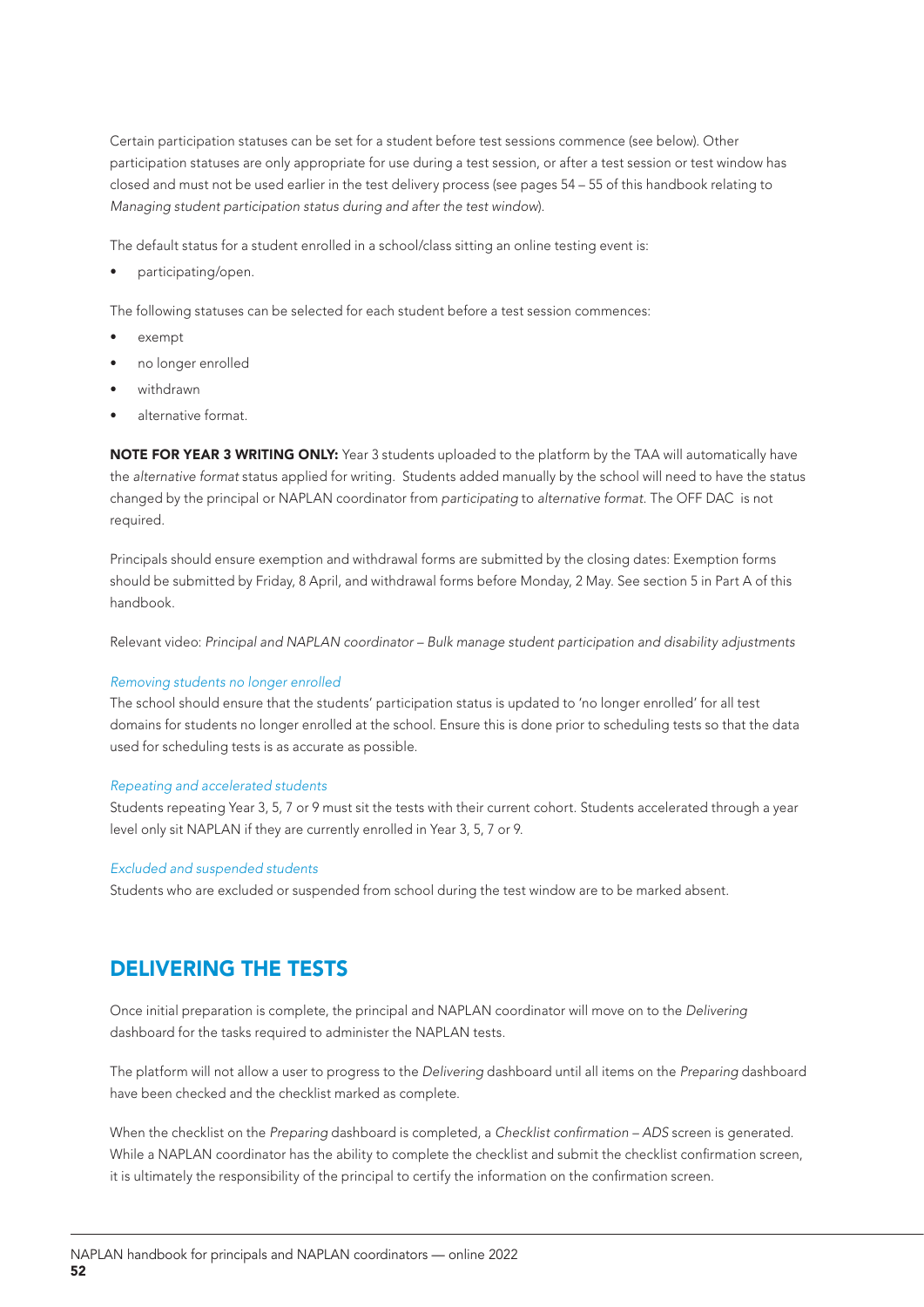## Delivering dashboard

This dashboard displays tasks that are completed before, during and after the tests. These tasks are required to deliver and close the tests.

This checklist details tasks required to deliver NAPLAN tests and to close the program upon completion.

## Creating test administrator session logins

Using the test schedule, the NAPLAN coordinator must create a test administrator session slip for each of the test sessions. These test administration session slips contain a username (a code generated by the platform) and a password.

Once a test session has been created, the test administrator slip can be printed. This slip is to be given to the test administrator as part of their test administrator pack.

Test administrator session slips are not assigned to a specific person and can be used by any authorised staff member who will be administering that particular test session. If a principal or NAPLAN coordinator is administering a test session, they will need to log out of their own account in the assessment platform and use a test administrator session slip.

Relevant video: *Principal and NAPLAN coordinator – Test session preparation*

A list of required materials specific to each domain is provided in the *NAPLAN test administration handbook for teachers - online*.

## Test administrator pack

For all test sessions, test administrators will require:

- a device for their own use in administering the test session
- confirmation of which internet connection the test session will be using and instructions on how to connect the devices (i.e. password)
- the test administrator session slip for the test session they will be administering (this will contain test administrator session login details – username and password)
- student session slips for all students participating in the test session (these slips have the unique, one-time student codes that each student needs in order to access a particular test)
- a list of students allocated to the test session, including details concerning which students, if any, have been allocated disability adjustments. The list can be obtained from school records, or from the platform by clicking on the *Participating student* tile in the *Reports* section of the *Preparing* phase
- information on how many and which students are expected to bring their own device
- contact details for the school's IT support and the NAPLAN coordinator
- the relevant test administration handbook
- any relevant supplementary instructions provided by the TAA, e.g. pencils and working out paper.

The required documents should be printed out and packaged for test administrators by the NAPLAN coordinator.

Relevant videos: *Principal and NAPLAN coordinator – Operational reports* and *Principal and NAPLAN coordinator – Bulk add class groups*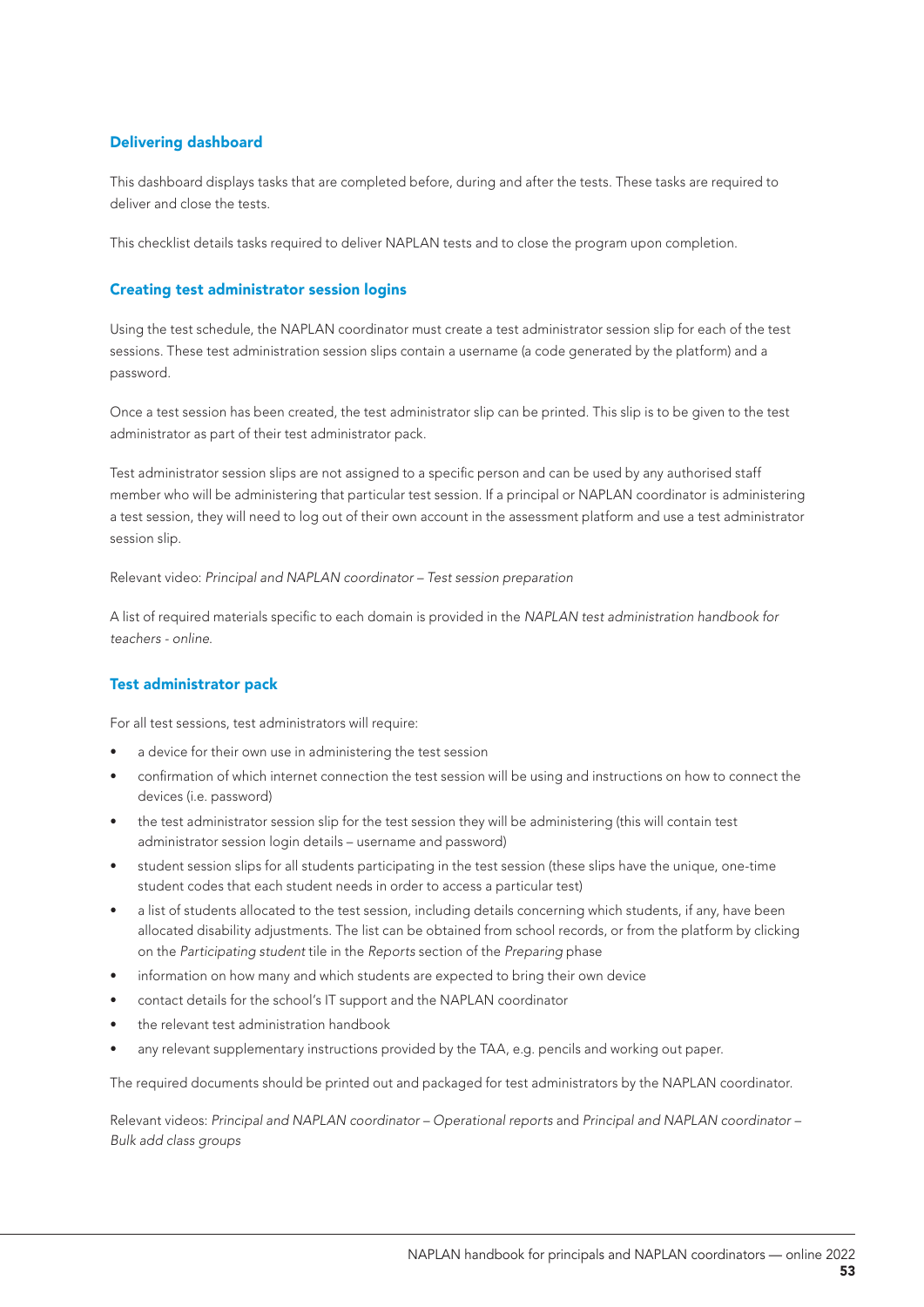## Prepare test rooms

During the tests, students should be seated so they are not able to read work on other students' screens. If students take the tests in their classroom, the test administrator must be present at all times. If students are seated with a larger group (e.g. in a hall), the student – test administrator ratio must be comparable to that of a regular classroom. Any wall materials or posters should also be removed or covered up.

Students will also need enough desk space to use working-out paper for the numeracy and writing tests.

## Test supervision

#### *Responsibilities of test administrators*

Test administrators are responsible for monitoring the test sessions according to the specific scripts set out in the test administration handbooks and according to the instructions that follow.

In delivering the test, the test administrator should encourage student participation and engagement in the tests, and actively supervise student conduct during the tests.

For each test session, the test administrator must inform the NAPLAN coordinator as soon as possible after a test session of any:

- absent students
- students who refuse to log in or who logged in but did not attempt to complete the test
- students who abandon the test due to illness or injury
- test disruptions or incidents, including paused test attempts
- errors in the spelling of student names.

The test administrator is crucially important for the ultimate validity and fairness of the tests. There are limits to a test administrator's authority within the platform. The effective delivery of online assessments requires close cooperation between the test administrator and the NAPLAN coordinator.

Where test disruptions or incidents are major and cannot be solved by the test administrator, the test session should be paused for all students and then NAPLAN coordinator advice should be sought.

For a full list of test administrator responsibilities, refer to the *NAPLAN test administration handbook for teachers online*

#### *Managing student participation status during and after the test window*

Only the principal and NAPLAN coordinator may enter/change participation statuses for students as follows:

- postponed (allows a student to resume/continue test)
- abandon (sanctioned)
- refused to attempt (if a student was present but did not log in to the test).

The following status is only appropriate for use after the test window and opportunities for rescheduled and catch-up sessions close:

absent.

The test administrator does not have authority to change participation statuses for students. Student participation should not be changed during a test session.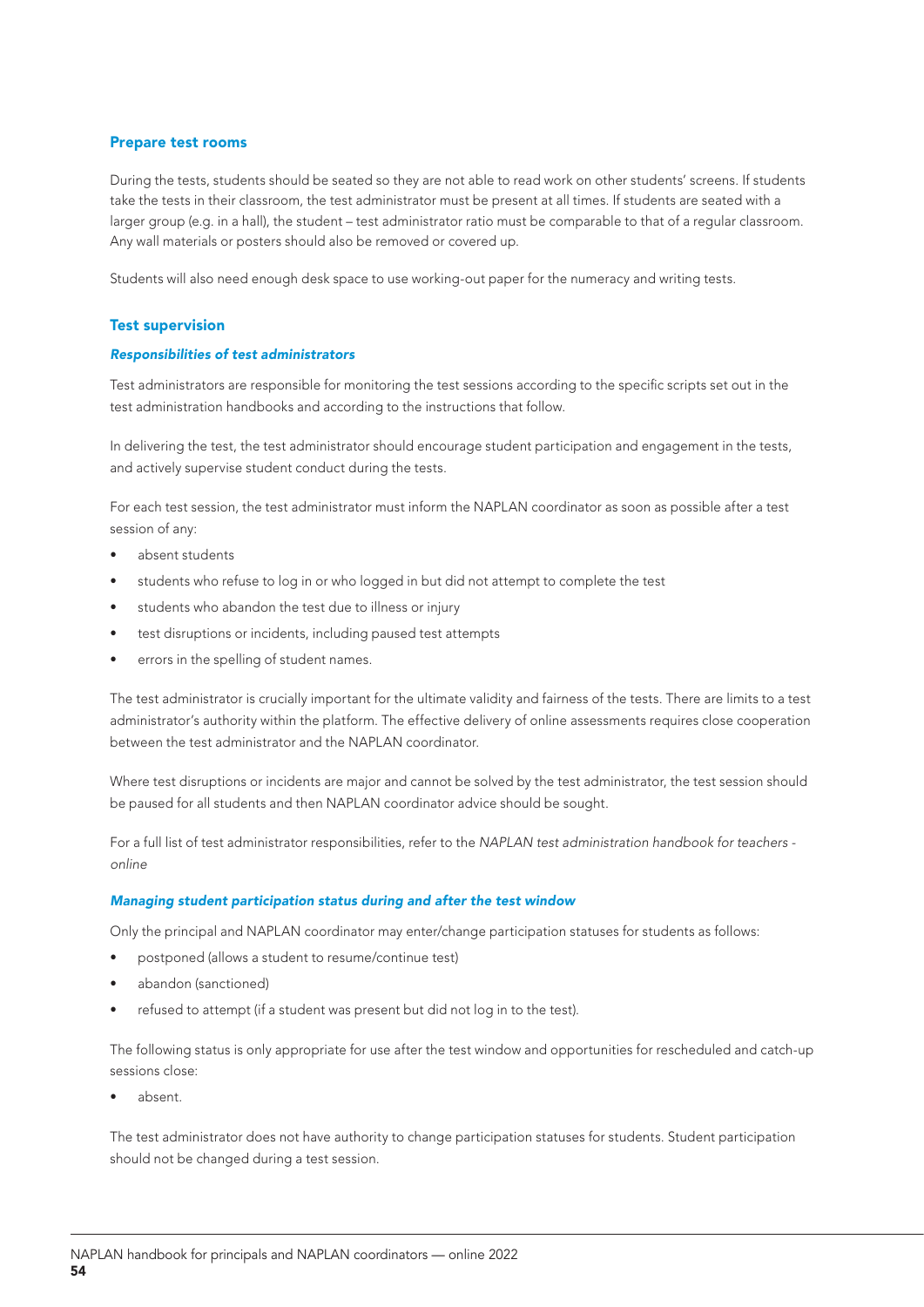NOTE: In situations where a participation status must be changed before the finalisation of a test session (e.g. where a student has been paused and did not complete their test attempt), the NAPLAN coordinator, not the test administrator, is responsible for finalising the test session. The NAPLAN coordinator will move the paused student's test attempt to 'postponed'.

The test administrator must alert the NAPLAN coordinator of any participation statuses that need to be changed after a test session. The NAPLAN coordinator must seek permission from the TAA to grant a sanctioned abandonment, before changing the student's participation code to 'abandoned (sanctioned)'.

The NAPLAN coordinator should change any student's participation status as necessary and finalise the test session as soon as possible. The participation status cannot be changed after the test session has been finalised. The NAPLAN coordinator should not finalise the test session unless certain that the student participation status is correct. However, if the test is finalised incorrectly, the NAPLAN coordinator should contact the TAA for advice.

## *Student falls ill during a test*

The NAPLAN coordinator must contact the TAA to request a sanctioned abandonment for this student. If the TAA grants a sanctioned abandonment, the NAPLAN coordinator must update the student's participation status to 'abandon (sanctioned)'. Refer to section 5.5 in Part A of this handbook relating to *Sanctioned abandonment.*

If the TAA does not sanction a request for abandonment, that student will be considered assessed on the basis of what they have completed. Contact the TAA to change the student test attempt status to 'finished'.

#### *Disruptive student behaviour*

Students removed from the test room for disciplinary reasons must either continue the test in a separate supervised room immediately, or be deemed to have finished the test.

If the student is deemed to have finished the test, the test administrator should submit the student's test attempt, if any, prior to finalising the test session.

If a student has not logged in, the NAPLAN coordinator should be notified. The NAPLAN coordinator should select the correct participation status, 'refused to attempt', for the student.

## *Dealing with absent students*

Schools are encouraged to provide catch-up sessions for students who are absent from their scheduled test session. The NAPLAN coordinator should not set a student's participation status to absent until the end of the test window when there are no further opportunities for catch-up sessions, as it blocks the student from access to that test.

If a student is absent from a test session the test administrator will inform the NAPLAN coordinator of the student's absence. The test administrator will also return the student's session slip to the NAPLAN coordinator. The student may sit the test in an alternative session. Their existing student code (found on the session slip) can be used for this new test session.

Catch-ups are only available for students when they return within the school's planned test schedule. The test schedule must be available to the school community prior to testing.

If a student was absent for any catch-up session, that student can be considered absent and the NAPLAN coordinator should change the student test attempt to absent.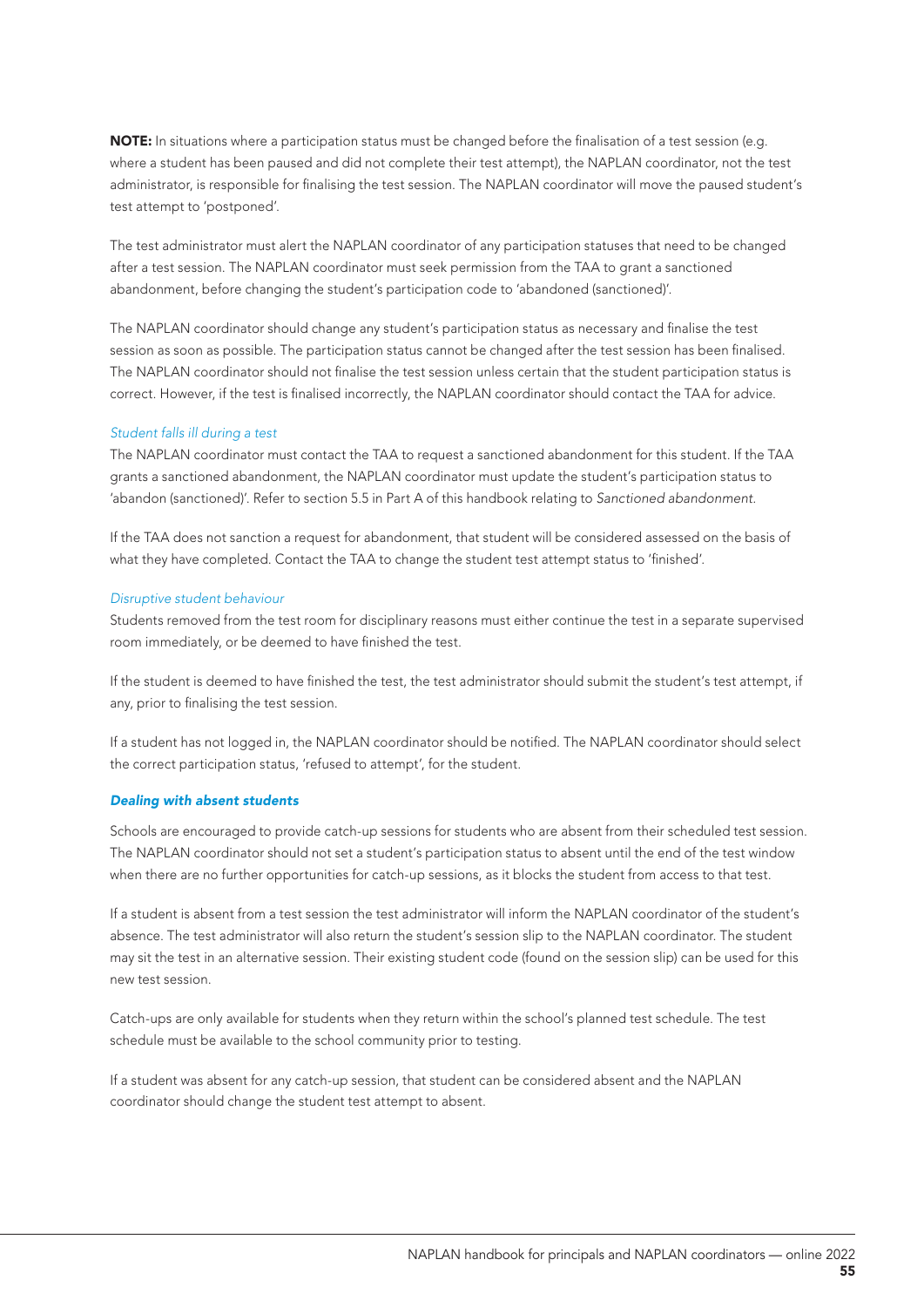## *Dealing with test disruptions*

The national protocols relevant to dealing with test disruptions are provided in Part A, section 8 of this handbook. The test administrator is responsible for dealing with test disruptions as they arise within the test session. However, there may be occasions where the NAPLAN coordinator is required to take steps within the platform in response to a test disruption or needs to escalate an issue to their TAA. If there are issues with test rescheduling, contact the TAA.

The test administrator should provide the NAPLAN coordinator with details of any test disruption. The test administrator will also provide details within the platform. For instance, when a test administrator pauses a test they are required to provide the reason for doing so (by selecting from a drop-down list), and are also presented with a free text field to record any further information or context.

## *Test disruptions*

A test disruption is an unexpected disturbance which interrupts a test and may impact one or more students. Technical issues, fire alarms and evacuations are the most common disruptions that lead to students' tests being interrupted.

In the event of a test disruption, the test administrator can pause the test session for all students. When the test session is paused, the timer on all students' tests will freeze. Clicking 'Pause session' will freeze the timer for all students. Clicking 'Pause student' will freeze the timer for selected students.

Once the disruption is resolved, the test administrator can resume the test or test session. Students will restart their test at the same point and with the same amount of remaining time that they had when the session was paused.

If the test administrator was unable to pause the test session, they should note the time left when the session was disrupted and add this time to affected students' timers at the end of the students' test attempts.

Contact the TAA immediately for advice on any additional appropriate action to take to ensure that any potential impact on students' results is minimised.

If the issue is not able to be resolved in the session, the student(s) may be rescheduled and resume their test attempt in another session. For this to happen, the test administrator must not finalise the test session. If possible, the test administrator should pause the test session for all affected students. The affected students' test attempt status must be changed to 'postponed' by the NAPLAN coordinator and the students should complete the test in another test session.

#### Schools must follow sections 8.6 and 8.7 in Part A of this handbook relating to *Rescheduling*.

To complete a student's postponed test attempt, the test administrator uses a new session slip to create a new test session, and a new test session code will be generated. Students will use their original session slip.

If a student was postponed due to test disruptions, and absent for any rescheduled sessions, the NAPLAN coordinator must contact the TAA to request a sanctioned abandonment for this student. If the TAA grants a sanctioned abandonment, the NAPLAN coordinator must update the student's participation status to 'abandon (sanctioned)'. Otherwise, the student's test attempt status must be changed to 'finished' and the student will be assessed on the basis of what they have completed. Note that the only way a postponed test attempt can be moved to finished/submitted is through a test session. A new test session must be started, postponed test attempts need to be added to the new test session, the test attempts finished, and the test session finalised.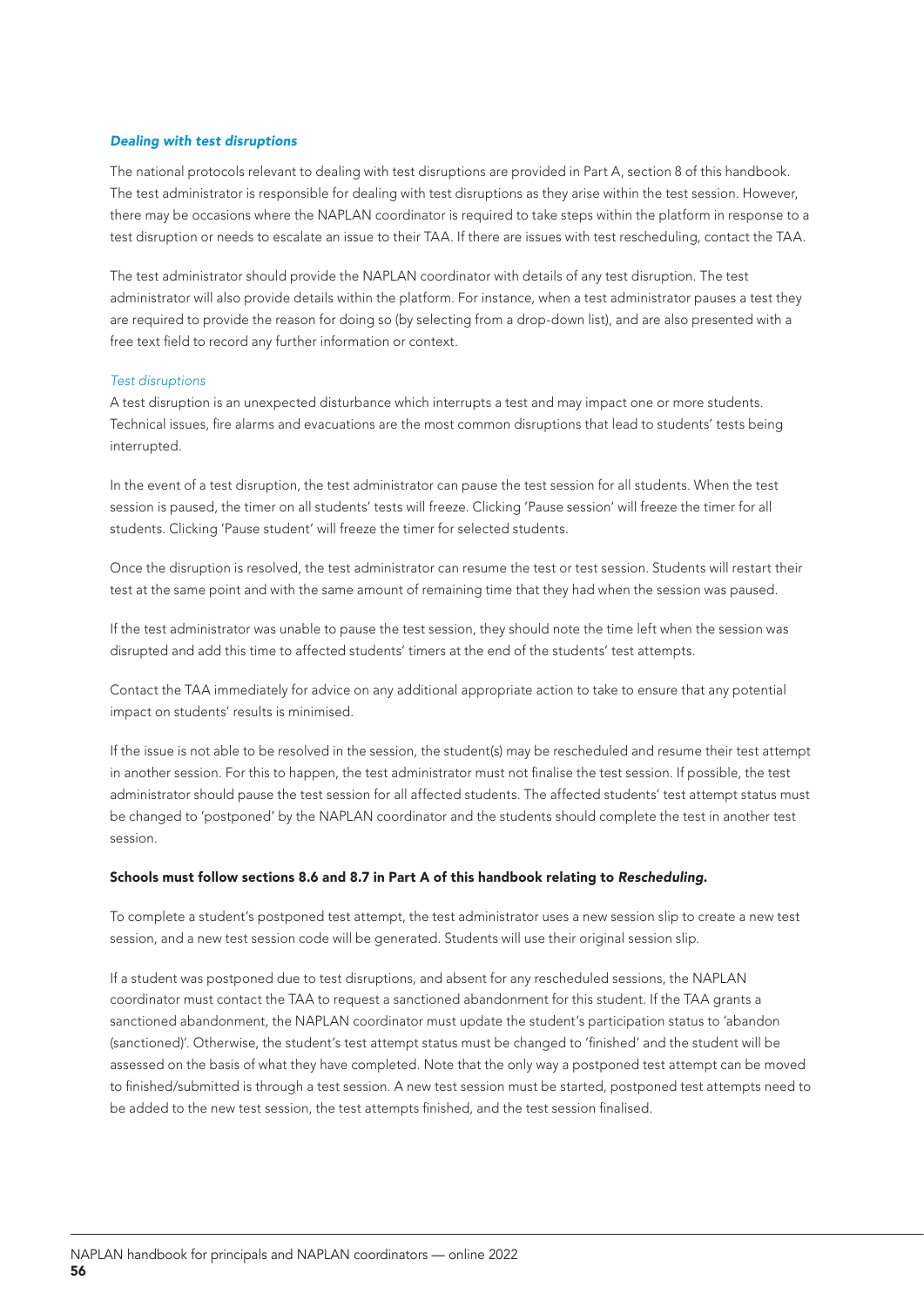#### *Technical issues*

Technical issues may disrupt tests. As technical disruptions do not stop the test timer, it is essential that the test administrator pause the affected student's test attempt, resolve the issue if possible and then resume the testing for that student. If the student's test attempt could not be paused, the test administrator must take note of the time lost and, if necessary, add this time to the student's test attempt.

If a student's or a class's test session could not be started or resumed within a reasonable amount of time due to a technical issue or disruption, the test session may be rescheduled.

Where technical issues are likely to impact the school's ability to successfully complete the tests within the NAPLAN test window, principals must contact the TAA as soon as possible for advice on appropriate actions.

Relevant video: *Principal and NAPLAN coordinator – Manage test sessions*.

## All test sessions completed

Once a school has completed all of its planned test sessions and all student test attempts have been finished, the NAPLAN coordinator should ensure that all student participation statuses are updated and correct. (Refer to section 5 in Part A of this handbook relating to *Student participation cohorts*). If any are incorrect, the NAPLAN coordinator should contact the TAA.

Test administration session slips and any unused test codes, as well as all working-out paper used during the tests, should be returned to the NAPLAN coordinator. The NAPLAN coordinator should secure this material and securely destroy it only when the school has moved to the *Results* dashboard.

When the checklist in the *Delivery* dashboard is completed, a Checklist confirmation – ADS screen is generated. While a NAPLAN coordinator has the ability to complete the checklist and the checklist confirmation screen, it is ultimately the responsibility of the principal to certify the information on the confirmation screen.

Once the checklist in the platform is marked as complete, the platform will move from the *Delivering* to the *Results*  dashboard. Schools cannot go back to the *Delivering* dashboard once on the *Results* dashboard.

## Test material returned to TAA

Year 3 writing books should be despatched as soon as possible after Tuesday, 10 May and no later than the afternoon of Friday, 13 May. The books should be returned with the eParcel labels which are printed with the return address. If eParcel labels are missing, contact 1800 665 627.

#### *Alternative format tests*

Instructions for the return of alternative format test materials will be provided to schools by the TAA. Ensure that processes for management of braille test materials have been discussed with the TAA and actioned accordingly.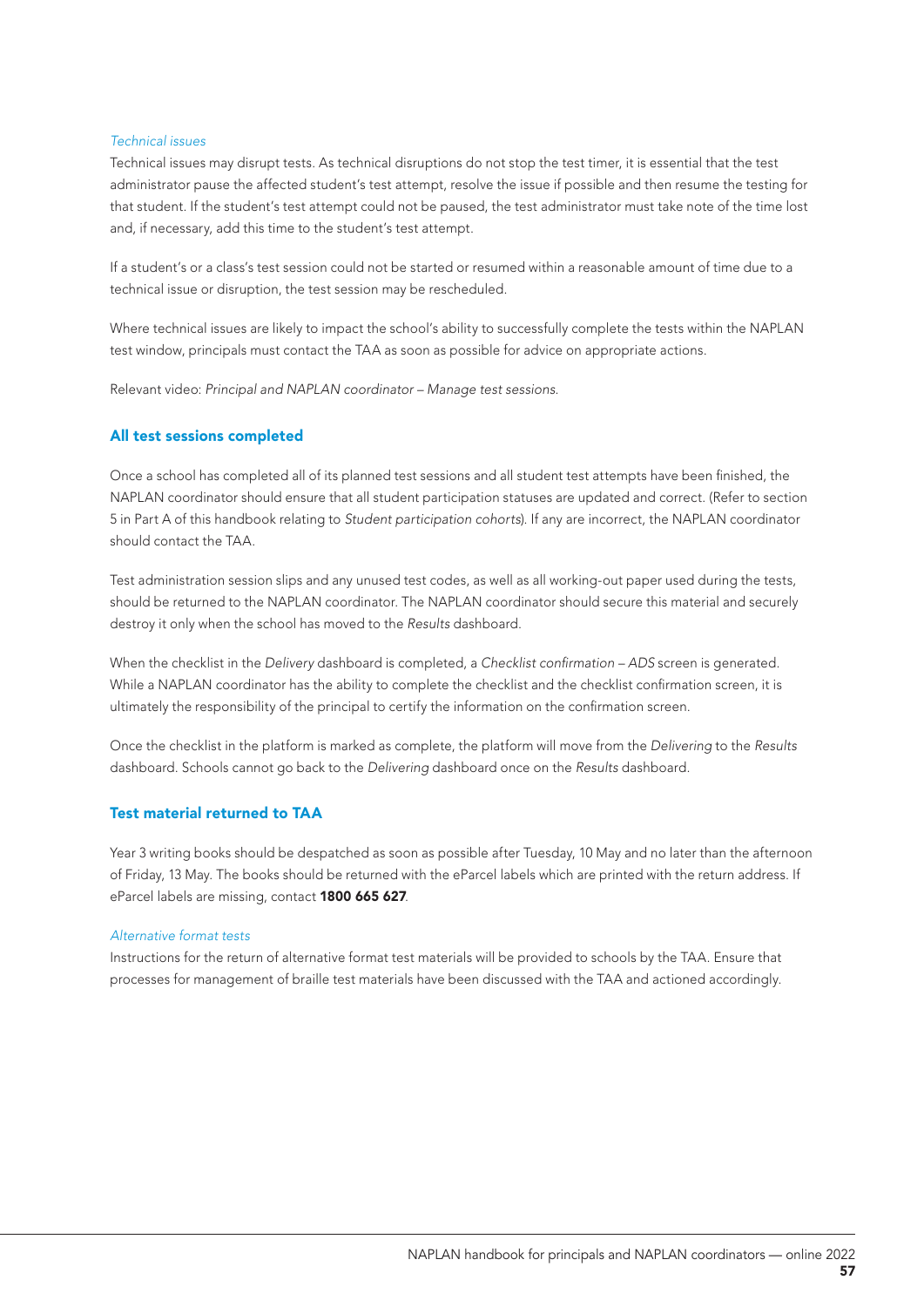# AFTER THE TESTS

## **Results**

The *Results* dashboard displays tasks that allow the delivery of the preliminary *Student and school summary report*  (SSSR) and operational reports for NAPLAN.

For further information about the contents of the operational reports, refer to the *Principal and NAPLAN Coordinator* guide.

Two reports containing preliminary results are available for NAPLAN:

- *• Student and school summary report* (SSSR): NAPLAN-specific achievement information by school, class and student for all tests. This report will not be available for students who complete paper-based NAPLAN tests.
- Preliminary *Individual student report* (ISR): achievement information for all four test domains for individual students. Final ISRs are not available through the platform; they will be supplied by the TAA once national data analyses are complete. Please do not distribute the preliminary version of the ISR to parents.

Schools can access the reports via the *Reports* tile on the *Results* dashboard.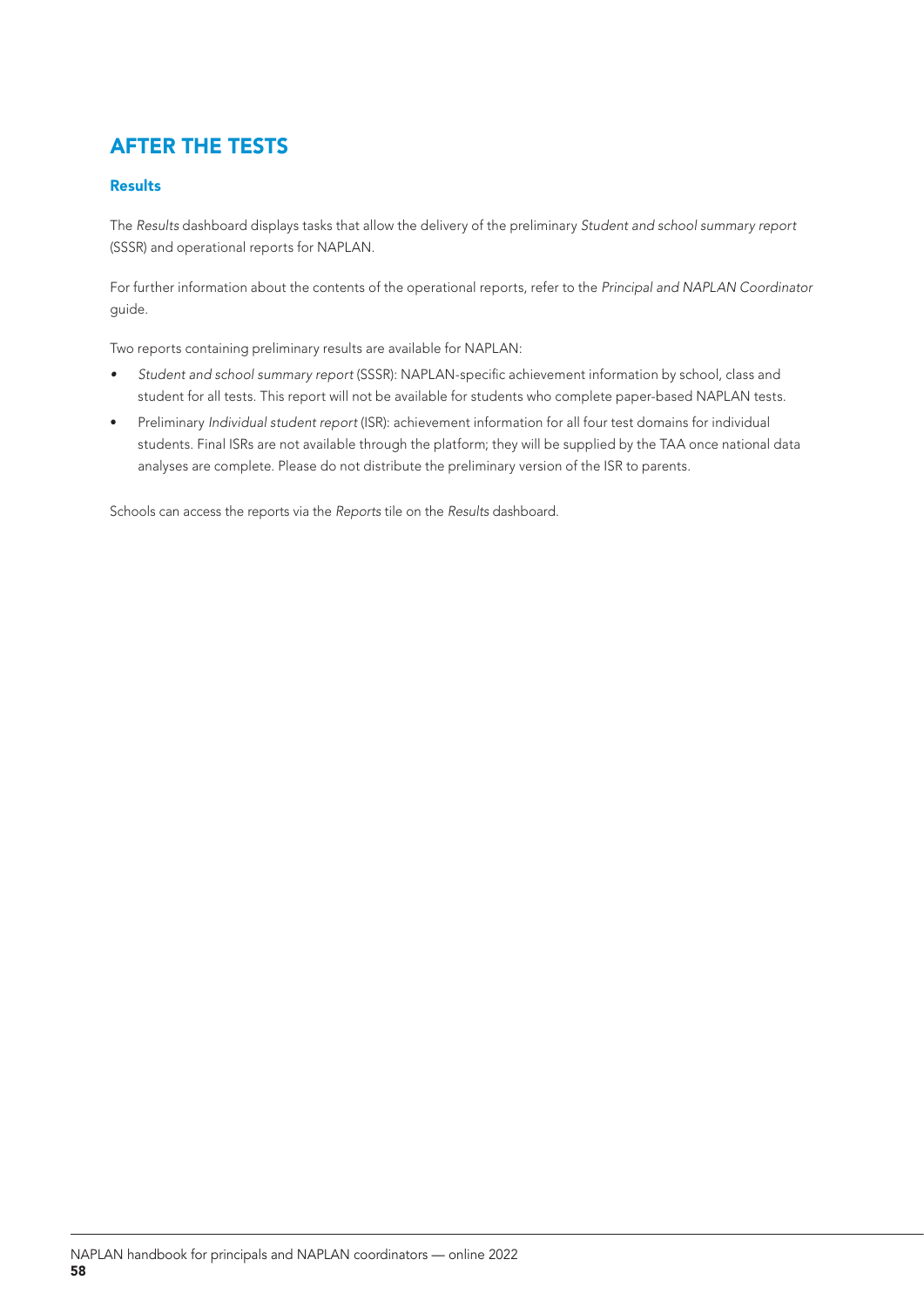# APPENDIX 1: DISABILITY ADJUSTMENT CODES (DAC)

| <b>DAC</b> | <b>Name</b>                                                                        | Platform<br>adjustment                                                                                              | <b>Action required by test</b><br>administrator                                                                                                                      | <b>TAA</b><br>approval<br>required |
|------------|------------------------------------------------------------------------------------|---------------------------------------------------------------------------------------------------------------------|----------------------------------------------------------------------------------------------------------------------------------------------------------------------|------------------------------------|
| <b>SUP</b> | NAPLAN support person                                                              | No platform adjustment.<br>Domains applicable: reading,<br>conventions of language,<br>numeracy.                    | Arrange test environments so<br>that students with these                                                                                                             | No                                 |
| OSS        | Oral sign/support                                                                  | No platform adjustment.                                                                                             | adjustments do not disturb                                                                                                                                           | <b>No</b>                          |
| <b>SCR</b> | Scribe                                                                             | No platform adjustment.<br>Domains applicable: writing<br>only.                                                     | other students.                                                                                                                                                      | Yes                                |
| <b>RBK</b> | Rest break                                                                         | No platform adjustment.                                                                                             | Pause the student's test attempt<br>when it is time for them to take<br>a rest break. Once the student<br>has returned from their break,<br>resume the test attempt. | <b>No</b>                          |
|            | Adjustments providing extra time                                                   |                                                                                                                     |                                                                                                                                                                      |                                    |
| <b>ETA</b> | Extra Time - one minute for<br>every six minutes of test time                      |                                                                                                                     |                                                                                                                                                                      |                                    |
| <b>ETB</b> | Extra Time - one minute for<br>every three minutes of test time                    | Platform will automatically<br>calculate and add the                                                                | Ensure that the time allowed for<br>the whole test session includes                                                                                                  | <b>No</b>                          |
| <b>ETC</b> | Extra Time - one minute for<br>every two minutes of test time                      | appropriate amount of extra<br>time to the student's test timer.                                                    | the total test duration for<br>students with extra time.                                                                                                             |                                    |
| <b>ETD</b> | Extra Time - double total test<br>time                                             |                                                                                                                     |                                                                                                                                                                      | Yes                                |
|            | Adjustments through offline testing                                                |                                                                                                                     |                                                                                                                                                                      |                                    |
| <b>OFF</b> | Braille, large print, black and<br>white master hardcopy,<br>electronic pdf format | No platform adjustment.                                                                                             | Student will sit a paper-based<br>version or an electronic pdf<br>version of the NAPLAN paper<br>tests.                                                              | Yes                                |
|            | Adjustments providing alternative items                                            |                                                                                                                     |                                                                                                                                                                      |                                    |
| <b>AIA</b> | Alternative items - audio                                                          | Platform will swap audio items<br>for alternatives if alternative<br>items are defined for this DAC.                | None - the platform will                                                                                                                                             |                                    |
| AIV        | Alternative items - visual                                                         | Platform will swap visually<br>detailed items for alternatives if<br>alternative items are defined for<br>this DAC. | automatically substitute<br>affected items with<br>appropriate alternative items.                                                                                    | No                                 |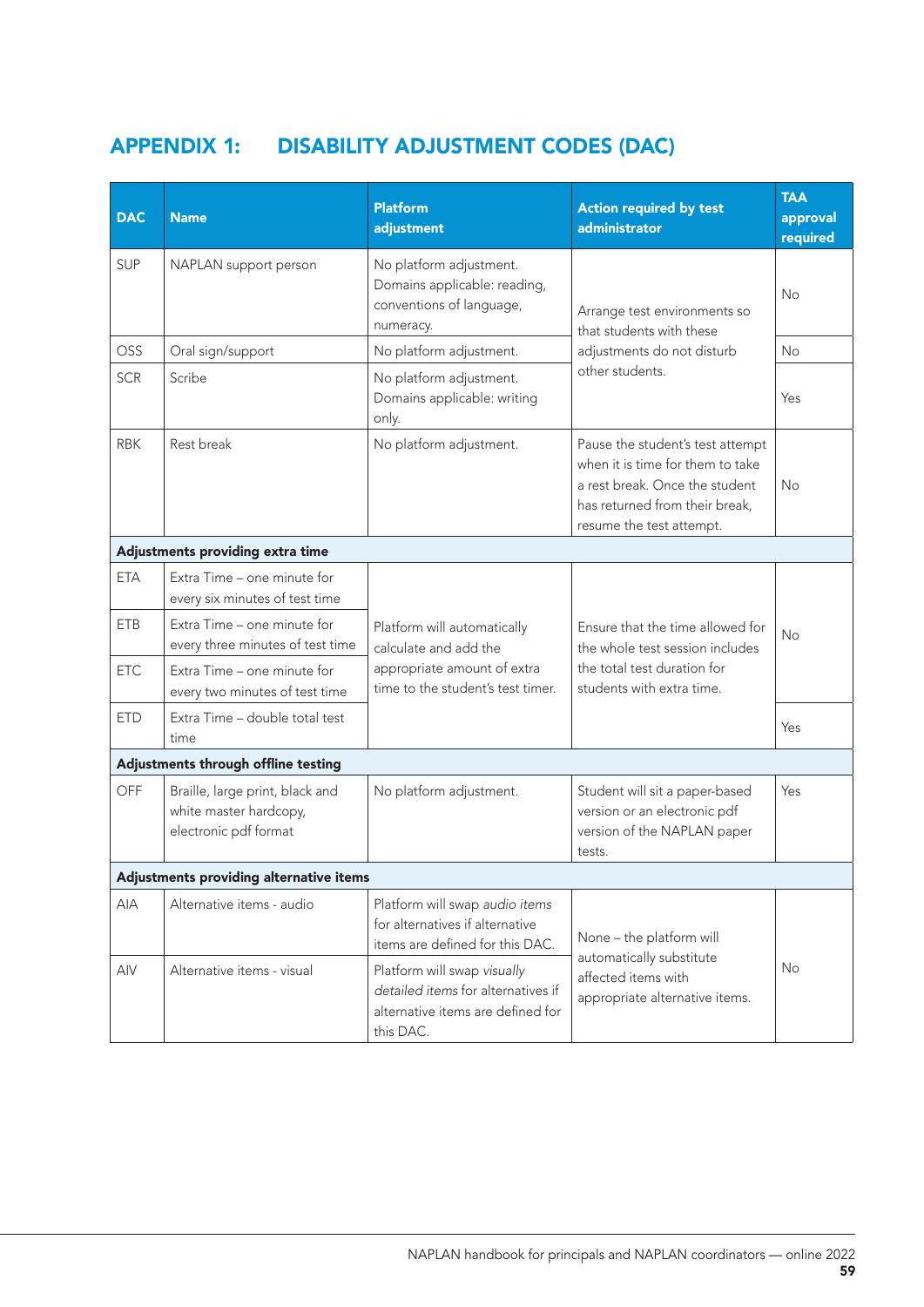|            | Adjustments allowing the locked down browser to be disabled                                                                             |                                                                                                                             |                                                                                                                                                                                                                                                                                                                                                                                                                                                   |                                             |
|------------|-----------------------------------------------------------------------------------------------------------------------------------------|-----------------------------------------------------------------------------------------------------------------------------|---------------------------------------------------------------------------------------------------------------------------------------------------------------------------------------------------------------------------------------------------------------------------------------------------------------------------------------------------------------------------------------------------------------------------------------------------|---------------------------------------------|
| AST        | Assistive technology                                                                                                                    | Where the assistive technology                                                                                              | Disable locked down browser<br>to allow setting manipulation<br>(customised pointing devices,<br>keyboards, software access, etc.)<br>Provide additional supervision<br>to ensure students who are not<br>using the locked down browser<br>do not access prohibited<br>functionality, such as external<br>websites or calculators.                                                                                                                |                                             |
| COL        | Colour contrast modification                                                                                                            | is compatible with the platform<br>and with the test construct, the<br>locked down browser will not<br>need to be disabled. | Disable locked down browser to<br>allow student to adjust colour,<br>contrast or brightness settings<br>on their device. This includes<br>setting screen to 'invert' in<br>conjunction with BNW to create<br>white text with black<br>background.<br>Provide additional supervision<br>to ensure students who are not<br>using the locked down browser<br>do not access prohibited<br>functionality, such as external<br>websites or calculators. | Yes, if<br>unsecured<br>browser<br>required |
|            | Adjustments providing alternative colour themes                                                                                         |                                                                                                                             |                                                                                                                                                                                                                                                                                                                                                                                                                                                   |                                             |
| <b>BNW</b> | Black text with white<br>background (use with COL and<br>system settings to invert<br>colours for white text with black<br>background*) | Platform will use student's                                                                                                 | None - the platform will<br>automatically substitute<br>student's chosen colour theme.                                                                                                                                                                                                                                                                                                                                                            |                                             |
| <b>BNB</b> | Black text with blue background                                                                                                         | preferred colour scheme where                                                                                               |                                                                                                                                                                                                                                                                                                                                                                                                                                                   | No                                          |
| <b>BNL</b> | Black text with lilac background                                                                                                        | defined for this DAC.                                                                                                       | *Follow student's usual<br>process to set up screen                                                                                                                                                                                                                                                                                                                                                                                               |                                             |
| <b>BNG</b> | Black text with green<br>background                                                                                                     |                                                                                                                             | inverting via device.                                                                                                                                                                                                                                                                                                                                                                                                                             |                                             |
| <b>BNY</b> | Black text with yellow<br>background                                                                                                    |                                                                                                                             |                                                                                                                                                                                                                                                                                                                                                                                                                                                   |                                             |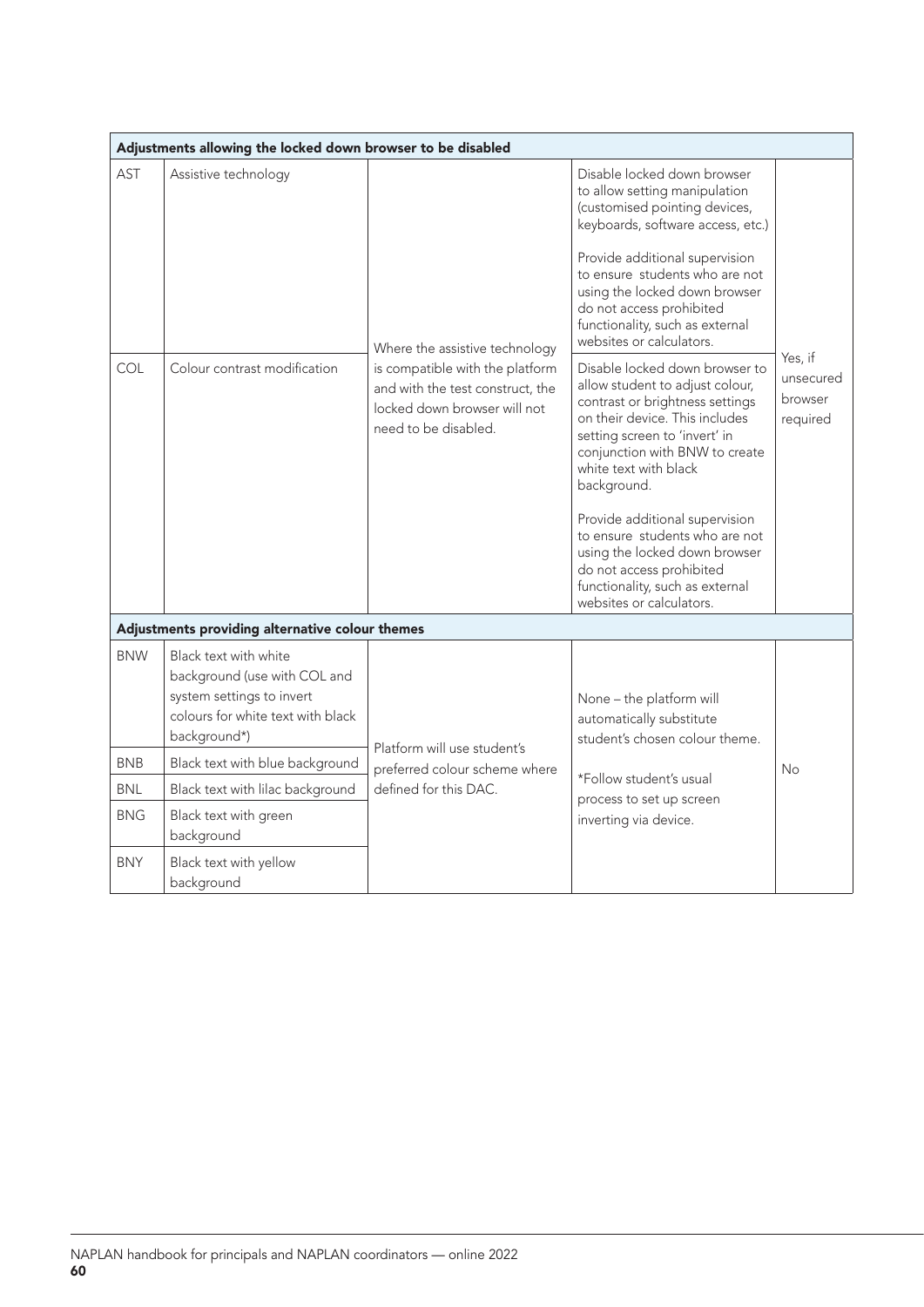## PART C: PRINCIPAL AND NAPLAN COORDINATOR QUICK START GUIDE

#### Step 1: Principal only

To begin, you will need:

- registration email (received from notifications@assessform.edu.au)
- school PIN (provided with pre-test materials)
- NAP secure login card (provided with pre-test materials).

#### *Registration email*

Click on the self-register link in the email you receive from notifications@assessform.edu.au.

#### *Sign up*

Enter your given and family names to sign up. When prompted, set your password and enter the school PIN. Please ensure the PIN is retained for later access to the platform.

#### *Log in*

Go to www.assessform.edu.au and select the correct environment (i.e. *Login to NAPLAN 2022*).

Log in to the assessment delivery system. Your username is your registered email address.

Enter the coordinates from the NAP secure login card.

#### *Optional: Invite NAPLAN coordinators*

On the *Manage school-based users* tile, click *Invite NAPLAN coordinators*.

Then invite NAPLAN coordinators to register in the system. If inviting multiple NAPLAN coordinators, separate email addresses by a comma or semicolon.

#### Optional: Invite school technical support officers

On the *Manage school-based users* tile, click Invite School Technical Support Officer.

Then invite school technical support officers to register in the system.

## Step 2: Principal or NAPLAN Coordinator

#### *Preparing phase*

Log in to platform.

Complete tasks in the checklist. This allows you to move to the delivering phase.

#### Step 3: Principal or NAPLAN Coordinator

## *Delivering phase*

Create Test Administration (TA) session logins. One session login needs to be created for each test session (for example, five test sessions require five session logins). Once created, click *Cancel* to finish.

Print TA session slip/s. Once created, click *Cancel* to finish. Ensure that you have chosen the correct test from the drop-down list. Print student session slips.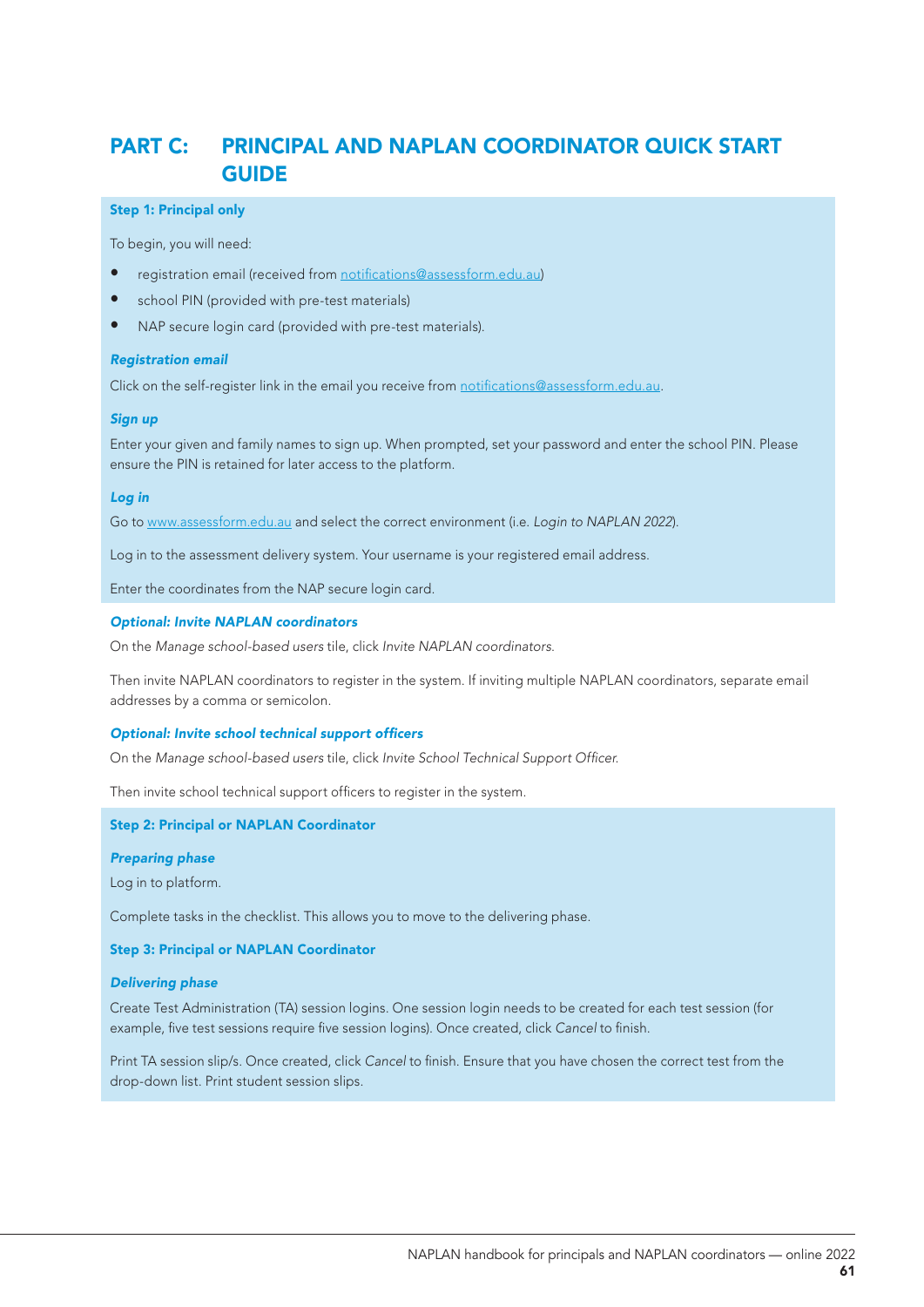# PART D: NAPLAN ONLINE OPERATIONAL INSTRUCTIONS

| <b>Preparation</b>                                                                                                                                                                                                                                                                                                                                                                                                                                                                                                                                                                                                                                                                                                                                                                                                                                                                                                                                                                                                                      | <b>Key dates</b>                   | <b>Check</b> |
|-----------------------------------------------------------------------------------------------------------------------------------------------------------------------------------------------------------------------------------------------------------------------------------------------------------------------------------------------------------------------------------------------------------------------------------------------------------------------------------------------------------------------------------------------------------------------------------------------------------------------------------------------------------------------------------------------------------------------------------------------------------------------------------------------------------------------------------------------------------------------------------------------------------------------------------------------------------------------------------------------------------------------------------------|------------------------------------|--------------|
| Familiarise students with the online national assessment platform via the Public<br>Demonstration site: www.nap.edu.au/online-assessment/public-demonstration-site                                                                                                                                                                                                                                                                                                                                                                                                                                                                                                                                                                                                                                                                                                                                                                                                                                                                      | ongoing                            |              |
| Ensure principal and NAPLAN coordinator details are correct in SIRS.                                                                                                                                                                                                                                                                                                                                                                                                                                                                                                                                                                                                                                                                                                                                                                                                                                                                                                                                                                    | 31 January                         |              |
| Undertake the online training in using the assessment platform. Refer to NAPLAN<br>updates for more information.                                                                                                                                                                                                                                                                                                                                                                                                                                                                                                                                                                                                                                                                                                                                                                                                                                                                                                                        | <b>Begin</b><br>31 January         |              |
| Inform parents and carers about NAPLAN participation.                                                                                                                                                                                                                                                                                                                                                                                                                                                                                                                                                                                                                                                                                                                                                                                                                                                                                                                                                                                   | <b>Begin</b><br>31 January         |              |
| Advise staff that NAPLAN writing marker applications must be completed online on the<br>School Curriculum and Standards Authority website. For information and to apply, go to<br>k10outline.scsa.wa.edu.au/home/assessment/testing/naplan/markers.<br>The final date for submission of applications is Friday, 1 April.                                                                                                                                                                                                                                                                                                                                                                                                                                                                                                                                                                                                                                                                                                                | <b>Begin</b><br>31 January         |              |
| Submit applications for alternative test formats: braille, large print, black & white<br>masters. The form is downloadable at the SCSA NAPLAN website<br>k10outline.scsa.wa.edu.au/home/assessment/testing/naplan<br>Applications must be submitted by Thursday, 10 February.                                                                                                                                                                                                                                                                                                                                                                                                                                                                                                                                                                                                                                                                                                                                                           | End<br>10 February                 |              |
| The Pearson Student registration website (www.pearsononline.com.au/WA) opens on<br>Tuesday, 22 February and closes on Friday, 4 March. Student information has been<br>uploaded by the sector authorities.<br>All schools are required to check student registration and participation data in the<br>Pearson website before SCSA transfers the data to the NAPLAN platform on Monday, 14<br>March (noting that the website closes on Friday, 4 March). The NAPLAN coordinator will<br>need to continue to check and amend student information in the NAPLAN platform after<br>transfer.<br>The Pearson website is also to be used to download forms to apply for exemptions,<br>withdrawals and disability adjustments. Download pre-populated forms and submit<br>these as soon as possible for processing. The final submission date for exemption and<br>adjustments for disability applications is Friday, April 8 (noting this date is the last day of<br>Term 1), and the final submission date for withdrawal is Monday, 2 May. | <b>Begin</b><br>22 February<br>End |              |
| Verify or amend student details on the website:<br>Check for accuracy and spelling of names, dates of birth, year levels.<br>Indicate participation status: present, absent, left school, exempt, withdrawn.<br>Apply for adjustments for disability requiring TAA approval (Year 3 computer for<br>writing; Writing test scribe; Unsecured browser; Extra time - double total test time).<br>Year 3 writing test booklets will be pre-printed with student details for all students<br>who are registered on the website, including those not withdrawn or exempted by<br>Friday, 4 March.<br>Data from the Pearson website is also used for individual student reports.<br>For assistance call the Pearson help desk on 1800 665 627. A User manual is on the<br>website.                                                                                                                                                                                                                                                             | 4 March                            |              |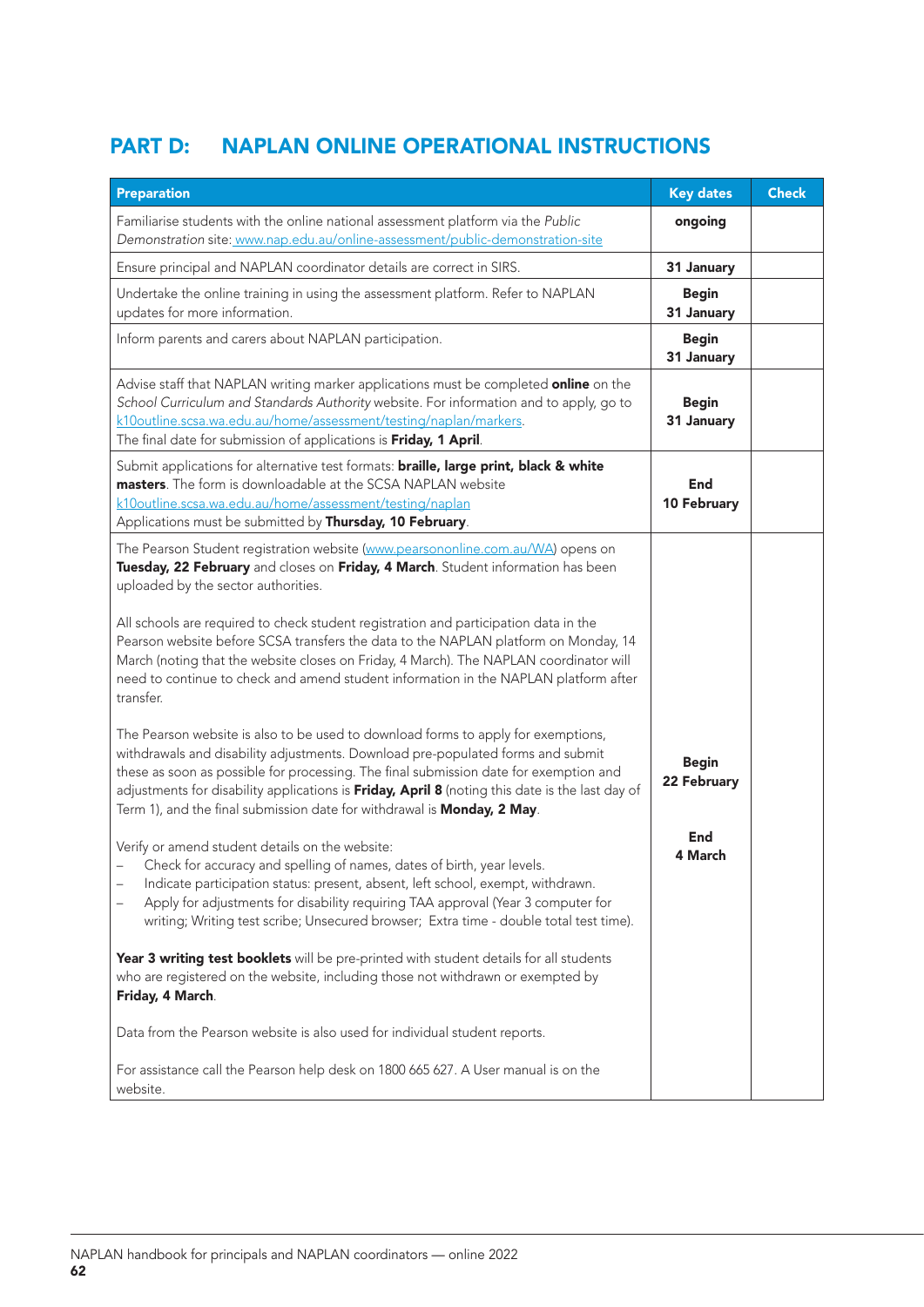| Check daily for delivery of pre-test materials:<br>NAPLAN handbook for principals and NAPLAN coordinators - online 2022<br>Information for parents and carers brochures<br>NAPLAN test administration handbook for teachers - online 2022<br>Password for the Pearson Student registration and participation website<br>$\qquad \qquad -$<br>Five secure login cards and school PIN for access to the online national assessment<br>platform.<br>If these materials have not been received by Thursday, 17 February please contact<br>1800 665 627. | <b>Begin</b><br>12 February                                |  |
|-----------------------------------------------------------------------------------------------------------------------------------------------------------------------------------------------------------------------------------------------------------------------------------------------------------------------------------------------------------------------------------------------------------------------------------------------------------------------------------------------------------------------------------------------------|------------------------------------------------------------|--|
| Ensure test administration staff are identified and trained to use the assessment<br>platform.<br>The NAPLAN test administration handbook for teachers - online 2022 may be<br>$\overline{\phantom{0}}$<br>distributed.<br>Distribute the Information for parents and carers brochures.                                                                                                                                                                                                                                                             | <b>Begin when</b><br>pre-test<br>materials are<br>received |  |
| The Pearson Student registration website closes on 4 March. Final date for pre-printed<br>back-up test material student information for all students not withdrawn or exempted.<br>The student data in the website on that date will be used to pre-print back-up test books<br>with student details. No further registration updates can be made until the website<br>reopens for the participation stage on 14 March.                                                                                                                             | 4 March                                                    |  |
| (Principal Only) Check email account for Invitation to Self-Register in the assessment<br>platform. The email is from notifications@assessform.edu.au. If the self-registration email<br>has not been received by 9 March contact the NAPLAN Helpdesk on 9442 9442. Please<br>note student data will not be available in the platform until 14 March.                                                                                                                                                                                               | 8 March                                                    |  |
| (Principal Only) Invite NAPLAN coordinator/s and school technical support officer, as<br>required, to register in the assessment platform.                                                                                                                                                                                                                                                                                                                                                                                                          | <b>Begin</b><br>8 March                                    |  |
| Student data available within the assessment platform. Check that student information is<br>current and complete.                                                                                                                                                                                                                                                                                                                                                                                                                                   | 14 March                                                   |  |
| Pearson Student participation website reopens. The website will remain open until<br><b>20 May.</b>                                                                                                                                                                                                                                                                                                                                                                                                                                                 | 14 March                                                   |  |
| In the assessment platform, ensure the checklist on the Preparing dashboard is<br>completed and move to the Delivering dashboard. A task started but not completed may<br>be ticked. You can return to the Preparing dashboard while in the Delivering phase as<br>needed.                                                                                                                                                                                                                                                                          | <b>Before</b><br>23 March                                  |  |
| Prepare test administrator test session packs for practice sessions, containing:<br>the test session login slip<br>student login slips<br>a list of students expected to attend the session.                                                                                                                                                                                                                                                                                                                                                        | 23 March                                                   |  |
| Coordinated practice test: Writing. For more details, see section Practice tests on<br>page 47 of this handbook.                                                                                                                                                                                                                                                                                                                                                                                                                                    | 24 March<br>9.00am                                         |  |
| NAPLAN Online 2022 practice test period.<br>The practice tests will not be available after 8 April.                                                                                                                                                                                                                                                                                                                                                                                                                                                 | 24 March -<br>8 April                                      |  |
| Remind teachers that writing marker applications are due on Friday, 1 April.<br>For information and to apply, go to<br>k10outline.scsa.wa.edu.au/home/assessment/testing/naplan/markers.                                                                                                                                                                                                                                                                                                                                                            | 1 April                                                    |  |
| Term one ends.                                                                                                                                                                                                                                                                                                                                                                                                                                                                                                                                      | 8 April                                                    |  |
| Last date for submission of exemption and adjustment for disability application<br>forms.                                                                                                                                                                                                                                                                                                                                                                                                                                                           | 8 April                                                    |  |
| Complete initial test session timetable/schedule and distribute to staff.                                                                                                                                                                                                                                                                                                                                                                                                                                                                           | 28 April                                                   |  |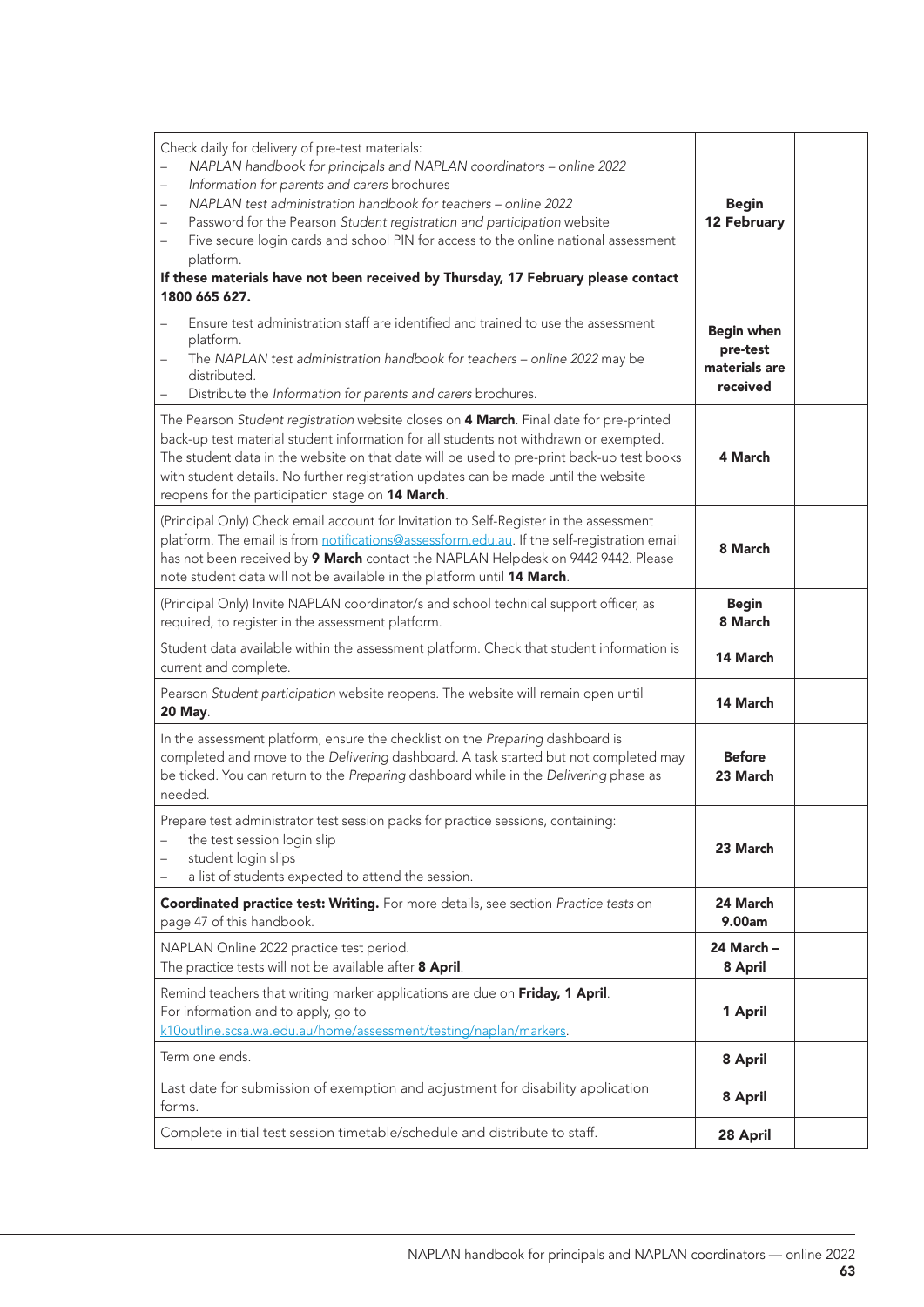| Schools with Year 3 students only:<br>Prepare for receipt of Year 3 writing paper test materials from Australia Post from<br>Tuesday, 26 April to Monday, 2 May. Advise all staff that anyone collecting or<br>taking receipt of materials must:<br>sign for them legibly<br>notify the principal and NAPLAN coordinator immediately<br>The principal or NAPLAN coordinator must organise the secure storage of the test<br>materials.<br><b>Country and remote schools:</b> plan to collect materials from the nearest Australia<br>Post office or depot as per normal mail routines.<br>If materials have not arrived by Tuesday, 3 May report by phoning 1800 665 627. | 26 April-<br>3 May     |  |
|---------------------------------------------------------------------------------------------------------------------------------------------------------------------------------------------------------------------------------------------------------------------------------------------------------------------------------------------------------------------------------------------------------------------------------------------------------------------------------------------------------------------------------------------------------------------------------------------------------------------------------------------------------------------------|------------------------|--|
| Schools with Year 3 students only:<br>On receipt of NAPLAN test materials, open package or box.<br>Retain packaging for return of completed test booklets.<br>Check contents against Step 4 Receipt of NAPLAN materials on the Pearson<br>website (www.pearsononline.com.au/WA) and the Test participation and summary<br>report.<br>DO NOT OPEN TAMPER-EVIDENT PACKS.<br>Ensure that the test materials received include:<br>eParcel labels with unique Australia Post Article ID numbers for return of<br>٠                                                                                                                                                             | 26 April-              |  |
| materials<br>writing test books, pre-printed with student details on the front cover<br>٠<br>a writing stimulus page for each student<br>٠<br>extra sets of test materials (these books are not pre-printed with student details)<br>$\bullet$<br>special return envelope for alternative format tests.<br>$\bullet$<br>Acknowledge receipt of the Year 3 writing materials on the Pearson website by<br>Tuesday, 3. May. If any materials are missing, contact 1800 665 627 immediately.<br>The last day to request additional supplies on the Pearson website is Tuesday, 3<br>May. Store the test materials securely.                                                  | 3 May                  |  |
| Prepare test administrator test session packs, including the test session login slip,<br>student login slips and a list of students expected to attend the session.                                                                                                                                                                                                                                                                                                                                                                                                                                                                                                       | 26 April-<br>9 May     |  |
| Refer to section 8 in Part A of this handbook Administering the tests.<br>Brief all test administrators and support persons emphasising the following points:<br>The NAPLAN test administration handbook for teachers – online 2022 must be<br>read carefully and followed exactly.<br>Incidents such as late arrival, illness, disruptions, refusal or abandonment must<br>٠<br>be recorded.<br>Rules for adjustments for students with disability must be followed (see section 6<br>٠<br>in Part A of this handbook Adjustments for students with disability.                                                                                                          | 26 April -<br>9 May    |  |
| Distribute to administrators the NAPLAN test administration handbook for teachers -<br>online 2022 (if not distributed earlier) and class lists. Advise test administrators of<br>students who are exempt, withdrawn, visiting or need adjustments for disability.                                                                                                                                                                                                                                                                                                                                                                                                        |                        |  |
| Ensure all applications for withdrawal have been submitted.<br><b>Schools with Year 3 students:</b><br>Check daily for receipt of writing test materials.<br>Acknowledge receipt of test materials on the Pearson website<br>٠<br>www.pearsononline.com.au/WA                                                                                                                                                                                                                                                                                                                                                                                                             | No later<br>than 3 May |  |
| If any additional orders of Year 3 writing test materials have not arrived by<br>Friday, 6 May, report by phoning 1800 665 627.                                                                                                                                                                                                                                                                                                                                                                                                                                                                                                                                           | 6 May                  |  |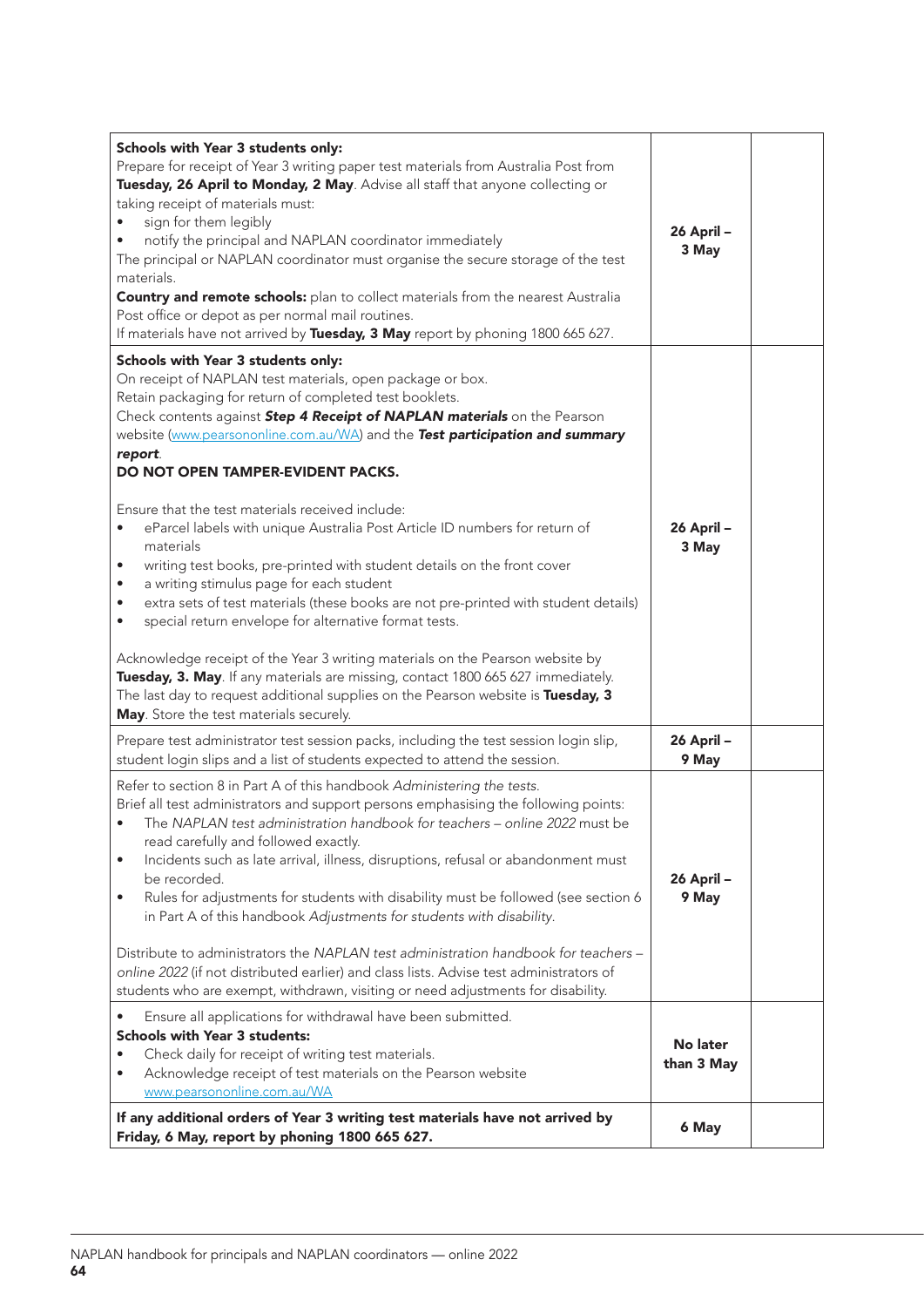| <b>Test delivery</b>                                                                                                                                                                                                                                                                                                                                                                                                                                                                                                                                                                                                                                                   | <b>Key dates</b>   | <b>Check</b> |
|------------------------------------------------------------------------------------------------------------------------------------------------------------------------------------------------------------------------------------------------------------------------------------------------------------------------------------------------------------------------------------------------------------------------------------------------------------------------------------------------------------------------------------------------------------------------------------------------------------------------------------------------------------------------|--------------------|--------------|
| Advise teachers to prepare rooms for test conditions, including removal of charts and<br>printed material.                                                                                                                                                                                                                                                                                                                                                                                                                                                                                                                                                             | 9 May              |              |
| Distribute the test administrator test session pack prior to each test session.                                                                                                                                                                                                                                                                                                                                                                                                                                                                                                                                                                                        | $10 - 20$ May      |              |
| NAPLAN testing window<br>YEARS 3 and 5:<br>Year 3 writing <b>must</b> be administered on the morning of 10 May.<br>Administer the Year 5 writing test first, within the first two days, followed by<br>reading, conventions of language and numeracy in that order.<br>YEARS 7 and 9:<br>Administer the writing test on Days 2 and 3 (11 and 12 May).<br>Day 1 may be used to administer reading, followed by conventions of language.                                                                                                                                                                                                                                 | $10 - 20$ May      |              |
| Apply for adjustments for students with an injury or temporary disability. Go to<br>k10outline.scsa.wa.edu.au/home/assessment/testing/naplan to download forms.                                                                                                                                                                                                                                                                                                                                                                                                                                                                                                        | 10 - 20 May        |              |
| Years 5, 7 and 9 NAPLAN writing to be completed (except for catch-up tests).                                                                                                                                                                                                                                                                                                                                                                                                                                                                                                                                                                                           | 10 - 12 May        |              |
| Final day for Year 3 writing catch-up tests.                                                                                                                                                                                                                                                                                                                                                                                                                                                                                                                                                                                                                           | 13 May             |              |
| Return all Year 3 writing tests as soon as possible and no later than 13 May. See next<br>section of this schedule for details.                                                                                                                                                                                                                                                                                                                                                                                                                                                                                                                                        | 13 May             |              |
| Collect test materials used in the online tests (including all working-out paper) at the<br>completion of each test session and store securely.                                                                                                                                                                                                                                                                                                                                                                                                                                                                                                                        | $10 - 20$ May      |              |
| Report any test breaches to the TAA by phoning 9442 9460.                                                                                                                                                                                                                                                                                                                                                                                                                                                                                                                                                                                                              | 10 - 20 May        |              |
| Final date for catch-up tests for individual students for all tests except Year 3 writing.                                                                                                                                                                                                                                                                                                                                                                                                                                                                                                                                                                             | 20 May             |              |
| Update student participation status in assessment platform where necessary, finalise<br>all test sessions and complete the Platform checklist.                                                                                                                                                                                                                                                                                                                                                                                                                                                                                                                         | 20 May             |              |
| <b>Alternative format tests only</b><br>For all tests except Year 3 writing: collect all large print and braille test materials<br>(used and unused) for return, and package them in the special return polybag<br>provided for large print, and the original box for braille materials.<br>For used large print and braille tests, the personalised test book should be returned<br>with the tests for transcription and marking.<br>Test materials should be returned with the provided eParcel labels printed with the<br>return address.<br>If eParcel labels are missing, contact 1800 665 627.<br>(see next section for return of Year 3 writing test materials) | $10 - 20$ May      |              |
| Return any Year 3 writing test books for visiting or hosted students:<br>to the TAA of their home state or territory for interstate students<br>to the WA TAA (SCSA) for WA students.<br>See section 12 of this handbook for details.                                                                                                                                                                                                                                                                                                                                                                                                                                  | 13 May             |              |
| All retained test materials must be kept secure up to and including Friday, 3<br>June, when the test security period ends.<br>Continue to securely store all online test materials and Year 3 writing test materials,<br>including unused test books, until 3 June.                                                                                                                                                                                                                                                                                                                                                                                                    | 10 May -<br>3 June |              |
| After the test security period:<br>Test materials may be used within the school <b>AFTER 3 June</b> , only in accordance with<br>sections 4.3.12 and 4.3.13 in this handbook:<br>paper test materials, e.g. the Year 3 writing test, may be used within the school.<br>Ensure that any personal student information is removed before post-test use.<br>All working-out pages used by students during test sessions must be securely<br>٠<br>destroyed.                                                                                                                                                                                                                | after 3 June       |              |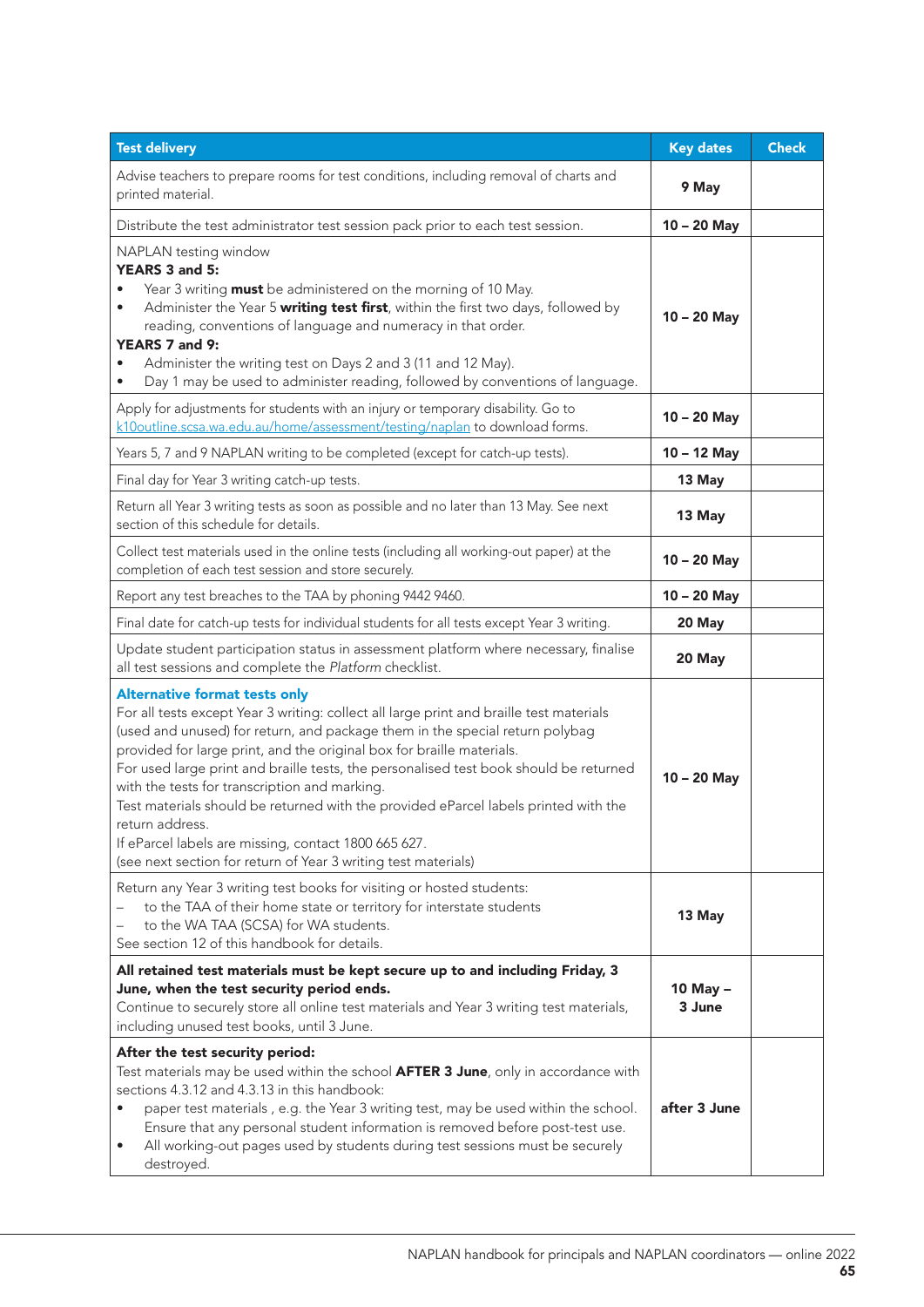| <b>Return of Year 3 test materials only</b>                                                                                                                                                                                                                                                                                                                                                                                                                                                                                                               | <b>Key dates</b> | Check |
|-----------------------------------------------------------------------------------------------------------------------------------------------------------------------------------------------------------------------------------------------------------------------------------------------------------------------------------------------------------------------------------------------------------------------------------------------------------------------------------------------------------------------------------------------------------|------------------|-------|
| It is essential that materials are mailed back on time. Retain your receipt from Australia<br>Post.                                                                                                                                                                                                                                                                                                                                                                                                                                                       | 13 May           |       |
| Pack any used and unused pre-printed Year 3 paper writing books into their original<br>box.<br>Ensure that any typed scripts are attached to the personalised book.<br>Pack all used and unused alternative format Year 3 writing tests (braille, large print)<br>into the special return polybag and return with the provided eParcel label printed<br>with the return address. Ensure the personalised book is attached to any used<br>alternative format test for transcription and marking.<br>If the eParcel label is missing, contact 1800 665 627. | 13 May           |       |
| Confirm dispatch of materials on the Pearson Student participation website.<br>Indicate the number of boxes sent and specify which labels were used. Print this<br>page for your records.                                                                                                                                                                                                                                                                                                                                                                 | 13 May           |       |

| <b>Marking and reporting</b>                                                                                                                                                                                                                                                                                                                                                                                                                                                                                                                                                                                                                    | <b>Key dates</b>                                  | <b>Check</b> |
|-------------------------------------------------------------------------------------------------------------------------------------------------------------------------------------------------------------------------------------------------------------------------------------------------------------------------------------------------------------------------------------------------------------------------------------------------------------------------------------------------------------------------------------------------------------------------------------------------------------------------------------------------|---------------------------------------------------|--------------|
| <b>Marking</b><br>Marking of writing and short-response questions takes place in each state and territory by<br>professional markers who are trained to mark the specific NAPLAN tasks.                                                                                                                                                                                                                                                                                                                                                                                                                                                         | 18 May $-$<br>11 June (TBC)                       |              |
| Analysis of data and preparation of reports takes place.                                                                                                                                                                                                                                                                                                                                                                                                                                                                                                                                                                                        | May - August                                      |              |
| Preliminary results of NAPLAN Online released in the platform.<br>Preliminary school and student summary reports (SSSR) are available.                                                                                                                                                                                                                                                                                                                                                                                                                                                                                                          | <b>TBC</b>                                        |              |
| Final results available.<br>Schools receive the following:<br>individual student reports (ISRs) for distribution to parents and carers<br>reporting information brochure for parents and carers<br>$\qquad \qquad -$<br>Administrator's guide to reporting handbook<br>$\qquad \qquad -$<br>electronic copies of writing scripts and PDFs of all individual student reports.<br>$\overline{\phantom{0}}$<br>The principal should ensure that the writing scripts and ISRs are stored securely, and<br>saved to a secure computer for backup.<br>School data will be available electronically through the relevant sector's reporting<br>system. | September                                         |              |
| Schools must check all ISRs and data.                                                                                                                                                                                                                                                                                                                                                                                                                                                                                                                                                                                                           | September                                         |              |
| Schools distribute the ISRs to parents and carers within a week of receipt.                                                                                                                                                                                                                                                                                                                                                                                                                                                                                                                                                                     | September                                         |              |
| Request by email to naplan@scsa.wa.edu.au, clearly outlining the basis for the<br>request:<br>replacement of missing reports<br>checking of results and re-marking<br>by the end of term 3 (Friday, 23 September)                                                                                                                                                                                                                                                                                                                                                                                                                               | End of<br>term <sub>3</sub><br>(23)<br>September) |              |
| Release of 2022 NAPLAN National report.                                                                                                                                                                                                                                                                                                                                                                                                                                                                                                                                                                                                         | <b>December</b>                                   |              |